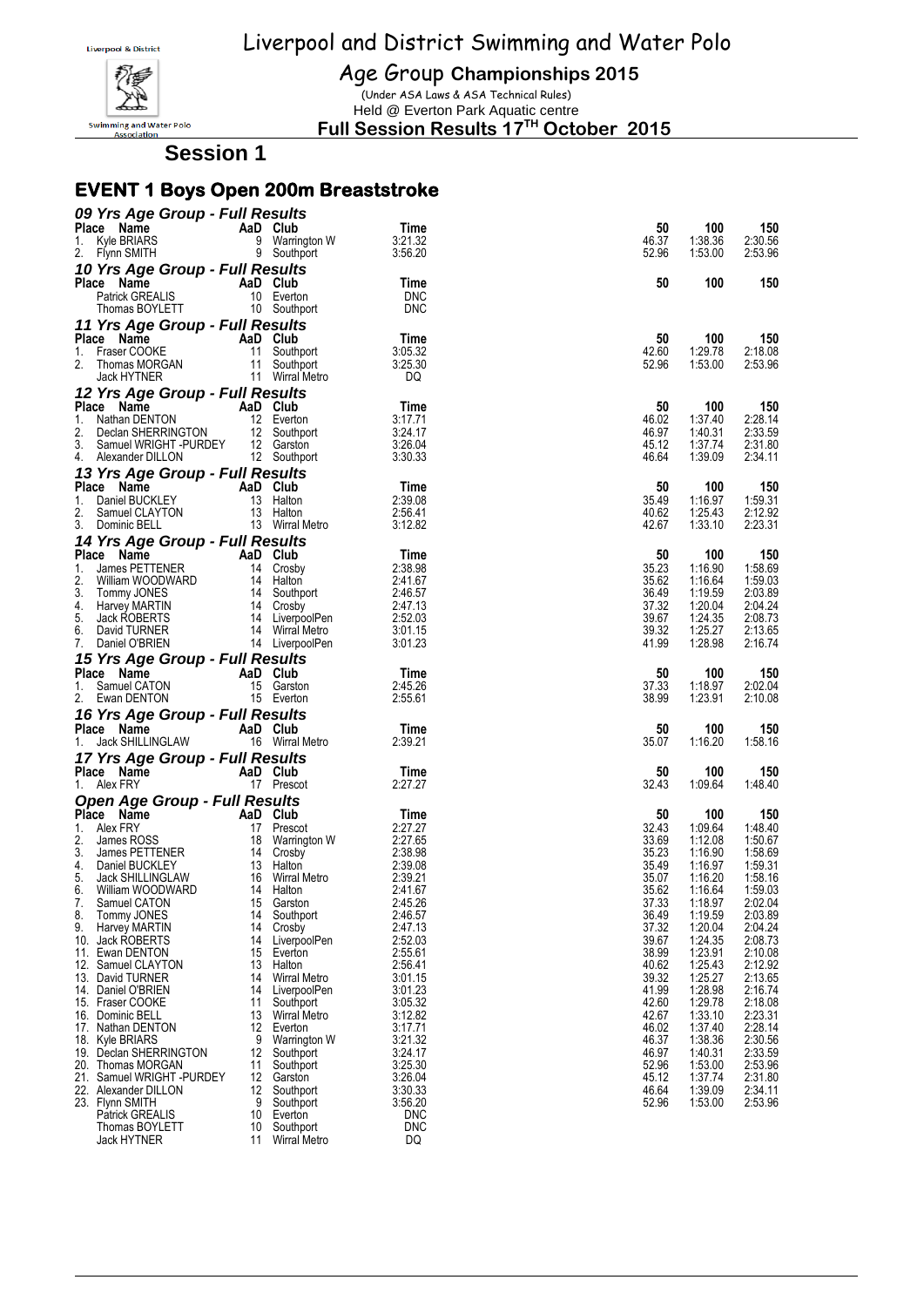

Age Group **Championships 2015**

(Under ASA Laws & ASA Technical Rules) Held @ Everton Park Aquatic centre

**Full Session Results 17 TH October 2015**

#### **EVENT 2 Girls Open 100m Freestyle**

| <b>Open Age Group - Full Results</b> |  |
|--------------------------------------|--|
|--------------------------------------|--|

|     | Open Age Oroup - Tun Results<br>Place Name                                                                                                                                       | AaD Club         |                              | Cat | Time               |
|-----|----------------------------------------------------------------------------------------------------------------------------------------------------------------------------------|------------------|------------------------------|-----|--------------------|
| 1.  | Emma WHITTINGHAM                                                                                                                                                                 |                  | 15 Southport                 |     | 59.95              |
| 2.  | Holly WHITE                                                                                                                                                                      | 13               | Everton                      |     | 1:01.07            |
|     |                                                                                                                                                                                  | 15               | Crosby                       |     | 1:01.45            |
|     |                                                                                                                                                                                  | 16               | Everton                      |     | 1:02.34            |
|     |                                                                                                                                                                                  | 15               | Southport                    |     | 1:02.42            |
|     | 2. Form with<br>1. Hannah KELSALL<br>4. Hannah KELSALL<br>5. Niamh WILGAR<br>6. Anna NIVEN<br>7. Ella JOHNSON<br>8. Eleanor DONALD<br>9. Charlotte DODSON<br>9. Charlotte DODSON | 16               | Southport                    |     | 1:02.58            |
|     |                                                                                                                                                                                  | 15<br>15         | Southport<br>Halton          |     | 1:02.75<br>1:02.99 |
|     |                                                                                                                                                                                  | 15               | Prescot                      |     | 1:03.07            |
|     | 10. Caitlin BRADFORD                                                                                                                                                             | 12               | Wirral Metro                 |     | 1:03.30            |
|     | 11. Mattea-Jay OLIVER                                                                                                                                                            | 15               | Bootle                       |     | 1:03.34            |
|     | 12. Alicia PIERCE                                                                                                                                                                | 17               | Warrington W                 |     | 1:03.48            |
|     | 13. Rebecca QUINN                                                                                                                                                                | 13               | LiverpoolPen                 |     | 1:03.54            |
|     | 14. Abby JONES                                                                                                                                                                   | 13<br>14         | Southport                    |     | 1:03.62            |
|     | 15. Caitlin BRANNON<br>16. Charlotte RENS                                                                                                                                        | 12               | Wirral Metro<br>Crosby       |     | 1:03.75<br>1:03.81 |
|     | 17. Josie CARROLL                                                                                                                                                                | 13               | Southport                    |     | 1:03.83            |
|     | 18. Jessica MCDONOUGH                                                                                                                                                            | 13               | Southport                    |     | 1:03.89            |
|     | 19. India GOULD                                                                                                                                                                  | 14               | Crosby                       |     | 1:04.10            |
|     | 20. Lucy HARDEY                                                                                                                                                                  | 13               | Crosby                       |     | 1:04.13            |
|     | 21. Georgia BELL                                                                                                                                                                 | 13               | Ellesmere Pt                 |     | 1:04.21            |
|     | 22. Chloe QUARTON                                                                                                                                                                | 13               | Crosby                       |     | 1:04.53            |
|     | 23. Eve RICHINGS<br>24. Michelle OLCHOWSKI                                                                                                                                       | 15<br>16         | LiverpoolPen<br>Everton      |     | 1:04.71<br>1:04.82 |
|     | 25. Charlotte STACKPOOLE<br>26. Catherine POSS                                                                                                                                   | 15               | Crosby                       |     | 1:05.19            |
|     | 26. Catherine ROSS                                                                                                                                                               | 16               | Warrington W                 |     | 1:05.39            |
|     | 27. Leah TARBUCK                                                                                                                                                                 | 16               | Prescot                      |     | 1:05.50            |
|     | 28. Ellie DEWSBURY                                                                                                                                                               | 15               | Southport                    |     | 1:05.64            |
|     | 29. Rachel BATE                                                                                                                                                                  | 16               | Halton                       |     | 1:05.79            |
|     | 30. Amy COMPTON                                                                                                                                                                  | 14               | Wirral Metro                 |     | 1:05.88            |
|     | 31. Gabriella BENBOW<br>32. Mia SMITH                                                                                                                                            | 15<br>14         | Crosby                       |     | 1:05.92            |
|     | 33. Katana RUMBLE                                                                                                                                                                | 13               | Southport<br>Garston         |     | 1:05.93<br>1:06.14 |
|     | 34. Kate FORSTER                                                                                                                                                                 | 12               | Southport                    |     | 1:06.34            |
|     | 35. Amy TEEBAY                                                                                                                                                                   | 12               | Southport                    |     | 1:06.60            |
|     | 36. Hannah CATON                                                                                                                                                                 | 17               | Garston                      |     | 1:06.66            |
|     | 37. Freya AINSWORTH                                                                                                                                                              | 12               | Wirral Metro                 |     | 1:06.79            |
|     | 38. Jessica LAW                                                                                                                                                                  | 12               | Southport                    |     | 1:07.01            |
|     | 39. Sarah HICKSON<br>40. Victoria DAWSON                                                                                                                                         | 14<br>13         | Ellesmere Pt                 |     | 1:07.14            |
|     | 41. Bethany HUGHES                                                                                                                                                               | 11               | Southport<br>Southport       |     | 1:07.24<br>1:07.25 |
|     | 42. Scarlett ASPINALL                                                                                                                                                            | 13               | Southport                    |     | 1:07.62            |
|     | 43. Libby MANNING                                                                                                                                                                | 13               | Garston                      |     | 1:07.72            |
|     | 44. Hannah SMITH                                                                                                                                                                 | 12               | Warrington W                 |     | 1:07.80            |
|     | 45. Elizabeth BRYCE                                                                                                                                                              | 14               | Halton                       |     | 1:07.98            |
|     | 46. Jessica SHOLL                                                                                                                                                                | 13               | Warrington W                 |     | 1:08.00            |
|     | 47. Rachel THOMPSON<br>48. Abbie WYATT                                                                                                                                           | 14<br>12         | Southport<br>Southport       |     | 1:08.12<br>1:08.19 |
|     | 49. Georgia HYTNER                                                                                                                                                               | 13               | Wirral Metro                 |     | 1:08.36            |
|     | 50. Niamh FAIRCHILD                                                                                                                                                              | 15 <sup>15</sup> | Southport                    |     | 1:08.37            |
|     | 51. Grace GIDMAN                                                                                                                                                                 |                  | 13 Wirral Metro              |     | 1:08.74            |
|     | 52. Jessica MORGAN                                                                                                                                                               | 12 <sup>12</sup> | Southport                    |     | 1:08.78            |
|     | 52. Grace LONG                                                                                                                                                                   |                  | 12 Birkenhead                |     | 1:08.78            |
|     | 54. Faith BRYANT<br>55. Emma FARRUGIA                                                                                                                                            | 12               | Everton                      |     | 1:09.26            |
|     | 56. Shannon TOPLISS                                                                                                                                                              | 12.<br>12        | Prescot<br>Warrington W      |     | 1.09.37<br>1:09.59 |
|     | 57. Bethany REID                                                                                                                                                                 | 15               | Halton                       |     | 1:10.00            |
|     | 58. Annabel NAZER                                                                                                                                                                | 14               | Southport                    |     | 1:10.03            |
|     | 59. Lois KEYES                                                                                                                                                                   | 11               | Bebington                    |     | 1:10.08            |
|     | 60. Jessica JOSEPH                                                                                                                                                               | 11               | Warrington W                 |     | 1:10.14            |
|     | 61. Ellena DALY                                                                                                                                                                  | 13               | Prescot                      |     | 1:10.29            |
|     | 62. Niamh WYLDE<br>63. Lily-Anna IRELAND                                                                                                                                         | 12<br>12         | Wirral Metro                 |     | 1:10.35<br>1:10.40 |
|     | 64. Charlotte HUGHES                                                                                                                                                             | 11               | Garston<br>Southport         |     | 1:10.53            |
|     | 65. Elena PRIESTNER                                                                                                                                                              | 12               | Southport                    |     | 1:10.56            |
|     | 66. Ruby HEARN                                                                                                                                                                   | 13               | Birkenhead                   |     | 1:10.62            |
| 67. | Lilly WALLWORK                                                                                                                                                                   | 12               | Southport                    |     | 1:11.11            |
|     | 68. Lauren TEEBAY                                                                                                                                                                | 12               | Southport                    |     | 1:11.15            |
|     | 69. Leah HORABIN                                                                                                                                                                 | 14               | Halton                       |     | 1:11.32            |
|     | 70. Charlotte TAYLOR<br>71. Coral FARRELL                                                                                                                                        | 14<br>14         | LiverpoolPen<br>Warrington W | 10  | 1:11.67<br>1:11.79 |
|     | 72. Bethany MCTEGART                                                                                                                                                             | 13               | Everton                      |     | 1:11.99            |
|     | 73. Charis DAVIDSON                                                                                                                                                              | 11               | Warrington W                 |     | 1:12.07            |
|     | 74. Cerys HOPE                                                                                                                                                                   | 15               | Ellesmere Pt                 |     | 1:12.24            |
| 75. | Hannah MORRIS                                                                                                                                                                    | 13               | Garston                      |     | 1:12.29            |
|     | 76. Hannah PETTENER                                                                                                                                                              | 11               | Crosby                       |     | 1:12.34            |
|     | 77. Katy ADKINS                                                                                                                                                                  | 13               | Southport                    |     | 1:12.37            |
|     | 78. Annabel SHOLL<br>79. Jessica DEELEY                                                                                                                                          | 11<br>11         | Warrington W<br>Prescot      |     | 1:12.47<br>1:12.62 |
|     | 80. Alyssa MCILROY                                                                                                                                                               | 11               | Southport                    |     | 1:12.68            |
|     | 81.Ella SMITH                                                                                                                                                                    | 12               | Southport                    |     | 1:12.85            |
|     | 82. Ellie HUGHES                                                                                                                                                                 | 11               | LiverpoolPen                 |     | 1:14.58            |
|     | 83. Sofia WORSLEY                                                                                                                                                                | 11               | LiverpoolPen                 |     | 1:14.67            |
|     | 84. Mia CHAMBERS                                                                                                                                                                 | 11               | Southport                    |     | 1:14.81            |
|     | 85. Isabelle THANE                                                                                                                                                               | 11<br>10         | Ellesmere Pt                 |     | 1:14.84<br>1:15.04 |
|     | 86. Sofie JONES                                                                                                                                                                  |                  | Southport                    |     |                    |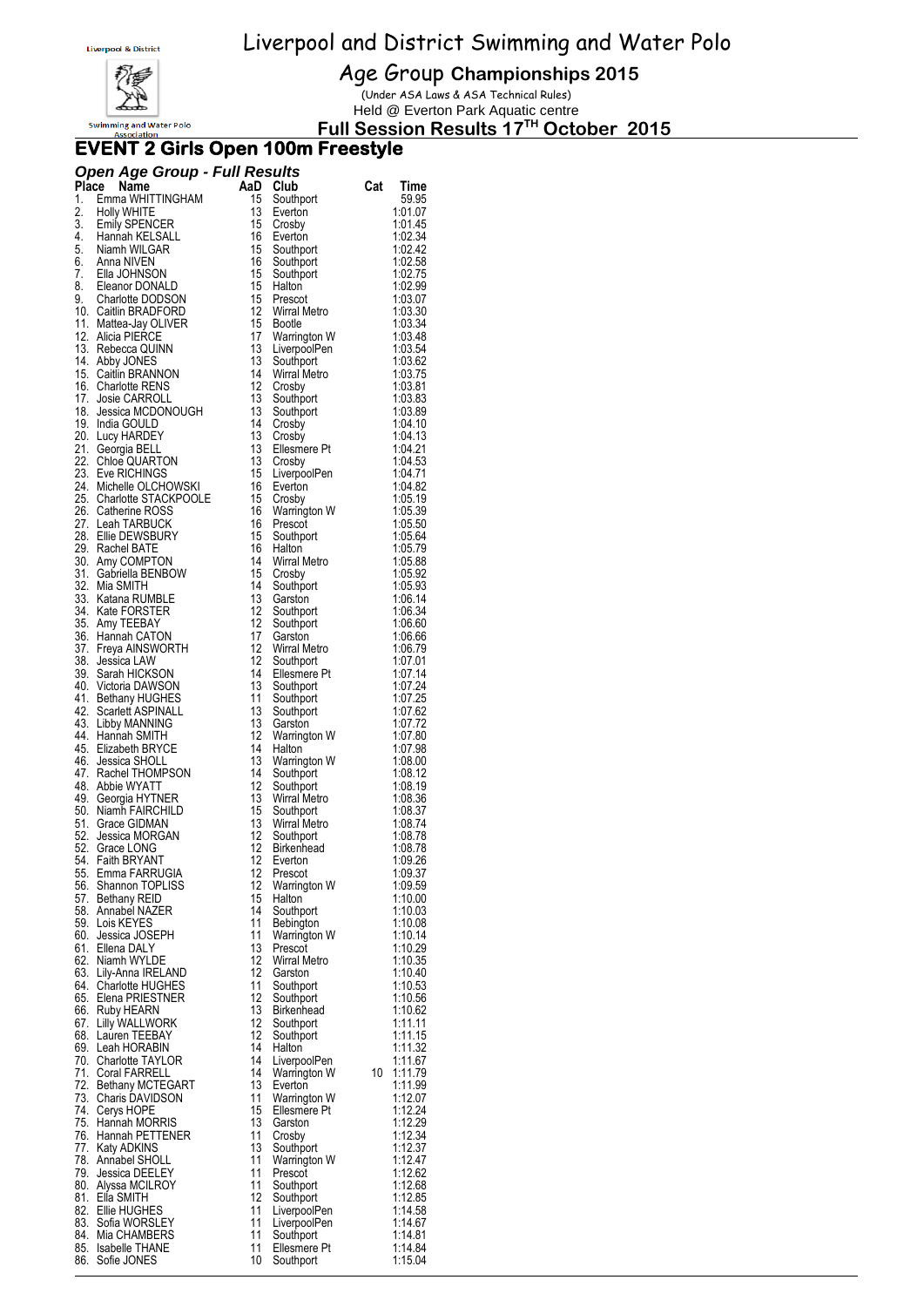# 穆

Age Group **Championships 2015** (Under ASA Laws & ASA Technical Rules)

Park Aquatic centre

|          | مختصكه                                      |          |                                 |     |                          | Held @ Everton Park Aquatic centre                 |  |  |
|----------|---------------------------------------------|----------|---------------------------------|-----|--------------------------|----------------------------------------------------|--|--|
|          | <b>Swimming and Water Polo</b>              |          |                                 |     |                          | Full Session Results 17 <sup>TH</sup> October 2015 |  |  |
| 87.      | <b>Association</b><br>Emmie BROWNLOW        | 11       | Halton                          |     | 1:15.33                  |                                                    |  |  |
|          | 88. Emily MORRIS                            | 11       | Garston                         |     | 1:15.70                  |                                                    |  |  |
|          | 89. Olivia BELL                             | 11       | Ellesmere Pt                    |     | 1:15.96                  |                                                    |  |  |
|          | 90. Aimee WHITE                             | 10       | Everton                         |     | 1:16.61                  |                                                    |  |  |
| 91.      | Sophie BUCKLEY                              | 10       | Halton                          |     | 1:16.72                  |                                                    |  |  |
|          | 92. Ella FALKINGHAM                         | 10       | Southport                       |     | 1:18.27                  |                                                    |  |  |
|          | 93. Niamh WIGGLESWORTH                      | 10       | Warrington W                    |     | 1:18.42                  |                                                    |  |  |
|          | 93. Lucy HORMAN<br>95. Ella ROBERTS         | 10<br>10 | Garston<br>Prescot              |     | 1:18.42<br>1.21.85       |                                                    |  |  |
|          | 96. Lehna DAVIES                            | 10       | Hoylake                         |     | 1:22.64                  |                                                    |  |  |
| 97.      | Amelie CORNELL                              | 10       | Everton                         |     | 1.22.77                  |                                                    |  |  |
|          | 98. Olivia HAGUE                            | 10       | Everton                         |     | 1:22.87                  |                                                    |  |  |
|          | 99. Anna O'BRIEN                            | 9        | LiverpoolPen                    |     | 1:23.04                  |                                                    |  |  |
|          | 100. Isobel DOWD                            | 10       | Everton                         |     | 1:25.82                  |                                                    |  |  |
|          | Chloe JAMES                                 | 12       | Birkenhead                      |     | <b>DNC</b>               |                                                    |  |  |
|          | Olivia MOLDEN                               | 11       | Warrington W                    |     | <b>DNC</b>               |                                                    |  |  |
|          | <b>Emily BROWN</b><br>Daisy CORNELL         | 11<br>13 | Hoylake<br>Everton              |     | <b>DNC</b><br><b>DNC</b> |                                                    |  |  |
|          | Serena RIMMER                               | 17       | Southport                       |     | <b>DNC</b>               |                                                    |  |  |
|          | 09 Yrs Age Group - Full Results             |          |                                 |     |                          |                                                    |  |  |
| Place    | Name                                        | AaD Club |                                 | Cat | Time                     |                                                    |  |  |
| 1.       | Anna O'BRIEN                                |          | 9 LiverpoolPen                  |     | 1:23.04                  |                                                    |  |  |
|          | 10 Yrs Age Group - Full Results             |          |                                 |     |                          |                                                    |  |  |
| Place    | Name                                        | AaD      | Club                            | Cat | Time                     |                                                    |  |  |
| 1.       | Sofie JONES                                 | 10       | Southport                       |     | 1:15.04                  |                                                    |  |  |
| 2.       | Aimee WHITE                                 | 10       | Everton                         |     | 1:16.61                  |                                                    |  |  |
| 3.       | Sophie BUCKLEY                              | 10       | Halton                          |     | 1:16.72                  |                                                    |  |  |
| 4.       | Ella FALKINGHAM                             | 10       | Southport                       |     | 1:18.27                  |                                                    |  |  |
| 5.       | Niamh WIGGLESWORTH                          | 10       | Warrington W                    |     | 1:18.42                  |                                                    |  |  |
| 5.       | Lucy HORMAN                                 | 10       | Garston                         |     | 1:18.42                  |                                                    |  |  |
| 7.<br>8. | Ella ROBERTS                                | 10<br>10 | Prescot                         |     | 1:21.85<br>1:22.64       |                                                    |  |  |
| 9.       | Lehna DAVIES<br>Amelie CORNELL              | 10       | Hoylake<br>Everton              |     | 1:22.77                  |                                                    |  |  |
|          | 10. Olivia HAGUE                            | 10       | Everton                         |     | 1:22.87                  |                                                    |  |  |
| 11.      | <b>Isobel DOWD</b>                          |          | 10 Everton                      |     | 1:25.82                  |                                                    |  |  |
|          | 11 Yrs Age Group - Full Results             |          |                                 |     |                          |                                                    |  |  |
| Place    | Name                                        | AaD      | Club                            | Cat | Time                     |                                                    |  |  |
| 1.       | <b>Bethany HUGHES</b>                       | 11       | Southport                       |     | 1:07.25                  |                                                    |  |  |
| 2.       | Lois KEYES                                  | 11       | Bebington                       |     | 1:10.08                  |                                                    |  |  |
| 3.       | Jessica JOSEPH                              | 11       | Warrington W                    |     | 1:10.14                  |                                                    |  |  |
| 4.       | <b>Charlotte HUGHES</b>                     | 11       | Southport                       |     | 1:10.53                  |                                                    |  |  |
| 5.<br>6. | <b>Charis DAVIDSON</b><br>Hannah PETTENER   | 11<br>11 | Warrington W<br>Crosby          |     | 1:12.07<br>1:12.34       |                                                    |  |  |
| 7.       | Annabel SHOLL                               | 11       | Warrington W                    |     | 1:12.47                  |                                                    |  |  |
| 8.       | <b>Jessica DEELEY</b>                       | 11       | Prescot                         |     | 1:12.62                  |                                                    |  |  |
| 9.       | Alyssa MCILROY                              | 11       | Southport                       |     | 1:12.68                  |                                                    |  |  |
|          | 10. Ellie HUGHES                            | 11       | LiverpoolPen                    |     | 1:14.58                  |                                                    |  |  |
| 11.      | Sofia WORSLEY                               | 11       | LiverpoolPen                    |     | 1:14.67                  |                                                    |  |  |
| 12.      | Mia CHAMBERS                                | 11       | Southport                       |     | 1:14.81                  |                                                    |  |  |
| 13.      | <b>Isabelle THANE</b><br>14. Emmie BROWNLOW | 11<br>11 | Ellesmere Pt<br>Halton          |     | 1:14.84<br>1:15.33       |                                                    |  |  |
|          | 15. Emily MORRIS                            | 11       | Garston                         |     | 1:15.70                  |                                                    |  |  |
|          | 16. Olivia BELL                             | 11       | Ellesmere Pt                    |     | 1:15.96                  |                                                    |  |  |
|          | Olivia MOLDEN                               |          | 11 Warrington W                 |     | <b>DNC</b>               |                                                    |  |  |
|          | <b>Emily BROWN</b>                          |          | 11 Hoylake                      |     | <b>DNC</b>               |                                                    |  |  |
|          | 12 Yrs Age Group - Full Results             |          |                                 |     |                          |                                                    |  |  |
| Place    | Name                                        | AaD Club |                                 | Cat | Time                     |                                                    |  |  |
| 1.       | Caitlin BRADFORD                            |          | 12 Wirral Metro                 |     | 1:03.30                  |                                                    |  |  |
| 2.       | <b>Charlotte RENS</b>                       |          | 12 Crosby                       |     | 1:03.81                  |                                                    |  |  |
| 3.       | Kate FORSTER                                | 12       | Southport                       |     | 1:06.34                  |                                                    |  |  |
| 4.<br>5. | Amy TEEBAY<br>Freya AINSWORTH               |          | 12 Southport<br>12 Wirral Metro |     | 1:06.60<br>1:06.79       |                                                    |  |  |
| 6.       | Jessica LAW                                 | 12       | Southport                       |     | 1:07.01                  |                                                    |  |  |
| 7.       | Hannah SMITH                                |          | 12 Warrington W                 |     | 1:07.80                  |                                                    |  |  |
| 8.       | Abbie WYATT                                 |          | 12 Southport                    |     | 1:08.19                  |                                                    |  |  |
| 9.       | Jessica MORGAN                              | 12       | Southport                       |     | 1:08.78                  |                                                    |  |  |
| 9.       | Grace LONG                                  | 12       | Birkenhead                      |     | 1:08.78                  |                                                    |  |  |
|          | 11. Faith BRYANT                            |          | 12 Everton                      |     | 1:09.26                  |                                                    |  |  |
|          | 12. Emma FARRUGIA<br>13. Shannon TOPLISS    |          | 12 Prescot<br>12 Warrington W   |     | 1:09.37<br>1:09.59       |                                                    |  |  |
|          | 14. Niamh WYLDE                             |          | 12 Wirral Metro                 |     | 1:10.35                  |                                                    |  |  |
|          | 15. Lily-Anna IRELAND                       |          | 12 Garston                      |     | 1:10.40                  |                                                    |  |  |
|          | 16. Elena PRIESTNER                         |          | 12 Southport                    |     | 1:10.56                  |                                                    |  |  |
|          | 17. Lilly WALLWORK                          |          | 12 Southport                    |     | 1:11.11                  |                                                    |  |  |
|          | 18. Lauren TEEBAY                           | 12       | Southport                       |     | 1:11.15                  |                                                    |  |  |
|          | 19. Ella SMITH<br>Chloe JAMES               | 12       | Southport<br>12 Birkenhead      |     | 1:12.85<br><b>DNC</b>    |                                                    |  |  |
|          |                                             |          |                                 |     |                          |                                                    |  |  |
|          | 13 Yrs Age Group - Full Results             |          |                                 |     | Time                     |                                                    |  |  |
| 1.       | Place Name<br><b>Holly WHITE</b>            | AaD Club | 13 Everton                      | Cat | 1:01.07                  |                                                    |  |  |
| 2.       | Rebecca QUINN                               |          | 13 LiverpoolPen                 |     | 1:03.54                  |                                                    |  |  |
| 3.       | Abby JONES                                  |          | 13 Southport                    |     | 1:03.62                  |                                                    |  |  |
| 4.       | Josie CARROLL                               |          | 13 Southport                    |     | 1:03.83                  |                                                    |  |  |
| 5.       | Jessica MCDONOUGH                           |          | 13 Southport                    |     | 1:03.89                  |                                                    |  |  |
| 6.       | Lucy HARDEY                                 |          | 13 Crosby                       |     | 1:04.13                  |                                                    |  |  |
| 7.<br>8. | Georgia BELL<br>Chloe QUARTON               | 13       | Ellesmere Pt<br>13 Crosby       |     | 1:04.21<br>1:04.53       |                                                    |  |  |
| 9.       | Katana RUMBLE                               |          | 13 Garston                      |     | 1:06.14                  |                                                    |  |  |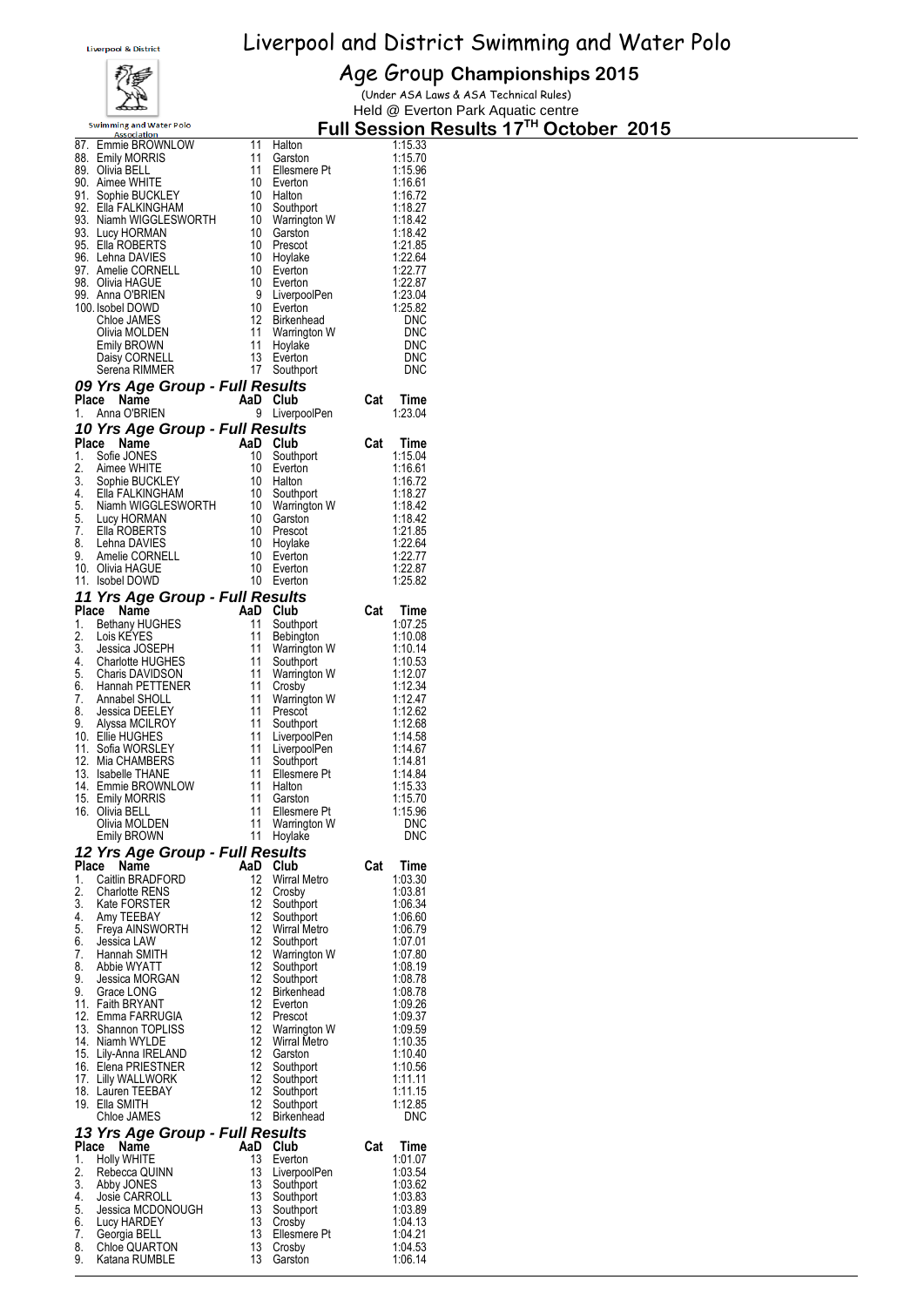

#### Age Group **Championships 2015**

(Under ASA Laws & ASA Technical Rules) Held @ Everton Park Aquatic centre

|                                               |                                       |                        | Tield @ Evertuit Fair Ayuatic Centre          |
|-----------------------------------------------|---------------------------------------|------------------------|-----------------------------------------------|
| <b>Swimming and Water Polo</b><br>Association |                                       |                        | <b>Full Session Results 17TH October 2015</b> |
| 10. Victoria DAWSON                           | 13<br>Southport                       | 1:07.24                |                                               |
| 11. Scarlett ASPINALL                         | 13<br>Southport                       | 1:07.62                |                                               |
| 12. Libby MANNING                             | 13<br>Garston                         | 1:07.72                |                                               |
| 13. Jessica SHOLL<br>14. Georgia HYTNER       | 13 Warrington W<br>13 Wirral Metro    | 1:08.00<br>1:08.36     |                                               |
| 15. Grace GIDMAN                              | 13 Wirral Metro                       | 1:08.74                |                                               |
| 16. Ellena DALY                               | 13 Prescot                            | 1:10.29                |                                               |
| 17. Ruby HEARN                                | 13<br><b>Birkenhead</b>               | 1:10.62                |                                               |
| 18. Bethany MCTEGART                          | 13 Everton                            | 1:11.99                |                                               |
| 19. Hannah MORRIS                             | 13 Garston                            | 1:12.29                |                                               |
| 20. Katy ADKINS                               | 13<br>Southport                       | 1:12.37                |                                               |
| Daisy CORNELL                                 | 13 Everton                            | <b>DNC</b>             |                                               |
| 14 Yrs Age Group - Full Results               |                                       |                        |                                               |
| Place Name<br>1.<br>Caitlin BRANNON           | AaD Club<br>14<br>Wirral Metro        | Cat<br>Time<br>1:03.75 |                                               |
| 2.<br>India GOULD                             | 14<br>Crosby                          | 1:04.10                |                                               |
| 3.<br>Amy COMPTON                             | 14<br>Wirral Metro                    | 1:05.88                |                                               |
| 4.<br>Mia SMITH                               | 14<br>Southport                       | 1:05.93                |                                               |
| 5.<br>Sarah HICKSON                           | 14 Ellesmere Pt                       | 1:07.14                |                                               |
| 6.<br>Elizabeth BRYCE                         | 14 Halton                             | 1:07.98                |                                               |
| 7.<br>Rachel THOMPSON                         | 14<br>Southport<br>14                 | 1:08.12                |                                               |
| 8.<br>Annabel NAZER<br>9.<br>Leah HORABIN     | Southport<br>14<br>Halton             | 1:10.03<br>1:11.32     |                                               |
| 10. Charlotte TAYLOR                          | LiverpoolPen<br>14                    | 1:11.67                |                                               |
| 11. Coral FARRELL                             | 14<br>Warrington W                    | 10 1:11.79             |                                               |
| 15 Yrs Age Group - Full Results               |                                       |                        |                                               |
| Place Name                                    | AaD Club                              | Cat<br>Time            |                                               |
| Emma WHITTINGHAM<br>1.                        | 15<br>Southport                       | 59.95                  |                                               |
| 2.<br><b>Emily SPENCER</b>                    | 15 Crosby                             | 1:01.45                |                                               |
| 3.<br>Niamh WILGAR                            | 15<br>Southport                       | 1:02.42                |                                               |
| 4.<br>Ella JOHNSON<br>5.<br>Eleanor DONALD    | 15<br>Southport<br>15 Halton          | 1:02.75<br>1:02.99     |                                               |
| 6.<br>Charlotte DODSON                        | 15 Prescot                            | 1:03.07                |                                               |
| 7.<br>Mattea-Jay OLIVER                       | 15 Bootle                             | 1:03.34                |                                               |
| 8.<br>Eve RICHINGS                            | 15 LiverpoolPen                       | 1:04.71                |                                               |
| 9.<br>Charlotte STACKPOOLE                    | 15 Crosby                             | 1:05.19                |                                               |
| 10. Ellie DEWSBURY                            | 15<br>Southport                       | 1.05.64                |                                               |
| 11. Gabriella BENBOW                          | 15 Crosby<br>15                       | 1:05.92<br>1:08.37     |                                               |
| 12. Niamh FAIRCHILD<br>13. Bethany REID       | Southport<br>15 Halton                | 1:10.00                |                                               |
| 14. Cerys HOPE                                | 15 Ellesmere Pt                       | 1:12.24                |                                               |
| 16 Yrs Age Group - Full Results               |                                       |                        |                                               |
| Place Name                                    | AaD Club                              | Cat<br>Time            |                                               |
| Hannah KELSALL<br>1.                          | 16 Everton                            | 1:02.34                |                                               |
| 2.<br>Anna NIVEN                              | 16<br>Southport                       | 1:02.58                |                                               |
| 3.<br>Michelle OLCHOWSKI                      | 16 Everton                            | 1:04.82                |                                               |
| 4.<br>Catherine ROSS<br>5.<br>Leah TARBUCK    | 16<br>Warrington W<br>16<br>Prescot   | 1:05.39<br>1:05.50     |                                               |
| 6.<br>Rachel BATE                             | 16 Halton                             | 1:05.79                |                                               |
| 17 Yrs Age Group - Full Results               |                                       |                        |                                               |
| Place<br>Name                                 | AaD Club                              | Cat<br>Time            |                                               |
| Alicia PIERCE<br>1.                           | 17 Warrington W                       | 1:03.48                |                                               |
| 2.<br>Hannah CATON                            | 17<br>Garston                         | 1:06.66                |                                               |
| Serena RIMMER                                 | 17<br>Southport                       | DNC                    |                                               |
| <b>Open Age Group - Full Results</b><br>Place |                                       | Cat<br>Time            |                                               |
| Name<br>Emma WHITTINGHAM<br>1.                | AaD Club<br>15<br>Southport           | 59.95                  |                                               |
| 2.<br><b>Holly WHITE</b>                      | 13<br>Everton                         | 1:01.07                |                                               |
| 3.<br><b>Emily SPENCER</b>                    | 15<br>Crosby                          | 1:01.45                |                                               |
| 4.<br>Hannah KELSALL                          | 16<br>Everton                         | 1:02.34                |                                               |
| 5.<br>Niamh WILGAR                            | 15<br>Southport                       | 1:02.42                |                                               |
| 6.<br>Anna NIVEN<br>7.                        | 16<br>Southport                       | 1:02.58                |                                               |
| Ella JOHNSON<br>8.<br>Eleanor DONALD          | 15<br>Southport<br>15<br>Halton       | 1:02.75<br>1:02.99     |                                               |
| 9.<br><b>Charlotte DODSON</b>                 | 15<br>Prescot                         | 1:03.07                |                                               |
| 10. Caitlin BRADFORD                          | 12 Wirral Metro                       | 1:03.30                |                                               |
| 11. Mattea-Jay OLIVER                         | 15<br><b>Bootle</b>                   | 1:03.34                |                                               |
| 12. Alicia PIERCE                             | 17<br>Warrington W                    | 1:03.48                |                                               |
| 13. Rebecca QUINN                             | 13<br>LiverpoolPen                    | 1:03.54                |                                               |
| 14. Abby JONES<br>15. Caitlin BRANNON         | 13<br>Southport<br>14<br>Wirral Metro | 1:03.62<br>1:03.75     |                                               |
| 16. Charlotte RENS                            | 12<br>Crosby                          | 1:03.81                |                                               |
| 17. Josie CARROLL                             | 13<br>Southport                       | 1:03.83                |                                               |
| 18. Jessica MCDONOUGH                         | 13<br>Southport                       | 1:03.89                |                                               |
| 19. India GOULD                               | 14<br>Crosby                          | 1:04.10                |                                               |
| 20. Lucy HARDEY<br>21. Georgia BELL           | 13<br>Crosby<br>13<br>Ellesmere Pt    | 1:04.13<br>1:04.21     |                                               |
| 22. Chloe QUARTON                             | 13<br>Crosby                          | 1:04.53                |                                               |
| 23. Eve RICHINGS                              | 15<br>LiverpoolPen                    | 1:04.71                |                                               |
| 24. Michelle OLCHOWSKI                        | 16<br>Everton                         | 1:04.82                |                                               |
| 25. Charlotte STACKPOOLE                      | 15<br>Crosby                          | 1:05.19                |                                               |
| 26. Catherine ROSS<br>27. Leah TARBUCK        | 16<br>Warrington W<br>16<br>Prescot   | 1:05.39<br>1:05.50     |                                               |
| 28. Ellie DEWSBURY                            | 15<br>Southport                       | 1:05.64                |                                               |
| 29. Rachel BATE                               | 16<br>Halton                          | 1:05.79                |                                               |
| 30. Amy COMPTON                               | 14<br>Wirral Metro                    | 1:05.88                |                                               |
| 31. Gabriella BENBOW                          | 15<br>Crosby                          | 1:05.92                |                                               |

32. Mia SMITH 14 Southport 1:05.93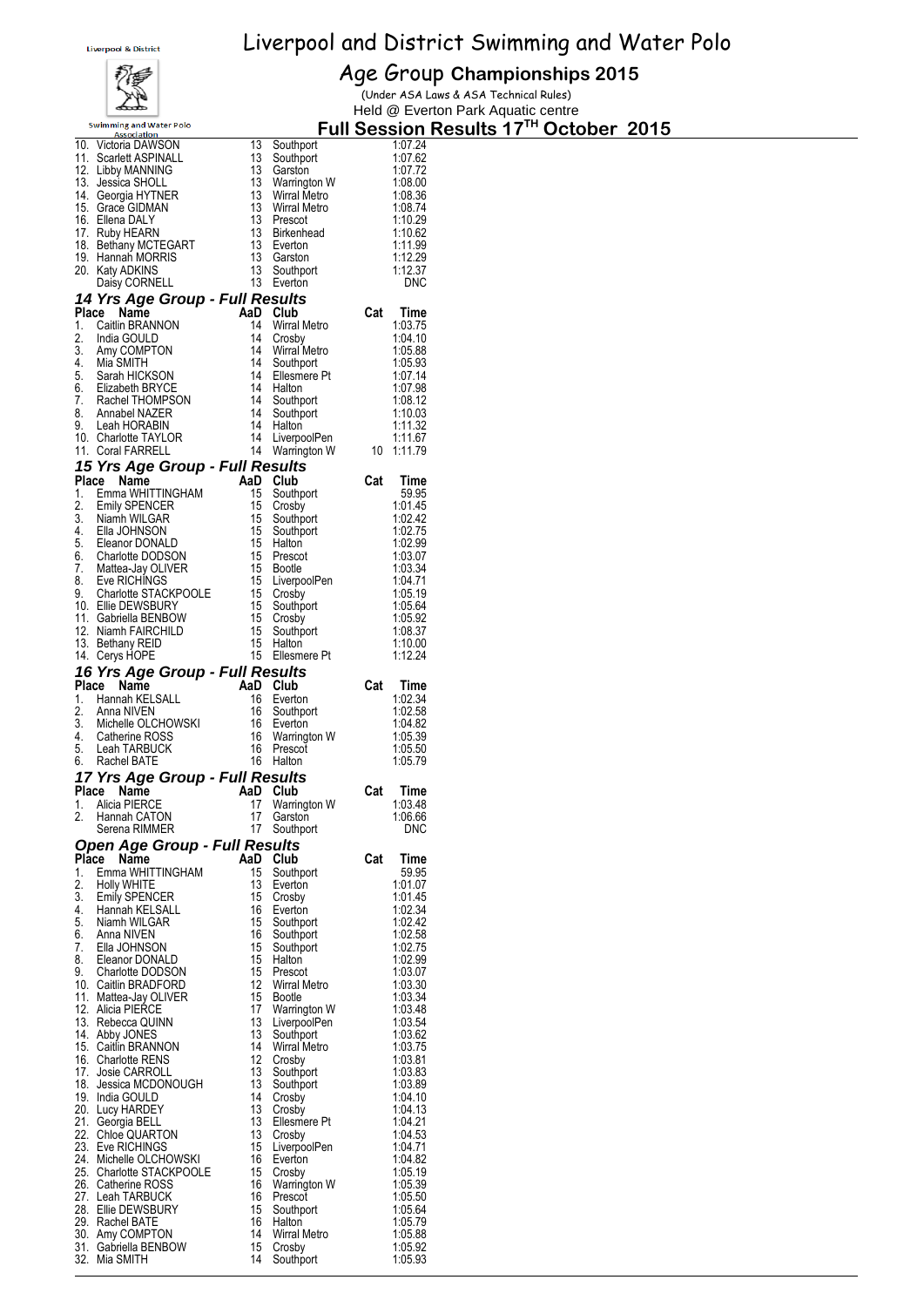

#### Age Group **Championships 2015**

(Under ASA Laws & ASA Technical Rules) Held @ Everton Park Aquatic centre

| <u>ASSOCIATION</u><br>33. Katana RUMBLE                                                                                                                                                                                                    | 13              | Garston                                                                                                                                                                                                                                          |     | 1:06.14            |                 |
|--------------------------------------------------------------------------------------------------------------------------------------------------------------------------------------------------------------------------------------------|-----------------|--------------------------------------------------------------------------------------------------------------------------------------------------------------------------------------------------------------------------------------------------|-----|--------------------|-----------------|
| 34. Kate FORSTER                                                                                                                                                                                                                           | 12              | Southport                                                                                                                                                                                                                                        |     | 1:06.34            |                 |
| 35. Amy TEEBAY                                                                                                                                                                                                                             | 12 <sup>2</sup> | Southport                                                                                                                                                                                                                                        |     | 1:06.60            |                 |
| 36. Hannah CATON                                                                                                                                                                                                                           | 17 <sup>2</sup> | Garston                                                                                                                                                                                                                                          |     | 1:06.66            |                 |
| 37.   Freya AINSWORTH                                                                                                                                                                                                                      |                 | 12 Wirral Metro                                                                                                                                                                                                                                  |     | 1:06.79            |                 |
| 38. Jessica LAW                                                                                                                                                                                                                            | 12              | Southport<br>12 Southport<br>14 Ellesmere Pt<br>13 Southport<br>13 Southport                                                                                                                                                                     |     | 1:07.01            |                 |
| 39. Sarah HICKSON<br>40. Victoria DAWSON                                                                                                                                                                                                   |                 |                                                                                                                                                                                                                                                  |     | 1:07.14<br>1:07.24 |                 |
| 40. VICTORIA DANSELLA<br>42. Scarlett ASPINALL<br>12. Scarlett ASPINALL                                                                                                                                                                    |                 |                                                                                                                                                                                                                                                  |     | 1:07.25            |                 |
|                                                                                                                                                                                                                                            |                 | 13 Southport                                                                                                                                                                                                                                     |     | 1:07.62            |                 |
| 43. Libby MANNING                                                                                                                                                                                                                          | 13              | Garston                                                                                                                                                                                                                                          |     | 1:07.72            |                 |
| 44. Hannah SMITH                                                                                                                                                                                                                           |                 | 12 Warrington W<br>14 Halton<br>14 Ha<br>13 Warring<br>14 Southport<br>12 Southport<br>13 Wirral Metro<br>15 Southport<br>12 Southport<br>12 Everton<br>12 Everton<br>12 Prescot<br>12 Warrington W<br>15 Halton<br>14 Marrington W<br>15 Halton |     | 1:07.80            |                 |
| 45. Elizabeth BRYCE                                                                                                                                                                                                                        |                 |                                                                                                                                                                                                                                                  |     | 1:07.98            |                 |
| 46. Jessica SHOLL<br>47. Rachel THOMPSON                                                                                                                                                                                                   |                 |                                                                                                                                                                                                                                                  |     | 1:08.00            |                 |
|                                                                                                                                                                                                                                            |                 |                                                                                                                                                                                                                                                  |     | 1:08.12<br>1:08.19 |                 |
| 48. Abbie WYATT<br>49. Georgia HYTNER                                                                                                                                                                                                      |                 |                                                                                                                                                                                                                                                  |     | 1:08.36            |                 |
| 50. Niamh FAIRCHILD                                                                                                                                                                                                                        |                 |                                                                                                                                                                                                                                                  |     | 1:08.37            |                 |
| 51. Grace GIDMAN                                                                                                                                                                                                                           |                 |                                                                                                                                                                                                                                                  |     | 1:08.74            |                 |
| 52. Jessica MORGAN<br>52. Grace LONG                                                                                                                                                                                                       |                 |                                                                                                                                                                                                                                                  |     | 1:08.78            |                 |
| 52. Grace LONG                                                                                                                                                                                                                             |                 |                                                                                                                                                                                                                                                  |     | 1:08.78            |                 |
| 54. Faith BRYANT                                                                                                                                                                                                                           |                 |                                                                                                                                                                                                                                                  |     | 1:09.26            |                 |
| 55. Emma FARRUGIA<br>56. Shannon TOPLISS                                                                                                                                                                                                   |                 |                                                                                                                                                                                                                                                  |     | 1:09.37<br>1:09.59 |                 |
| 57. Bethany REID                                                                                                                                                                                                                           |                 |                                                                                                                                                                                                                                                  |     | 1:10.00            |                 |
| 57. Doctor.,<br>58. Annabel NAZER<br>50. Lois KEYES                                                                                                                                                                                        |                 |                                                                                                                                                                                                                                                  |     | 1:10.03            |                 |
| 59. Lois KEYES                                                                                                                                                                                                                             |                 |                                                                                                                                                                                                                                                  |     | 1:10.08            |                 |
| 60. Jessica JOSEPH                                                                                                                                                                                                                         |                 | 11 Warrington W<br>13 Prescot                                                                                                                                                                                                                    |     | 1:10.14            |                 |
| 61. Ellena DALY                                                                                                                                                                                                                            |                 | 13 Prescot                                                                                                                                                                                                                                       |     | 1:10.29            |                 |
| 62. Niamh WYLDE                                                                                                                                                                                                                            |                 | 12 Wirral Metro<br>12 Careton                                                                                                                                                                                                                    |     | 1:10.35            |                 |
| 63. Lily-Anna IRELAND                                                                                                                                                                                                                      |                 | 12 Garston                                                                                                                                                                                                                                       |     | 1:10.40            |                 |
|                                                                                                                                                                                                                                            |                 |                                                                                                                                                                                                                                                  |     |                    |                 |
|                                                                                                                                                                                                                                            |                 |                                                                                                                                                                                                                                                  |     |                    |                 |
|                                                                                                                                                                                                                                            |                 |                                                                                                                                                                                                                                                  |     |                    |                 |
|                                                                                                                                                                                                                                            |                 | 12 Garston<br>11 Southport<br>13 Birkenhead<br>12 Southport<br>12 Southport<br>11 Martin                                                                                                                                                         |     |                    |                 |
| 11 Southport 1:10.40<br>66. Ruby HEARN 12 Southport 1:10.53<br>66. Ruby HEARN 13 Birkenhead 1:10.56<br>67. Lilly WALLWORK 12 Southport 1:11.11<br>68. Lauren TEEBAY 12 Southport 1:11.15<br>69. Leah HORABIN 14 Halton 1:11.32<br>70. Char |                 |                                                                                                                                                                                                                                                  |     |                    |                 |
|                                                                                                                                                                                                                                            |                 |                                                                                                                                                                                                                                                  |     |                    |                 |
|                                                                                                                                                                                                                                            |                 | 14 v.c.<br>13 Everton<br>11 Warrington W<br>17 Ellesmere Pt                                                                                                                                                                                      |     |                    |                 |
|                                                                                                                                                                                                                                            |                 |                                                                                                                                                                                                                                                  |     |                    |                 |
| 74. Cerys HOPE                                                                                                                                                                                                                             |                 |                                                                                                                                                                                                                                                  |     | 1:12.24            |                 |
| 75. Hannah MORRIS                                                                                                                                                                                                                          |                 |                                                                                                                                                                                                                                                  |     | 1:12.29            |                 |
| 76. Hannah PETTENER                                                                                                                                                                                                                        | 11              | Crosby                                                                                                                                                                                                                                           |     | 1:12.34            |                 |
| 77. Katy ADKINS                                                                                                                                                                                                                            | -13             | Southport                                                                                                                                                                                                                                        |     | 1:12.37            |                 |
| 78. Annabel SHOLL                                                                                                                                                                                                                          | -11<br>11       |                                                                                                                                                                                                                                                  |     | 1:12.47<br>1:12.62 |                 |
| 79. Jessica DEELEY<br>80. Alyssa MCILROY                                                                                                                                                                                                   | 11              | Varrington W<br>Prescot<br>Southport<br>Southport                                                                                                                                                                                                |     | 1:12.68            |                 |
| 81. Ella SMITH                                                                                                                                                                                                                             | 12              | Southport                                                                                                                                                                                                                                        |     | 1:12.85            |                 |
| 82. Ellie HUGHES                                                                                                                                                                                                                           | 11              |                                                                                                                                                                                                                                                  |     | 1:14.58            |                 |
| 83. Sofia WORSLEY                                                                                                                                                                                                                          | 11              | LiverpoolPen<br>LiverpoolPen                                                                                                                                                                                                                     |     | 1:14.67            |                 |
| 84. Mia CHAMBERS                                                                                                                                                                                                                           | -11             |                                                                                                                                                                                                                                                  |     | 1:14.81            |                 |
| 85. Isabelle THANE                                                                                                                                                                                                                         | 11              | Live.,<br>Southport<br>Ellesmere Pt<br>^∼uthport                                                                                                                                                                                                 |     | 1:14.84            |                 |
| 86. Sofie JONES<br>87. Emmie BROWNLOW                                                                                                                                                                                                      | 10<br>11        |                                                                                                                                                                                                                                                  |     | 1:15.04            |                 |
| 88. Emily MORRIS                                                                                                                                                                                                                           | 11              | Garston                                                                                                                                                                                                                                          |     | 1:15.33<br>1:15.70 |                 |
| 89. Olivia BELL                                                                                                                                                                                                                            | 11              | Ellesmere Pt                                                                                                                                                                                                                                     |     | 1:15.96            |                 |
| 90. Aimee WHITE                                                                                                                                                                                                                            | 10              | Everton                                                                                                                                                                                                                                          |     | 1:16.61            |                 |
| 91. Sophie BUCKLEY                                                                                                                                                                                                                         | 10              | Halton                                                                                                                                                                                                                                           |     | 1:16.72            |                 |
| 92. Ella FALKINGHAM                                                                                                                                                                                                                        | 10              | Southport                                                                                                                                                                                                                                        |     | 1:18.27            |                 |
| 93. Niamh WIGGLESWORTH                                                                                                                                                                                                                     | 10              | Warrington W                                                                                                                                                                                                                                     |     | 1:18.42            |                 |
| 93. Lucy HORMAN                                                                                                                                                                                                                            | 10<br>10        | Garston                                                                                                                                                                                                                                          |     | 1:18.42            |                 |
| 95. Ella ROBERTS<br>96. Lehna DAVIES                                                                                                                                                                                                       | 10              | Prescot<br>Hoylake                                                                                                                                                                                                                               |     | 1:21.85<br>1:22.64 |                 |
| 97. Amelie CORNELL                                                                                                                                                                                                                         | 10              | Everton                                                                                                                                                                                                                                          |     | 1:22.77            |                 |
| 98. Olivia HAGUE                                                                                                                                                                                                                           | 10              | Everton                                                                                                                                                                                                                                          |     | 1:22.87            |                 |
| 99. Anna O'BRIEN                                                                                                                                                                                                                           | 9               | LiverpoolPen                                                                                                                                                                                                                                     |     | 1:23.04            |                 |
| 100. Isobel DOWD                                                                                                                                                                                                                           | 10              | Everton                                                                                                                                                                                                                                          |     | 1:25.82            |                 |
| Chloe JAMES                                                                                                                                                                                                                                | 12              | Birkenhead                                                                                                                                                                                                                                       |     | <b>DNC</b>         |                 |
| Olivia MOLDEN                                                                                                                                                                                                                              | 11<br>11        | Warrington W<br>Hoylake                                                                                                                                                                                                                          |     | <b>DNC</b><br>DNC  |                 |
| Emily BROWN<br>Daisy CORNELL                                                                                                                                                                                                               | 13              | Everton                                                                                                                                                                                                                                          |     | <b>DNC</b>         |                 |
| Serena RIMMER                                                                                                                                                                                                                              | 17              | Southport                                                                                                                                                                                                                                        |     | <b>DNC</b>         |                 |
| <b>Combined Result - Multi-Disability by British Disability Points</b>                                                                                                                                                                     |                 |                                                                                                                                                                                                                                                  |     |                    |                 |
| Place Name                                                                                                                                                                                                                                 |                 | AaD Club                                                                                                                                                                                                                                         | Cat | Time               | <b>BDPoints</b> |
| <b>Coral FARRELL</b><br>1.                                                                                                                                                                                                                 | 14              | Warrington W                                                                                                                                                                                                                                     | 10  | 1:11.79            | 569             |
|                                                                                                                                                                                                                                            |                 |                                                                                                                                                                                                                                                  |     |                    |                 |
|                                                                                                                                                                                                                                            |                 |                                                                                                                                                                                                                                                  |     |                    |                 |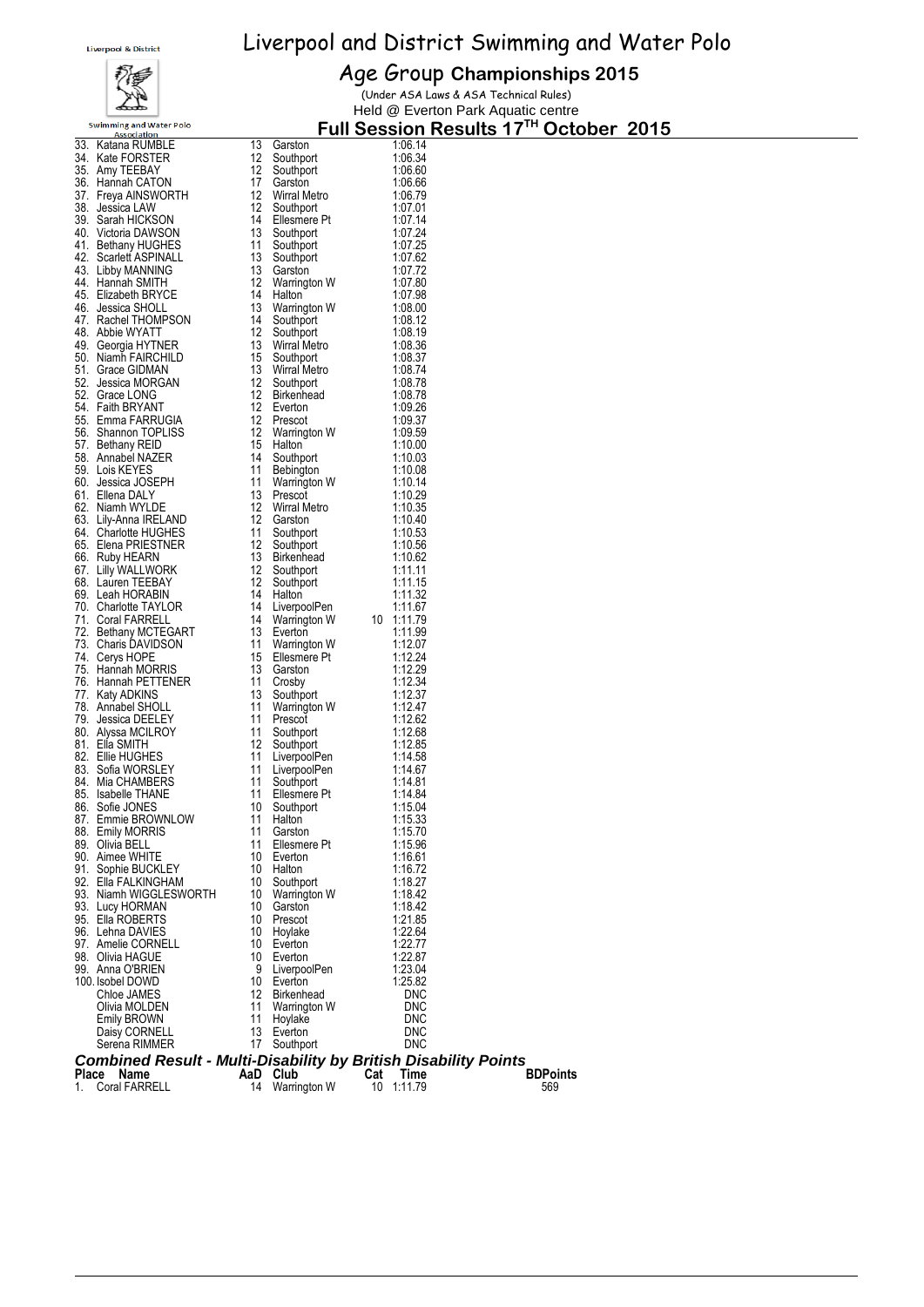

Age Group **Championships 2015**

(Under ASA Laws & ASA Technical Rules) Held @ Everton Park Aquatic centre

**Full Session Results 17 TH October 2015**

#### **EVENT 3 Boys 09/11 Yrs 50m Freestyle**

|       | 09 Yrs Age Group - Full Results |        |                     |            |
|-------|---------------------------------|--------|---------------------|------------|
| Place | <b>Name</b>                     |        | AaD Club            | Time       |
| 1.    | <b>Kyle BRIARS</b>              | 9      | Warrington W        | 35.31      |
| 2.    | <b>Ben CLAYTON</b>              | 9      | Halton              | 35.40      |
| 3.    | Benjamin YOUNIS                 |        | Southport           | 35.83      |
| 4.    | Callum ROLLIN                   | 9<br>9 | Southport           | 36.65      |
| 5.    | Flynn SMITH                     | 9      | Southport           | 39.49      |
|       | 10 Yrs Age Group - Full Results |        |                     |            |
|       | Name<br>Place                   | AaD    | Club                | Time       |
| 1.    | Jack CORDEN                     | 10     | Everton             | 37.17      |
| 2.    | Connor O'BOYLE                  | 10     | Everton             | 38.06      |
| 3.    | Samuel LAW                      | 10     | Southport           | 38.23      |
|       | Thomas BOYLETT                  | 10     | Southport           | <b>DNC</b> |
|       | Alfie MATHER                    | 10     | Halton              | <b>DNC</b> |
|       | <b>Patrick GREALIS</b>          | 10     | Everton             | <b>DNC</b> |
|       | Tyler MELBOURNE-SMITH           | 10     | Warrington W        | <b>DNC</b> |
|       | 11 Yrs Age Group - Full Results |        |                     |            |
|       | Name<br>Place                   | AaD    | Club                | Time       |
| 1.    | Joshua HOWARD-HUGHES            | 11     | Halton              | 30.70      |
| 2.    | Fraser COOKE                    | 11     | Southport           | 32.09      |
| 3.    | William HORMAN                  | 11     | Garston             | 32.44      |
| 4.    | Joshua PRINCE                   | 11     | Garston             | 32.61      |
| 5.    | Henry MAW                       | 11     | Southport           | 32.67      |
| 6.    | Samuel WOODS                    | 11     | Southport           | 33.41      |
| 7.    | Charles KELLY                   | 11     | Southport           | 33.80      |
| 8.    | <b>Jack HYTNER</b>              | 11     | <b>Wirral Metro</b> | 35.88      |

#### **EVENT 4 Girls 09/11 Yrs 50m Butterfly**

#### *09 Yrs Age Group - Full Results*

| <b>Place</b>     | Name                                 | AaD      | Club                 | Time           |
|------------------|--------------------------------------|----------|----------------------|----------------|
| 1.               | Elise BRUNS                          | 9        | LiverpoolPen         | 44.00          |
| $\overline{2}$ . | Anna O'BRIEN                         | 9        | LiverpoolPen         | 46.76          |
|                  | Freya BOARDMAN                       | 9        | Everton              | <b>DNC</b>     |
|                  | 10 Yrs Age Group - Full Results      |          |                      |                |
| <b>Place</b>     | Name                                 | AaD      | Club                 | Time           |
| 1.               | Sofie JONES                          | 10       | Southport            | 36.19          |
| 2.               | Ella FALKINGHAM                      | 10       | Southport            | 39.41          |
| $\overline{3}$ . | Sophie BUCKLEY                       | 10       | Halton               | 39.45          |
|                  | 4. Niamh WIGGLESWORTH                | 10       | Warrington W         | 40.12          |
|                  | 5. Isobel DOWD                       | 10       | Everton              | 40.62          |
| 6.               | Ella ROBERTS                         | 10       | Prescot              | 41.56          |
| 7.               | Lucy HORMAN                          | 10       | Garston              | 41.82          |
| 8.               | Lehna DAVIES                         | 10       | Hoylake              | 42.84          |
| 9.               | Leah ELDER                           | 10       | LiverpoolPen         | 43.39          |
|                  | 11 Yrs Age Group - Full Results      |          |                      |                |
|                  | Place<br>Name                        | AaD      | Club                 | <b>Time</b>    |
| 1.               | Martha HURST                         | 11       | Warrington W         | 34.05          |
|                  | 2. Lois KEYES<br>3. Bethany HUGHES   | 11       | Bebington            | 35.03          |
|                  |                                      | 11       | Southport            | 35.25          |
| 4.               | Olivia LOGAN                         | 11       | Southport            | 36.46          |
| 5.               | Jessica JOSEPH                       | 11       | Warrington W         | 36.59          |
| 6.               | Isabelle THANE                       | 11       | Ellesmere Pt         | 36.61          |
| 7.               | Jessica DEELEY                       | 11       | Prescot              | 36.66          |
| 8.               | Annabel SHOLL                        | 11       | Warrington W         | 36.86          |
| 9.               | Ellie HUGHES                         | 11       | LiverpoolPen         | 37.80          |
|                  | 10. Emmie BROWNLOW                   | 11       | Halton               | 38.03          |
|                  | 11. Hannah PETTENER                  | 11       | Crosby               | 38.38          |
|                  | 12. Sofia WORSLEY                    | 11       | LiverpoolPen         | 39.62          |
|                  | 13. Olivia BELL                      | 11<br>11 | Ellesmere Pt         | 40.39          |
| 15.              | 14. Mia CHAMBERS                     | 11       | Southport            | 41.12<br>42.64 |
|                  | Alyssa MCILROY<br><b>Emily BROWN</b> | 11       | Southport<br>Hoylake | DNC            |
|                  |                                      |          |                      |                |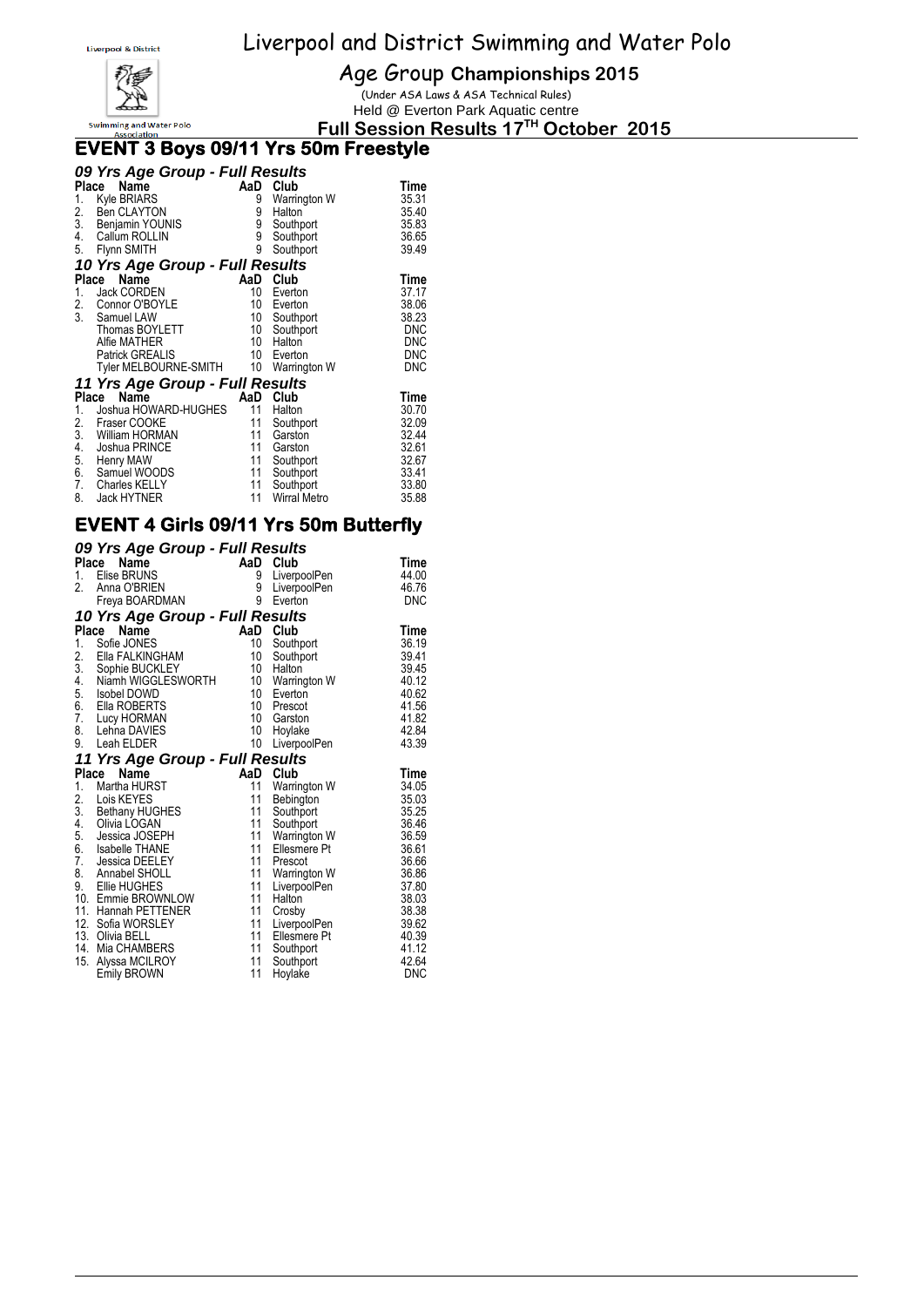

Age Group **Championships 2015**

(Under ASA Laws & ASA Technical Rules) Held @ Everton Park Aquatic centre

#### **Full Session Results 17 TH October 2015**

#### **EVENT 5 Boys Open 1500m Freestyle**

|              | 13 Yrs Age Group - Full Results      |                               |                                 |                                  |                                  |                                  |                |                |  |  |  |  |  |  |
|--------------|--------------------------------------|-------------------------------|---------------------------------|----------------------------------|----------------------------------|----------------------------------|----------------|----------------|--|--|--|--|--|--|
|              | Place Name                           | AaD Club                      |                                 | Time                             |                                  |                                  |                |                |  |  |  |  |  |  |
| $1_{\ldots}$ | Leevi GUMBS                          | 13 Halton                     |                                 | 18:14.69                         |                                  |                                  |                |                |  |  |  |  |  |  |
|              | 50m 32.11                            | 100m 1:07.56                  | 150m 1:43.42                    | 200m 2:19.52                     | 250m 2:55.85                     | 300m 3:32.63                     | 350m 4:09.73   | 400m 4:46.71   |  |  |  |  |  |  |
|              | 450m 5:23.33                         | 500m 6:00.15                  | 550m 6:36.77                    | 600m 7:13.49                     | 650m 7:50.41                     | 700m 8:27.65                     | 750m 9:05.09   | 800m 9:42.42   |  |  |  |  |  |  |
|              | 850m 10:19.15                        | 900m 10:56.15                 | 950m 11:33.19                   | 1000m 12:10.13                   | 1050m 12:46.88                   | 1100m 13:23.98                   | 1150m 14:00.69 | 1200m 14:38.05 |  |  |  |  |  |  |
|              | 1250m 15:15.03                       | 1300m 15:51.71                | 1350m 16:28.84                  | 1400m 17:05.00                   | 1450m 17:40.66                   | 1500m 18:14.69                   |                |                |  |  |  |  |  |  |
| 2.           | Thomas HILL                          | 13 Southport                  |                                 | 20:07.97                         |                                  |                                  |                |                |  |  |  |  |  |  |
|              | $50m -$                              | $100m -$                      | 150m 1:53.92                    | 200m 2:34.22                     | 250m 3:13.92                     | 300m 3:54.72                     | 350m 4:35.29   | 400m 5:15.64   |  |  |  |  |  |  |
|              | 450m 5:56.30                         | 500m 6:37.36                  | 550m 7:17.84                    | 600m 7:58.89                     | 650m 8:39.83                     | 700m 9:21.78                     | 750m 10:03.52  | 800m 10:44.75  |  |  |  |  |  |  |
|              | 850m 11:25.63                        | 900m 12:06.58                 | 950m 12:46.63                   | 1000m 13:26.82                   | 1050m 14:08.24                   | 1100m 14:48.81                   | 1150m 15:29.98 | 1200m 16:10.91 |  |  |  |  |  |  |
|              | 1250m 16:51.83                       | 1300m 17:32.65                | 1350m 18:12.14                  | 1400m 18:51.55                   | 1450m 19:30.62                   | 1500m 20:07.97                   |                |                |  |  |  |  |  |  |
|              | 15 Yrs Age Group - Full Results      |                               |                                 |                                  |                                  |                                  |                |                |  |  |  |  |  |  |
|              | Place Name                           | AaD Club                      |                                 | Time                             |                                  |                                  |                |                |  |  |  |  |  |  |
| $1_{-}$      | <b>Elliot PICKFORD</b>               |                               | 15 Wirral Metro                 | 16:50.03                         |                                  |                                  |                |                |  |  |  |  |  |  |
|              | 50m 29.83                            | 100m 1:03.07                  | 150m 1:37.06                    | 200m 2:11.27                     | 250m 2:45.65                     | 300m 3:19.84                     | 350m 3:53.78   | 400m 4:27.61   |  |  |  |  |  |  |
|              | 450m 5:02.08                         | 500m 5:35.68                  | 550m 6:09.66                    | 600m 6:43.49                     | 650m 7:17.64                     | 700m 7:51.28                     | 750m 8:25.44   | 800m 8:59.47   |  |  |  |  |  |  |
|              | 850m 9:33.36                         | 900m 10:07.35                 | 950m 10:41.80                   | 1000m 11:15.63                   | 1050m 11:49.41                   | 1100m 12:22.99                   | 1150m 12:56.66 | 1200m 13:30.32 |  |  |  |  |  |  |
|              | 1250m 14:03.45                       | 1300m 14:37.07                | 1350m 15:11.09                  | 1400m 15:44.62                   | 1450m 16:18.70                   | 1500m 16:50.03                   |                |                |  |  |  |  |  |  |
|              | <b>Finlay SUTTON</b>                 | 15 Hoylake                    |                                 | <b>DNC</b>                       |                                  |                                  |                |                |  |  |  |  |  |  |
|              | 17 Yrs Age Group - Full Results      |                               |                                 |                                  |                                  |                                  |                |                |  |  |  |  |  |  |
|              | Place Name                           | AaD Club                      |                                 | Time                             |                                  |                                  |                |                |  |  |  |  |  |  |
|              | 1. Thomas ROBERTS                    | 17 Halton                     |                                 | 16:46.08                         |                                  |                                  |                |                |  |  |  |  |  |  |
|              | 50m 31.98                            | 100m 1:06.19                  | 150m 1:40.28                    | 200m 2:14.67                     | 250m 2:48.68                     | 300m 3:22.90                     | 350m 3:57.02   | 400m 4:30.68   |  |  |  |  |  |  |
|              | 450m 5:04.58                         | 500m 5:38.45                  | 550m 6:12.35                    | 600m 6:46.11                     | 650m 7:19.76                     | 700m 7:53.67                     | 750m 8:27.34   | 800m 9:01.10   |  |  |  |  |  |  |
|              | 850m 9:34.67                         | 900m 10:08.28                 | 950m 10:42.07                   | 1000m 11:15.77                   | 1050m 11:49.25                   | 1100m 12:22.95                   | 1150m 12:56.61 | 1200m 13:29.70 |  |  |  |  |  |  |
|              | 1250m 14:02.77                       | 1300m 14:35.25                | 1350m 15:08.17                  | 1400m 15:40.98                   | 1450m 16:14.07                   | 1500m 16:46.08                   |                |                |  |  |  |  |  |  |
|              | <b>Open Age Group - Full Results</b> |                               |                                 |                                  |                                  |                                  |                |                |  |  |  |  |  |  |
|              | Place Name                           | AaD Club                      |                                 | <b>Time</b>                      |                                  |                                  |                |                |  |  |  |  |  |  |
| $1_{-}$      | Thomas ROBERTS                       | 17 Halton                     |                                 | 16:46.08                         |                                  |                                  |                |                |  |  |  |  |  |  |
|              | 50m 31.98                            | 100m 1:06.19                  | 150m 1:40.28                    | 200m 2:14.67                     | 250m 2:48.68                     | 300m 3:22.90                     | 350m 3:57.02   | 400m 4:30.68   |  |  |  |  |  |  |
|              | 450m 5:04.58                         | 500m 5:38.45                  | 550m 6:12.35                    | 600m 6:46.11                     | 650m 7:19.76                     | 700m 7:53.67                     | 750m 8:27.34   | 800m 9:01.10   |  |  |  |  |  |  |
|              | 850m 9:34.67                         | 900m 10:08.28                 | 950m 10:42.07                   | 1000m 11:15.77                   | 1050m 11:49.25                   | 1100m 12:22.95                   | 1150m 12:56.61 | 1200m 13:29.70 |  |  |  |  |  |  |
|              | 1250m 14:02.77                       | 1300m 14:35.25                | 1350m 15:08.17                  | 1400m 15:40.98                   | 1450m 16:14.07                   | 1500m 16:46.08                   |                |                |  |  |  |  |  |  |
| 2.           | <b>Elliot PICKFORD</b>               |                               | 15 Wirral Metro                 | 16:50.03                         |                                  |                                  |                |                |  |  |  |  |  |  |
|              | 50m 29.83                            | 100m 1:03.07                  | 150m 1:37.06                    | 200m 2:11.27                     | 250m 2:45.65                     | 300m 3:19.84                     | 350m 3:53.78   | 400m 4:27.61   |  |  |  |  |  |  |
|              | 450m 5:02.08                         | 500m 5:35.68                  | 550m 6:09.66                    | 600m 6:43.49                     | 650m 7:17.64                     | 700m 7:51.28                     | 750m 8:25.44   | 800m 8:59.47   |  |  |  |  |  |  |
|              | 850m 9:33.36                         | 900m 10:07.35                 | 950m 10:41.80                   | 1000m 11:15.63                   | 1050m 11:49.41                   | 1100m 12:22.99                   | 1150m 12:56.66 | 1200m 13:30.32 |  |  |  |  |  |  |
|              | 1250m 14:03.45                       | 1300m 14:37.07                | 1350m 15:11.09                  | 1400m 15:44.62                   | 1450m 16:18.70                   | 1500m 16:50.03                   |                |                |  |  |  |  |  |  |
| 3.           | Leevi GUMBS                          | 13 Halton                     |                                 | 18:14.69                         |                                  |                                  |                |                |  |  |  |  |  |  |
|              | 50m 32.11                            | 100m 1:07.56                  | 150m 1:43.42                    | 200m 2:19.52                     | 250m 2:55.85                     | 300m 3:32.63                     | 350m 4:09.73   | 400m 4:46.71   |  |  |  |  |  |  |
|              | 450m 5:23.33                         | 500m 6:00.15<br>900m 10:56.15 | 550m 6:36.77                    | 600m 7:13.49                     | 650m 7:50.41                     | 700m 8:27.65                     | 750m 9:05.09   | 800m 9:42.42   |  |  |  |  |  |  |
|              | 850m 10:19.15<br>1250m 15:15.03      | 1300m 15:51.71                | 950m 11:33.19<br>1350m 16:28.84 | 1000m 12:10.13<br>1400m 17:05.00 | 1050m 12:46.88<br>1450m 17:40.66 | 1100m 13:23.98<br>1500m 18:14.69 | 1150m 14:00.69 | 1200m 14:38.05 |  |  |  |  |  |  |
| 4.           | Thomas HILL                          | 13 Southport                  |                                 | 20:07.97                         |                                  |                                  |                |                |  |  |  |  |  |  |
|              | $50m -$                              | $100m -$                      | 150m 1:53.92                    | 200m 2:34.22                     | 250m 3:13.92                     | 300m 3:54.72                     | 350m 4:35.29   | 400m 5:15.64   |  |  |  |  |  |  |
|              | 450m 5:56.30                         | 500m 6:37.36                  | 550m 7:17.84                    | 600m 7:58.89                     | 650m 8:39.83                     | 700m 9:21.78                     | 750m 10:03.52  | 800m 10:44.75  |  |  |  |  |  |  |
|              | 850m 11:25.63                        | 900m 12:06.58                 | 950m 12:46.63                   | 1000m 13:26.82                   | 1050m 14:08.24                   | 1100m 14:48.81                   | 1150m 15:29.98 | 1200m 16:10.91 |  |  |  |  |  |  |
|              | 1250m 16:51.83                       | 1300m 17:32.65                | 1350m 18:12.14                  | 1400m 18:51.55                   | 1450m 19:30.62                   | 1500m 20:07.97                   |                |                |  |  |  |  |  |  |
|              | <b>Finlay SUTTON</b>                 | 15 Hoylake                    |                                 | <b>DNC</b>                       |                                  |                                  |                |                |  |  |  |  |  |  |

#### **EVENT 101 FINAL OF EVENT 2 Girls Open 100m Freestyle**  Full Results

|              | <b>FUIL RESULS</b>   |     |           |         |  |
|--------------|----------------------|-----|-----------|---------|--|
| <b>Place</b> | Name                 | AaD | Club      | Time    |  |
| $1_{-}$      | Emma WHITTINGHAM     | 15  | Southport | 59.20   |  |
| 2.           | <b>Holly WHITE</b>   | 13  | Everton   | 1:00.89 |  |
| 3.           | <b>Emily SPENCER</b> | 15. | Crosbv    | 1:01.85 |  |
| 4.           | Hannah KELSALL       | 16  | Everton   | 1:02.16 |  |
| 5.           | Anna NIVEN           | 16  | Southport | 1:02.37 |  |
| 6.           | Eleanor DONALD       | 15  | Halton    | 1:02.73 |  |
| 7.           | Ella JOHNSON         | 15  | Southport | 1:03.37 |  |
| 8.           | Niamh WILGAR         | 15  | Southport | 1:04.03 |  |
|              |                      |     |           |         |  |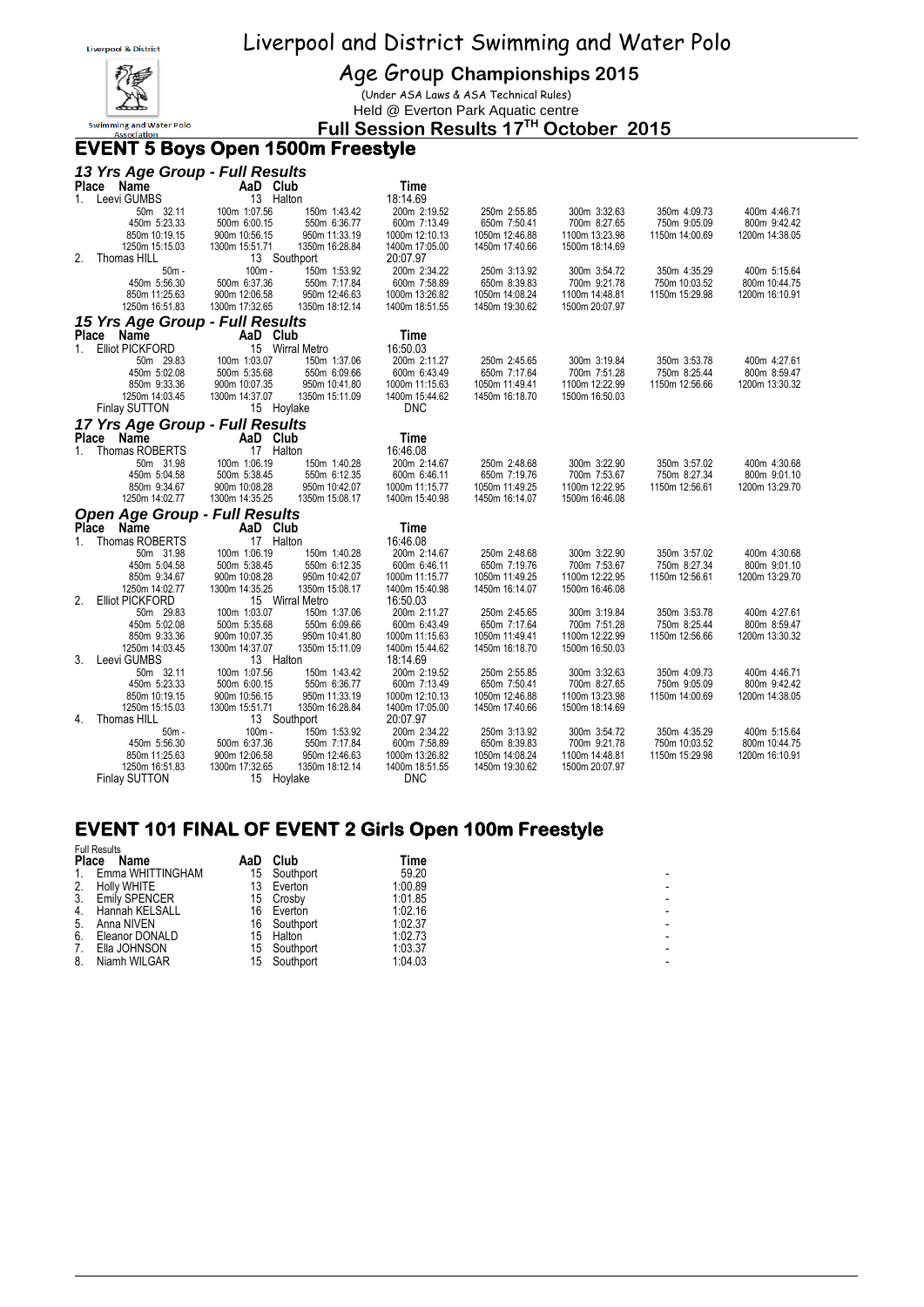

Age Group **Championships 2015**

(Under ASA Laws & ASA Technical Rules) Held @ Everton Park Aquatic centre

**Full Session Results 17 TH October 2015**

**Session 2**

### **EVENT 6 Boys Open 100m Butterfly**

| <b>Open Age Group - Full Results</b>                          |          |                                  |                    |                |
|---------------------------------------------------------------|----------|----------------------------------|--------------------|----------------|
| Place<br>Name<br>Alex DUNK<br>1.                              |          | AaD Club<br>20 Prescot           | Time<br>58.48      | 50             |
| 2.<br>Jordan MACDONALD                                        | 18       | Southport                        | 1:00.12            | 27.41          |
| 3.<br>Joshua MONIZ                                            |          | 18 Southport                     | 1:00.77            | 28.66          |
| 4.<br>Matthew SAYLE                                           |          | 15 Halton                        | 1:00.94            |                |
| 5.<br>Jack SHILLINGLAW<br>6.<br>Jacob LEA                     |          | 16 Wirral Metro<br>17 Southport  | 1:01.53<br>1:02.47 | 28.61          |
| 7.<br>Sean QUINN                                              |          | 17 LiverpoolPen                  | 1:02.60            | 29.39          |
| 8.<br>Tobey RYLAND                                            |          | 13 Crosby                        | 1:02.95            | 29.83          |
| 9.<br>Sean DAVIES<br>10. Matthew SULLIVAN                     | 16<br>18 | Crosby<br>Warrington W           | 1:03.99<br>1:04.11 | 29.90          |
| 11. Paolo MONIZ                                               | 15       | Southport                        | 1:04.50            |                |
| 12. Connor HARWOOD                                            |          | 15 Wirral Metro                  | 1:05.54            |                |
| 13. William WOODWARD                                          | 15       | 14 Halton                        | 1:05.61<br>1:05.93 | 30.59          |
| 14. Jack RAVENSCROFT<br>15. Thomas ROBERTS                    |          | Warrington W<br>17 Halton        | 1:06.24            | 31.66          |
| 16. Daniel CLARK                                              |          | 15 Prescot                       | 1:06.46            |                |
| 17. Joseph NIVEN                                              |          | 14 Southport                     | 1:06.73            | 30.96          |
| 18. Sean KEYES<br>19. Alex WATKINSON                          |          | 18 Everton<br>14 Warrington W    | 1:06.86<br>1:06.99 | 30.77<br>31.94 |
| 20. Elliot PICKFORD                                           | 15       | Wirral Metro                     | 1:07.12            | 31.00          |
| 21. James PETTENER                                            |          | 14 Crosby                        | 1:08.12            | 31.52          |
| 22. Joshua HARVEY<br>23. Ellis CLEWORTH                       |          | 14 LiverpoolPen<br>11 Birkenhead | 1:08.99<br>1:11.70 | 31.65<br>33.30 |
| 24. Thomas SILK                                               |          | 13 Crosby                        | 1:12.20            | 33.18          |
| 25. Mason GALLEY                                              |          | 12 Southport                     | 1:13.48            | 34.45          |
| 26. Matthew EARNSHAW<br>27. Henry MAW                         |          | 14 Garston<br>11 Southport       | 1:16.37<br>1:16.77 | 35.50<br>36.67 |
| 28. Leevi GUMBS                                               |          | 13 Halton                        | 1:16.79            | 35.16          |
| 29. Joshua HOWARD-HUGHES                                      |          | 11 Halton                        | 1:17.55            | 37.23          |
| 30. Daniel DAVIES<br>31. Thomas O`DONNELL<br>32. Thomas ROPER |          | 12 Crosby<br>10 Southport        | 1:19.87<br>1:31.79 | 37.22          |
| 32. Thomas ROPER                                              |          | 10 Warrington W                  | 1:36.13            | 40.96<br>43.07 |
| Samuel DOUGLAS                                                |          | 14 Wirral Metro                  | <b>DNC</b>         |                |
| 10 Yrs Age Group - Full Results                               |          |                                  |                    |                |
| Place Name<br>1.<br>Thomas O'DONNELL                          |          | AaD Club<br>10 Southport         | Time<br>1.31.79    | 50<br>40.96    |
| 2.<br>Thomas ROPER                                            |          | 10 Warrington W                  | 1:36.13            | 43.07          |
| 11 Yrs Age Group - Full Results                               |          |                                  |                    |                |
| Place Name                                                    |          | AaD Club                         | Time               | 50             |
| 1.<br>Ellis CLEWORTH                                          | 11       | Birkenhead                       | 1:11.70            | 33.30          |
| 2.<br>Henry MAW<br>3.<br>Joshua HOWARD-HUGHES                 |          | 11 Southport<br>11 Halton        | 1.16.77<br>1:17.55 | 36.67<br>37.23 |
| 12 Yrs Age Group - Full Results                               |          |                                  |                    |                |
| Place Name                                                    |          | AaD Club                         | Time               | 50             |
| 1.<br>Mason GALLEY                                            |          | 12 Southport                     | 1:13.48            | 34.45          |
| 2.<br>Daniel DAVIES                                           |          | 12 Crosby                        | 1:19.87            | 37.22          |
| 13 Yrs Age Group - Full Results                               |          |                                  |                    |                |
| Place Name<br>Tobey RYLAND<br>1.                              |          | AaD Club<br>13 Crosby            | Time<br>1:02.95    | 50<br>29.83    |
| 2.<br>Thomas SILK                                             |          | 13 Crosby                        | 1:12.20            | 33.18          |
| 3.<br>Leevi GUMBS                                             |          | 13 Halton                        | 1.16.79            | 35.16          |
| 14 Yrs Age Group - Full Results<br>Place Name                 |          | AaD Club                         | Time               | 50             |
| 1.<br>William WOODWARD                                        |          | 14 Halton                        | 1:05.61            |                |
| 2.<br>Joseph NIVEN                                            |          | 14 Southport                     | 1:06.73            | 30.96          |
| 3.<br>Alex WATKINSON<br>4.<br>James PETTENER                  |          | 14 Warrington W<br>14 Crosby     | 1:06.99<br>1:08.12 | 31.94<br>31.52 |
| 5.<br>Joshua HARVEY                                           |          | 14 LiverpoolPen                  | 1:08.99            | 31.65          |
| <b>Matthew EARNSHAW</b><br>6.                                 |          | 14 Garston                       | 1:16.37            | 35.50          |
| Samuel DOUGLAS                                                |          | 14 Wirral Metro                  | <b>DNC</b>         |                |
| 15 Yrs Age Group - Full Results<br>Place Name                 |          | AaD Club                         | Time               | 50             |
| 1.<br><b>Matthew SAYLE</b>                                    |          | 15 Halton                        | 1:00.94            |                |
| 2.<br>Paolo MONIZ                                             |          | 15 Southport                     | 1:04.50            |                |
| 3.<br>Connor HARWOOD                                          |          | 15 Wirral Metro                  | 1:05.54            |                |
| 4.<br><b>Jack RAVENSCROFT</b><br>5.<br>Daniel CLARK           |          | 15 Warrington W<br>15 Prescot    | 1:05.93<br>1:06.46 | 30.59          |
| 6.<br>Elliot PICKFORD                                         |          | 15 Wirral Metro                  | 1:07.12            | 31.00          |
| 16 Yrs Age Group - Full Results                               |          |                                  |                    |                |
| Place Name                                                    |          | AaD Club                         | Time               | 50             |
| 1.<br>Jack SHILLINGLAW<br>2.<br>Sean DAVIES                   | 16       | Wirral Metro<br>16 Crosby        | 1:01.53<br>1:03.99 |                |
| 17 Yrs Age Group - Full Results                               |          |                                  |                    |                |
| Place Name                                                    |          | AaD Club                         | Time               | 50             |
| 1.<br>Jacob LEA<br>2.<br>Sean QUINN                           | 17       | Southport<br>17 LiverpoolPen     | 1:02.47<br>1:02.60 | 28.61<br>29.39 |
| 3.<br>Thomas ROBERTS                                          |          | 17 Halton                        | 1:06.24            | 31.66          |
| <b>Open Age Group - Full Results</b>                          |          |                                  |                    |                |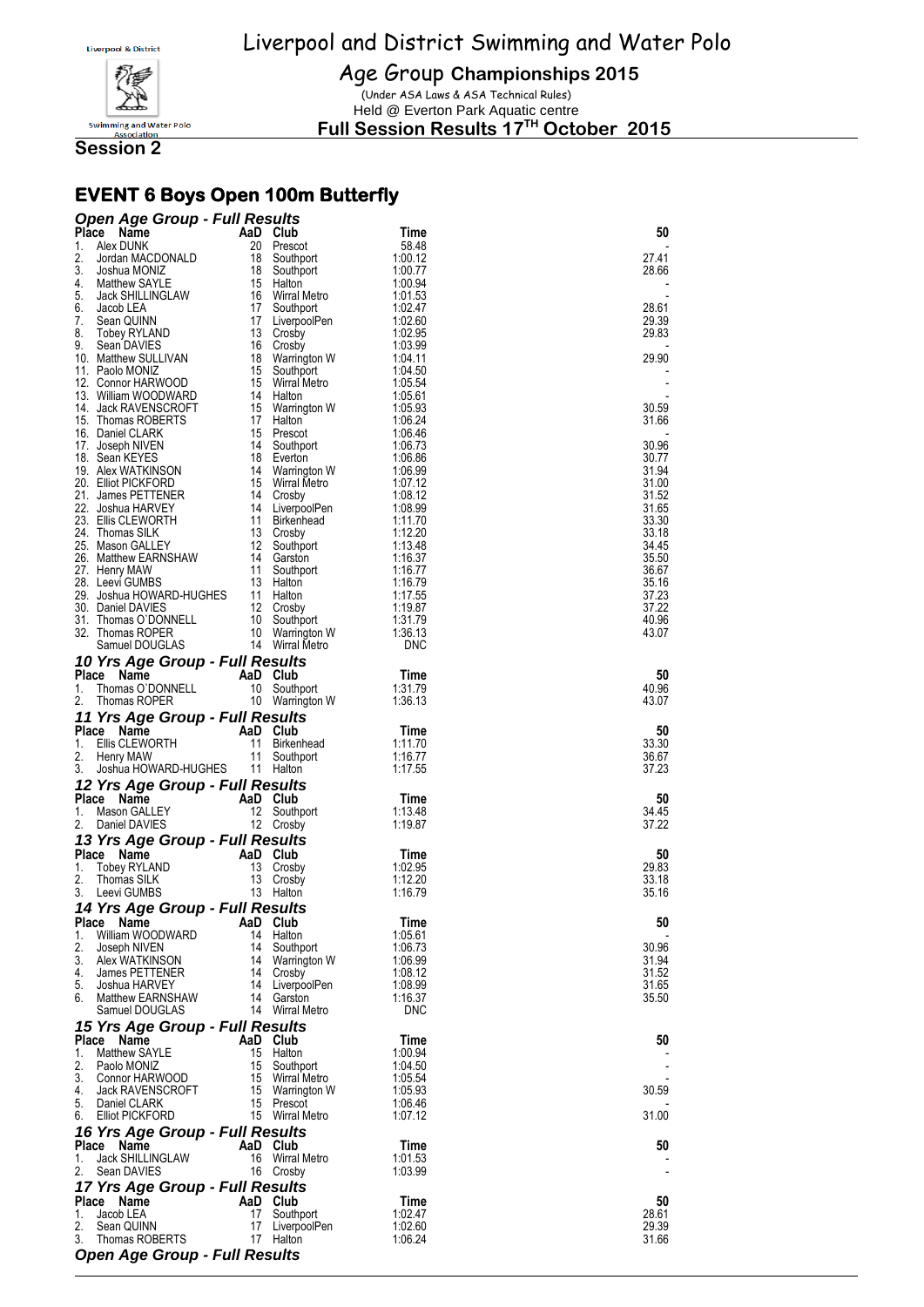

#### Age Group **Championships 2015**

(Under ASA Laws & ASA Technical Rules) Held @ Everton Park Aquatic centre

|       | <b>Swimming and Water Polo</b><br><b>Association</b> |     |                     |            | Full Session Results 17TH October<br>2015 |  |
|-------|------------------------------------------------------|-----|---------------------|------------|-------------------------------------------|--|
| Place | Name                                                 | AaD | Club                | Time       | 50                                        |  |
|       | Alex DUNK                                            | 20  | Prescot             | 58.48      |                                           |  |
| 2.    | Jordan MACDONALD                                     | 18  | Southport           | 1:00.12    | 27.41                                     |  |
| 3.    | Joshua MONIZ                                         | 18  | Southport           | 1:00.77    | 28.66                                     |  |
| 4.    | <b>Matthew SAYLE</b>                                 | 15  | Halton              | 1:00.94    |                                           |  |
| 5.    | Jack SHILLINGLAW                                     | 16  | <b>Wirral Metro</b> | 1:01.53    |                                           |  |
| 6.    | Jacob LEA                                            | 17  | Southport           | 1:02.47    | 28.61                                     |  |
| 7.    | Sean QUINN                                           | 17  | LiverpoolPen        | 1:02.60    | 29.39                                     |  |
| 8.    | <b>Tobey RYLAND</b>                                  | 13  | Crosby              | 1:02.95    | 29.83                                     |  |
| 9.    | Sean DAVIES                                          | 16  | Crosby              | 1:03.99    |                                           |  |
| 10.   | <b>Matthew SULLIVAN</b>                              | 18  | Warrington W        | 1:04.11    | 29.90                                     |  |
| 11.   | Paolo MONIZ                                          | 15  | Southport           | 1:04.50    |                                           |  |
| 12.   | Connor HARWOOD                                       | 15  | <b>Wirral Metro</b> | 1:05.54    |                                           |  |
| 13.   | William WOODWARD                                     | 14  | Halton              | 1:05.61    |                                           |  |
| 14.   | <b>Jack RAVENSCROFT</b>                              | 15  | Warrington W        | 1:05.93    | 30.59                                     |  |
| 15.   | <b>Thomas ROBERTS</b>                                | 17  | Halton              | 1:06.24    | 31.66                                     |  |
| 16.   | Daniel CLARK                                         | 15  | Prescot             | 1:06.46    |                                           |  |
| 17.   | Joseph NIVEN                                         | 14  | Southport           | 1:06.73    | 30.96                                     |  |
|       | 18. Sean KEYES                                       | 18  | Everton             | 1:06.86    | 30.77                                     |  |
|       | 19. Alex WATKINSON                                   | 14  | Warrington W        | 1:06.99    | 31.94                                     |  |
| 20.   | <b>Elliot PICKFORD</b>                               | 15  | <b>Wirral Metro</b> | 1:07.12    | 31.00                                     |  |
| 21.   | James PETTENER                                       | 14  | Crosby              | 1:08.12    | 31.52                                     |  |
| 22.   | Joshua HARVEY                                        | 14  | LiverpoolPen        | 1:08.99    | 31.65                                     |  |
| 23.   | <b>Ellis CLEWORTH</b>                                | 11  | <b>Birkenhead</b>   | 1:11.70    | 33.30                                     |  |
| 24.   | <b>Thomas SILK</b>                                   | 13  | Crosby              | 1:12.20    | 33.18                                     |  |
| 25.   | Mason GALLEY                                         | 12  | Southport           | 1:13.48    | 34.45                                     |  |
| 26.   | <b>Matthew EARNSHAW</b>                              | 14  | Garston             | 1:16.37    | 35.50                                     |  |
|       | 27. Henry MAW                                        | 11  | Southport           | 1:16.77    | 36.67                                     |  |
| 28.   | Leevi GUMBS                                          | 13  | Halton              | 1:16.79    | 35.16                                     |  |
| 29.   | Joshua HOWARD-HUGHES                                 | 11  | Halton              | 1:17.55    | 37.23                                     |  |
| 30.   | Daniel DAVIES                                        | 12  | Crosby              | 1:19.87    | 37.22                                     |  |
| 31.   | Thomas O'DONNELL                                     | 10  | Southport           | 1:31.79    | 40.96                                     |  |
| 32.   | Thomas ROPER                                         | 10  | Warrington W        | 1:36.13    | 43.07                                     |  |
|       | Samuel DOUGLAS                                       | 14  | <b>Wirral Metro</b> | <b>DNC</b> |                                           |  |

#### **EVENT 7 Girls Open 400m Freestyle**

#### *11 Yrs Age Group - Full Results*

|    | $\cdot$ $\cdot$ $\cdot$ $\cdot$ $\cdot$ $\cdot$ $\cdot$<br>Place Name |              | AaD Club                        | Cat | <b>Time</b>             |              |              |              |              |
|----|-----------------------------------------------------------------------|--------------|---------------------------------|-----|-------------------------|--------------|--------------|--------------|--------------|
| 1. | Lois KEYES                                                            |              | 11 Bebington                    |     | 5:07.05                 |              |              |              |              |
|    | 50m 34.87                                                             | 100m 1:13.28 | 150m 1:51.94                    |     | 200m 2:30.92            | 250m 3:09.84 | 300m 3:48.88 | 350m 4:28.55 | 400m 5:07.05 |
| 2. | Charis DAVIDSON                                                       |              | 11 Warrington W                 |     | 5:07.17                 |              |              |              |              |
| 3. | 50m 35.54<br>Jessica JOSEPH                                           | 100m 1:14.96 | 150m 1:54.69<br>11 Warrington W |     | 200m 2:34.01<br>5:11.40 | 250m 3:13.11 | 300m 3:51.87 | 350m 4:30.38 | 400m 5:07.17 |
|    | 50m 35.95                                                             | 100m 1:15.43 | 150m 1:55.67                    |     | 200m 2:36.07            | 250m 3:16.24 | 300m 3:55.82 | 350m 4:35.40 | 400m 5:11.40 |
| 4. | <b>Bethany HUGHES</b>                                                 |              | 11 Southport                    |     | 5:11.70                 |              |              |              |              |
|    | 50m 34.47                                                             | 100m 1:13.77 | 150m 1:53.43                    |     | 200m 2:33.80            | 250m 3:13.35 | 300m 3:52.98 | 350m 4:32.56 | 400m 5:11.70 |
| 5. | Olivia MOLDEN                                                         |              | 11 Warrington W                 |     | 5:16.57                 |              |              |              |              |
| 6. | 50m 36.39<br>Olivia LOGAN                                             | 100m 1:15.48 | 150m 1:55.50<br>11 Southport    |     | 200m 2:35.74<br>5:24.03 | 250m 3:16.65 | 300m 3:57.72 | 350m 4:39.17 | 400m 5:16.57 |
|    | 50m 36.60                                                             | 100m 1:18.03 | 150m 1:59.43                    |     | 200m 2:41.42            | 250m 3:23.51 | 300m 4:04.94 | 350m 4:46.15 | 400m 5:24.03 |
| 7. | <b>Beatrice CLOVER</b>                                                |              | 11 Warrington W                 |     | 5:25.05                 |              |              |              |              |
|    | 50m 36.95                                                             | 100m 1:18.56 | 150m 2:00.30                    |     | 200m 2:42.20            | 250m 3:23.72 | 300m 4:05.25 | 350m 4:46.19 | 400m 5:25.05 |
| 8. | Jessica DEELEY                                                        |              | 11 Prescot                      |     | 5:31.33                 |              |              |              |              |
| 9. | 50m 37.19                                                             | 100m 1:19.13 | 150m 2:02.44                    |     | 200m 2:44.88            | 250m 3:27.52 | 300m 4:10.61 | 350m 4:52.79 | 400m 5:31.33 |
|    | <b>Emily MORRIS</b><br>50m 36.99                                      | 100m 1:19.27 | 11 Garston<br>150m 2:02.16      |     | 5:33.72<br>200m 2:45.06 | 250m 3:27.44 | 300m 4:10.39 | 350m 4:53.14 | 400m 5:33.72 |
|    | 10. Annabel SHOLL                                                     |              | 11 Warrington W                 |     | 5:33.78                 |              |              |              |              |
|    | 50m 37.18                                                             | 100m 1:18.99 | 150m 2:01.73                    |     | 200m 2:44.88            | 250m 3:27.21 | 300m 4:10.26 | 350m 4:52.91 | 400m 5:33.78 |
|    | 11. Ellie HUGHES                                                      |              | 11 LiverpoolPen                 |     | 5:42.06                 |              |              |              |              |
|    | 50m 39.68                                                             | 100m 1:22.55 | 150m 2:06.17                    |     | 200m 2:50.95            | 250m 3:34.23 | 300m 4:18.73 | 350m 5:01.86 | 400m 5:42.06 |
|    | Martha HURST                                                          |              | 11 Warrington W                 |     | DQ                      |              |              |              |              |
|    | 12 Yrs Age Group - Full Results                                       |              |                                 |     |                         |              |              |              |              |
| 1. | Place Name<br>Caitlin BRADFORD                                        |              | AaD Club<br>12 Wirral Metro     | Cat | Time<br>4:45.31         |              |              |              |              |
|    | 50m 32.39                                                             | 100m 1:08.38 | 150m 1:44.56                    |     | 200m 2:21.15            | 250m 2:58.19 | 300m 3:34.58 | 350m 4:10.82 | 400m 4:45.31 |
| 2. | Jessica MORGAN                                                        |              | 12 Southport                    |     | 4:52.82                 |              |              |              |              |
|    | 50m 33.76                                                             | 100m 1:10.48 | 150m 1:47.96                    |     | 200m 2:25.39            | 250m 3:02.75 | 300m 3:40.20 | 350m 4:18.03 | 400m 4:52.82 |
| 3. | Amy TEEBAY                                                            |              | 12 Southport                    |     | 4:54.95                 |              |              |              |              |
| 4. | 50m 32.81<br>Abbie WYATT                                              | 100m 1:09.46 | 150m 1:47.34<br>12 Southport    |     | 200m 2:25.18<br>4:58.83 | $250m -$     | 300m 3:40.96 | 350m 4:18.59 | 400m 4:54.95 |
|    | 50m 34.24                                                             | 100m 1:11.30 | 150m 1:49.10                    |     | 200m 2:27.63            | 250m -       | 300m 3:43.92 | 350m 4:22.67 | 400m 4:58.83 |
| 5. | Freya AINSWORTH                                                       |              | 12 Wirral Metro                 |     | 4:59.60                 |              |              |              |              |
|    | 50m 33.76                                                             | 100m 1:11.68 | 150m 1:49.93                    |     | 200m 2:28.54            | 250m -       | 300m 3:45.02 | 350m 4:23.31 | 400m 4:59.60 |
| 6. | Shannon TOPLISS                                                       |              | 12 Warrington W                 |     | 5:01.29                 |              |              |              |              |
|    | 50m 34.64                                                             | 100m 1:12.41 | 150m 1:50.78                    |     | 200m 2:28.99<br>5:01.70 | 250m 3:07.44 | 300m 3:45.94 | 350m 4:24.67 | 400m 5:01.29 |
| 7. | Hannah SMITH<br>50m 33.52                                             | 100m 1:11.42 | 12 Warrington W<br>150m 1:50.32 |     | 200m 2:28.63            | 250m 3:07.35 | 300m 3:46.42 | 350m 4:25.33 | 400m 5:01.70 |
| 8. | Jessica LAW                                                           |              | 12 Southport                    |     | 5:08.48                 |              |              |              |              |
|    | 50m 35.17                                                             | 100m 1:14.17 | 150m 1:53.63                    |     | 200m 2:33.69            | 250m 3:13.48 | 300m 3:52.54 | 350m 4:31.35 | 400m 5:08.48 |
| 9. | Lilly WALLWORK                                                        |              | 12 Southport                    |     | 5:09.59                 |              |              |              |              |
|    | 50m 33.62<br>10. Niamh WYLDE                                          | 100m 1:12.43 | 150m 1:52.29<br>12 Wirral Metro |     | 200m 2:31.69            | 250m 3:11.68 | 300m 3:51.75 | 350m 4:32.03 | 400m 5:09.59 |
|    | 50m 35.30                                                             | 100m 1:15.35 | 150m 1:55.58                    |     | 5:16.53<br>200m 2:36.03 | 250m 3:16.56 | 300m 3:56.79 | 350m 4:37.38 | 400m 5:16.53 |
|    | 11. Lucy HARRIS                                                       |              | 12 Halton                       |     | 5:16.81                 |              |              |              |              |
|    | 50m 34.47                                                             | 100m 1:13.31 | 150m 1:54.34                    |     | 200m 2:35.45            | 250m 3:16.17 | 300m 3:57.39 | 350m 4:37.69 | 400m 5:16.81 |
|    |                                                                       |              |                                 |     |                         |              |              |              |              |
|    | 12. Elena PRIESTNER                                                   |              | 12 Southport                    |     | 5:19.02                 |              |              |              |              |
|    | 50m 35.83<br>13. Ella SMITH                                           | 100m 1:15.32 | 150m 1:55.75<br>12 Southport    |     | 200m 2:36.59<br>5:20.19 | 250m 3:17.25 | 300m 3:58.31 | 350m 4:39.57 | 400m 5:19.02 |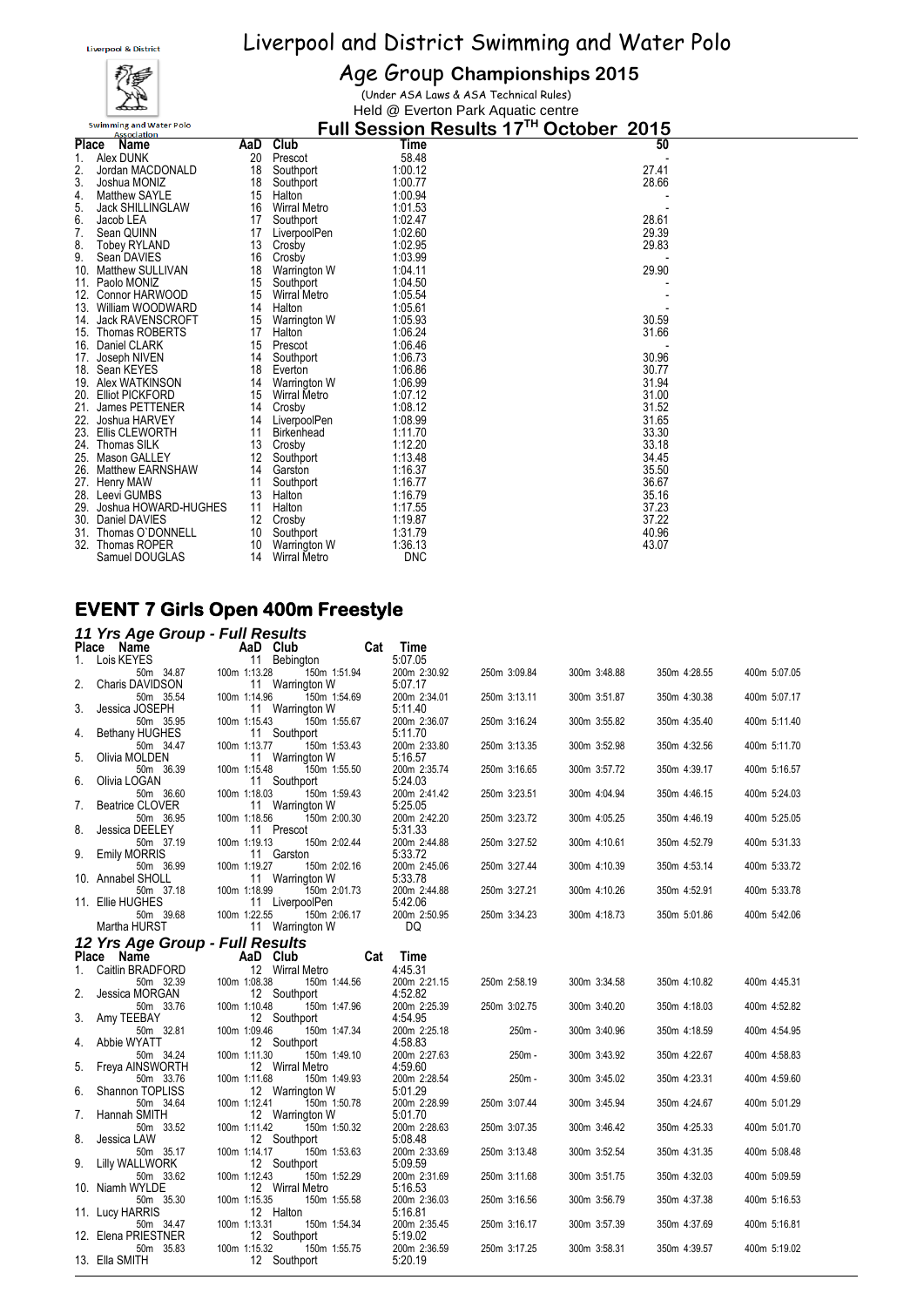

#### Age Group **Championships 2015**

(Under ASA Laws & ASA Technical Rules) Held @ Everton Park Aquatic centre

| <b>Association</b>                                        | <b>FUIL SESSION RESULTS 17 TO OCTODET 2015</b>                  |     |                                    |              |              |              |              |  |
|-----------------------------------------------------------|-----------------------------------------------------------------|-----|------------------------------------|--------------|--------------|--------------|--------------|--|
| 50m 36.75<br>14. Lauren TEEBAY                            | 100m 1:16.50  150m 1:57.53<br>12 Southport                      |     | 200m 2:38.85<br>5:21.25            | 250m 3:20.08 | 300m 4:00.67 | 350m 4:41.06 | 400m 5:20.19 |  |
| 50m 35.03                                                 | 150m 1:55.52<br>100m 1:14.76                                    |     | 200m 2:36.96                       | 250m 3:18.08 | 300m 3:59.47 | 350m 4:41.08 | 400m 5:21.25 |  |
| 15. Isabel MARRIN<br>50m 37.81                            | 12 Warrington W<br>100m 1:20.04<br>150m 2:02.43                 |     | 5:31.06<br>200m 2:44.99            | 250m 3:27.90 | 300m 4:09.36 | 350m 4:51.17 | 400m 5:31.06 |  |
| 13 Yrs Age Group - Full Results                           |                                                                 |     |                                    |              |              |              |              |  |
| Place Name                                                | AaD Club                                                        |     | Cat Time                           |              |              |              |              |  |
| 1. Holly WHITE<br>$50m -$                                 | 13 Everton<br>100m 31.35<br>150m 1:42.01                        |     | 4:36.76<br>200m 1:06.61            | 250m -       | 300m 1:42.01 | $350m -$     | 400m 4:36.76 |  |
| Abby JONES<br>2.<br>50m 31.56                             | 13 Southport<br>100m 31.56<br>150m 1:41.06                      |     | 4:37.05<br>200m 1:05.74            | 250m -       | 300m 1:41.06 | $350m -$     | 400m 4:37.05 |  |
| Josie CARROLL<br>3.                                       | 13 Southport                                                    |     | 4:43.98                            |              |              |              |              |  |
| 50m 31.16<br>Jessica MCDONOUGH<br>4.                      | 100m 31.16<br>150m 1:41.84<br>13 Southport                      |     | 200m 1:05.75<br>4:44.71            | 250m -       | 300m 1:41.84 | $350m -$     | 400m 4:43.98 |  |
| 50m 33.66                                                 | 100m 1:10.35<br>150m 1:47.06                                    |     | 200m 2:24.08                       | 250m 2:59.89 | 300m 3:36.16 | 350m 4:11.59 | 400m 4:44.71 |  |
| Scarlett ASPINALL<br>5.<br>50m 33.74                      | 13 Southport<br>100m 1:10.64<br>150m 1:47.55                    |     | 4:51.62<br>200m 2:24.43            | 250m 3:01.60 | 300m 3:38.75 | 350m 4:15.96 | 400m 4:51.62 |  |
| Grace GIDMAN<br>6.<br>50m 33.77                           | 13 Wirral Metro<br>100m 1:10.52<br>150m 1:48.08                 |     | 4:53.02<br>200m 2:25.34            | 250m 3:03.10 | 300m 3:40.30 | 350m 4:18.11 | 400m 4:53.02 |  |
| Libby MANNING<br>7.                                       | 13 Garston                                                      |     | 4:59.93                            |              |              |              |              |  |
| 50m 34.08<br>Jessica SHOLL<br>8.                          | 100m 1:11.62<br>150m 1:49.49<br>13 Warrington W                 |     | 200m 2:27.88<br>5:01.67            | 250m 3:06.41 | 300m 3:45.09 | 350m 4:23.41 | 400m 4:59.93 |  |
| 50m 33.87<br>Ellena DALY<br>9.                            | 100m 1:11.99<br>150m 1:51.17<br>13 Prescot                      |     | 200m 2:30.16<br>5:13.09            | 250m 3:08.73 | 300m 3:47.69 | 350m 4:26.44 | 400m 5:01.67 |  |
| 50m 35.67                                                 | 100m 1:15.03<br>150m 1:55.19                                    |     | 200m 2:35.67                       | 250m 3:15.46 | 300m 3:55.71 | 350m 4:35.80 | 400m 5:13.09 |  |
| 10. Anna UNDERWOOD<br>50m 34.31                           | 13 Hoylake<br>100m 1:13.62<br>150m 1:54.50                      |     | 5:16.80<br>200m 2:35.12            | 250m 3:16.03 | 300m 3:57.14 | 350m 4:38.15 | 400m 5:16.80 |  |
| 14 Yrs Age Group - Full Results                           |                                                                 |     |                                    |              |              |              |              |  |
| Place Name AaD Club<br>1. Mia SMITH                       | <b>Aau Club</b><br>14 Southport<br>0m 1:09.48                   |     | Cat Time<br>4:54.15                |              |              |              |              |  |
| 50m 32.71                                                 | 150m 1:46.92<br>100m 1:09.48                                    |     | 200m 2:24.82                       | 250m 3:02.60 | 300m 3:40.31 | 350m 4:17.90 | 400m 4:54.15 |  |
| 2.<br>Amy COMPTON<br>50m 33.52                            | 14 Wirral Metro<br>100m 1:11.11<br>150m 1:49.30                 |     | 5:00.27<br>200m 2:28.07            | 250m 3:07.03 | 300m 3:45.62 | 350m 4:23.56 | 400m 5:00.27 |  |
| 3.<br>Abigail TOWLE<br>50m 34.98                          | 14 Crosby<br>150m 1:53.31<br>100m 1:14.38                       |     | 5:05.39<br>200m 2:32.45            | 250m 3:11.41 | 300m 3:50.35 | 350m 4:28.93 | 400m 5:05.39 |  |
| Elizabeth BRYCE<br>4.<br>50m 35.48                        | 14 Halton<br>100m 1:13.80<br>150m 1:52.81                       |     | 5:07.15<br>200m 2:31.77            |              | 300m 3:50.35 | 350m 4:29.62 |              |  |
| Coral FARRELL<br>5.                                       | 14 Warrington W                                                 |     | 10 5:09.36                         | 250m 3:11.06 |              |              | 400m 5:07.15 |  |
| 50m -<br>Sarah HICKSON<br>6.                              | 150m 1:53.12<br>100m 1:13.27<br>14 Ellesmere Pt                 |     | 200m 2:32.78<br>5:09.51            | 250m 3:12.32 | 300m 3:51.24 | 350m 4:30.57 | 400m 5:09.36 |  |
| 50m 35.69<br>7. Annabel NAZER                             | 100m 1:14.85<br>150m 1:55.08<br>14 Southport                    |     | 200m 2:34.49<br>5:14.50            | 250m 3:14.05 | 300m 3:53.77 | 350m 4:32.91 | 400m 5:09.51 |  |
| 50m 35.15                                                 | 100m 1:14.13<br>150m 1:54.08                                    |     | 200m 2:34.15                       | 250m 3:15.04 | 300m 3:55.36 | 350m 4:35.86 | 400m 5:14.50 |  |
| Caitlin BRANNON                                           |                                                                 |     |                                    |              |              |              |              |  |
|                                                           | 14 Wirral Metro                                                 |     | <b>DNC</b>                         |              |              |              |              |  |
| 15 Yrs Age Group - Full Results<br>Place Name             |                                                                 |     | Cat Time                           |              |              |              |              |  |
| 1. Ella JOHNSON                                           | $AaD$ Club<br>15 Southport                                      |     | 4:35.34                            |              |              |              |              |  |
| 50m 31.18<br>2. Ellie DEWSBURY                            | 100m 1:05.16<br>150m 1:40.26<br>15 Southport                    |     | 200m 2:15.39<br>4:45.11            | 250m 2:50.37 | 300m 3:25.34 | 350m 4:00.60 | 400m 4:35.34 |  |
| 50m 32.42<br>Eleanor DONALD<br>3.                         | 100m 1:07.47<br>150m 1:43.72<br>15 Halton                       |     | 200m 2:20.14<br>4:51.77            | 250m 2:56.78 | 300m 3:33.47 | 350m 4:10.08 | 400m 4:45.11 |  |
| 50m 33.24                                                 | 100m 1:10.20<br>150m 1:47.76                                    |     | 200m 2:25.41                       | 250m 3:03.48 | 300m 3:40.73 | 350m 4:17.34 | 400m 4:51.77 |  |
| 4. Eve RICHINGS<br>50m 32.98                              | 15 LiverpoolPen<br>100m 1:09.05<br>150m 1:46.28                 |     | 4:51.95<br>200m 2:24.15            | 250m 3:01.60 | 300m 3:39.11 | 350m 4:16.38 | 400m 4:51.95 |  |
| 16 Yrs Age Group - Full Results                           |                                                                 |     |                                    |              |              |              |              |  |
| Place Name<br>Anna NIVEN                                  | AaD Club<br>16 Southport                                        | Cat | <b>Time</b><br>4.34.49             |              |              |              |              |  |
| $50m -$<br>Hannah KELSALL<br>2.                           | 100m 31.10<br>150m 1:38.70<br>16 Everton                        |     | 200m 1:04.51<br>4:36.54            | 250m -       | 300m 1:38.70 | $350m -$     | 400m 4:34.49 |  |
| 50m 31.58                                                 | 100m 31.58<br>150m 1:41.48                                      |     | 200m 1:06.08                       | 250m -       | 300m 1:41.48 | $350m -$     | 400m 4:36.54 |  |
| Victoria HILL<br>3.<br>50m 32.03                          | 16 Southport<br>100m 1:07.31<br>150m 1:43.71                    |     | 4:48.04<br>200m 2:20.58            | 250m 2:57.66 | 300m 3:34.56 | 350m 4:11.10 | 400m 4:48.04 |  |
| Catherine ROSS<br>4.<br>50m 32.46                         | 16 Warrington W<br>100m 1:08.29<br>150m 1:44.65                 |     | 4:49.31<br>200m 2:21.34            | 250m 2:58.17 | 300m 3:35.41 | 350m 4:12.70 | 400m 4:49.31 |  |
| 17 Yrs Age Group - Full Results                           |                                                                 |     |                                    |              |              |              |              |  |
| Place Name<br>Joanne WHITTINGHAM<br>1.                    | AaD Club<br>17 Southport                                        | Cat | Time<br>4:38.54                    |              |              |              |              |  |
| $50m -$                                                   | 100m 31.41<br>150m 1:41.54                                      |     | 200m 1:06.16                       | 250m -       | 300m 1:41.54 | $350m -$     | 400m 4:38.54 |  |
| <b>Open Age Group - Full Results</b>                      |                                                                 |     |                                    |              |              |              |              |  |
| Place Name<br>Anna NIVEN<br>1.                            | AaD Club<br>16 Southport                                        | Cat | Time<br>4:34.49                    |              |              |              |              |  |
| $50m -$<br>Ella JOHNSON<br>2.                             | 150m 1:38.70<br>100m 31.10<br>15 Southport                      |     | 200m 1:04.51<br>4:35.34            | 250m -       | 300m 1:38.70 | $350m -$     | 400m 4:34.49 |  |
| 50m 31.18                                                 | 100m 1:05.16<br>150m 1:40.26                                    |     | 200m 2:15.39                       | 250m 2:50.37 | 300m 3:25.34 | 350m 4:00.60 | 400m 4:35.34 |  |
| Hannah KELSALL<br>3.<br>50m 31.58                         | 16 Everton<br>100m 31.58<br>150m 1:41.48                        |     | 4:36.54<br>200m 1:06.08            | 250m -       | 300m 1:41.48 | 350m -       | 400m 4:36.54 |  |
| Holly WHITE<br>4.<br>$50m -$                              | 13 Everton<br>100m 31.35<br>150m 1:42.01                        |     | 4:36.76<br>200m 1:06.61            | 250m -       | 300m 1:42.01 | $350m -$     | 400m 4:36.76 |  |
| Abby JONES<br>5.<br>50m 31.56                             | 13 Southport<br>100m 31.56<br>150m 1:41.06                      |     | 4:37.05<br>200m 1:05.74            | 250m -       | 300m 1:41.06 | 350m -       | 400m 4:37.05 |  |
| Joanne WHITTINGHAM<br>6.                                  | 17 Southport                                                    |     | 4:38.54                            |              |              |              |              |  |
| $50m -$<br>Josie CARROLL<br>7.                            | 100m 31.41<br>150m 1:41.54<br>13 Southport                      |     | 200m 1:06.16<br>4:43.98            | 250m -       | 300m 1:41.54 | $350m -$     | 400m 4:38.54 |  |
| 50m 31.16<br>Jessica MCDONOUGH<br>8.                      | 100m 31.16<br>150m 1:41.84<br>13 Southport                      |     | 200m 1:05.75<br>4:44.71            | 250m -       | 300m 1:41.84 | $350m -$     | 400m 4:43.98 |  |
| 50m 33.66                                                 | 100m 1:10.35<br>150m 1:47.06                                    |     | 200m 2:24.08                       | 250m 2:59.89 | 300m 3:36.16 | 350m 4:11.59 | 400m 4:44.71 |  |
| Ellie DEWSBURY<br>9.<br>50m 32.42<br>10. Caitlin BRADFORD | 15 Southport<br>150m 1:43.72<br>100m 1:07.47<br>12 Wirral Metro |     | 4:45.11<br>200m 2:20.14<br>4:45.31 | 250m 2:56.78 | 300m 3:33.47 | 350m 4:10.08 | 400m 4:45.11 |  |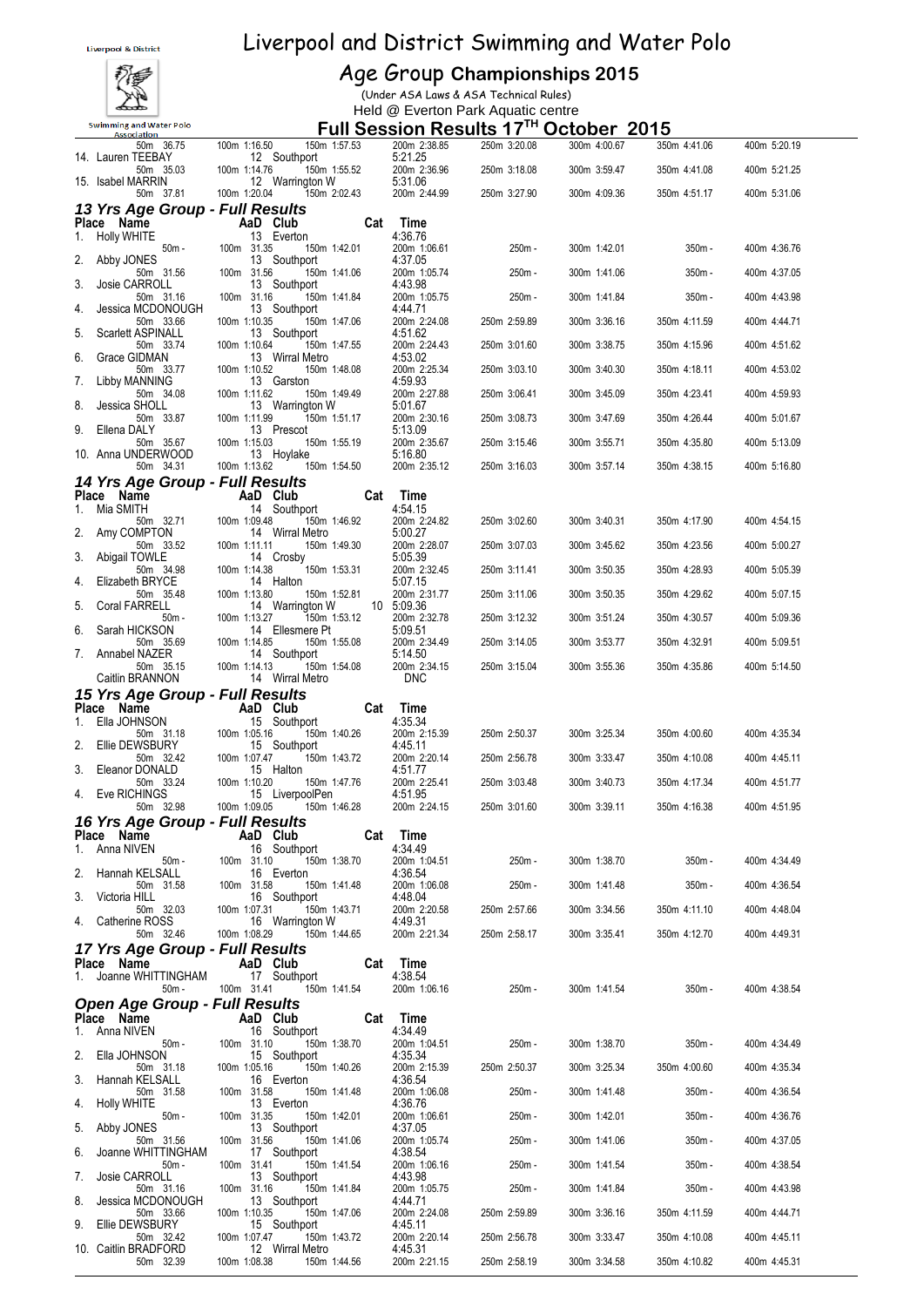

#### Age Group **Championships 2015**

(Under ASA Laws & ASA Technical Rules) Held @ Everton Park Aquatic centre

|    | 11. Victoria HILL                  | 16 Southport                                                                              | 4:48.04                    |                 |              |              |              |
|----|------------------------------------|-------------------------------------------------------------------------------------------|----------------------------|-----------------|--------------|--------------|--------------|
|    | 50m 32.03<br>12. Catherine ROSS    | 100m 1:07.31  150m 1:43.71<br>16 Warrington W                                             | 200m 2:20.58<br>4:49.31    | 250m 2:57.66    | 300m 3:34.56 | 350m 4:11.10 | 400m 4:48.04 |
|    | 50m 32.46<br>13. Scarlett ASPINALL | 100m 1:08.29<br>150m 1:44.65<br>13 Southport                                              | 200m 2:21.34<br>4:51.62    | 250m 2:58.17    | 300m 3:35.41 | 350m 4:12.70 | 400m 4:49.31 |
|    | 50m 33.74<br>14. Eleanor DONALD    | 100m 1:10.64<br>150m 1:47.55<br>15 Halton                                                 | 200m 2:24.43<br>4:51.77    | 250m 3:01.60    | 300m 3:38.75 | 350m 4:15.96 | 400m 4:51.62 |
|    | 50m 33.24<br>15. Eve RICHINGS      | 100m 1:10.20<br>150m 1:47.76<br>15 LiverpoolPen                                           | 200m 2:25.41<br>4:51.95    | 250m 3:03.48    | 300m 3:40.73 | 350m 4:17.34 | 400m 4:51.77 |
|    | 50m 32.98<br>16. Jessica MORGAN    | 100m 1:09.05<br>150m 1:46.28<br>12 Southport                                              | 200m 2:24.15               | 250m 3:01.60    | 300m 3:39.11 | 350m 4:16.38 | 400m 4:51.95 |
|    | 50m 33.76                          | 100m 1:10.48<br>150m 1:47.96                                                              | 4:52.82<br>200m 2:25.39    | 250m 3:02.75    | 300m 3:40.20 | 350m 4:18.03 | 400m 4:52.82 |
|    | 17. Grace GIDMAN<br>50m 33.77      | 13 Wirral Metro<br>100m 1:10.52<br>150m 1:48.08                                           | 4:53.02<br>200m 2:25.34    | 250m 3:03.10    | 300m 3:40.30 | 350m 4:18.11 | 400m 4:53.02 |
|    | 18. Mia SMITH<br>50m 32.71         | 14 Southport<br>100m 1:09.48<br>150m 1:46.92                                              | 4:54.15<br>200m 2:24.82    | 250m 3:02.60    | 300m 3:40.31 | 350m 4:17.90 | 400m 4:54.15 |
|    | 19. Amy TEEBAY<br>50m 32.81        | 12 Southport<br>100m 1:09.46<br>150m 1:47.34                                              | 4:54.95<br>200m 2:25.18    | 250m -          | 300m 3:40.96 | 350m 4:18.59 | 400m 4:54.95 |
|    | 20. Abbie WYATT<br>50m 34.24       | 12 Southport<br>100m 1:11.30<br>150m 1:49.10                                              | 4:58.83<br>200m 2:27.63    | 250m -          | 300m 3:43.92 | 350m 4:22.67 | 400m 4:58.83 |
|    | 21. Freya AINSWORTH<br>50m 33.76   | 12 Wirral Metro<br>150m 1:49.93<br>100m 1:11.68                                           | 4:59.60<br>200m 2:28.54    | 250m -          | 300m 3:45.02 | 350m 4:23.31 | 400m 4:59.60 |
|    | 22. Libby MANNING<br>50m 34.08     | 13 Garston<br>100m 1:11.62<br>150m 1:49.49                                                | 4:59.93<br>200m 2:27.88    | 250m 3:06.41    | 300m 3:45.09 | 350m 4:23.41 | 400m 4:59.93 |
|    | 23. Amy COMPTON<br>50m 33.52       | 14 Wirral Metro<br>100m 1:11.11<br>150m 1:49.30                                           | 5:00.27<br>200m 2:28.07    | 250m 3:07.03    | 300m 3:45.62 | 350m 4:23.56 | 400m 5:00.27 |
|    | 24. Shannon TOPLISS<br>50m 34.64   | 12 Warrington W<br>100m 1:12.41<br>150m 1:50.78                                           | 5:01.29<br>200m 2:28.99    | 250m 3:07.44    | 300m 3:45.94 | 350m 4:24.67 | 400m 5:01.29 |
|    | 25. Jessica SHOLL                  | 13 Warrington W                                                                           | 5:01.67                    |                 |              |              |              |
|    | 50m 33.87<br>26. Hannah SMITH      | 100m 1:11.99<br>150m 1:51.17<br>12 Warrington W                                           | 200m 2:30.16<br>5:01.70    | 250m 3:08.73    | 300m 3:47.69 | 350m 4:26.44 | 400m 5:01.67 |
|    | 50m 33.52<br>27. Abigail TOWLE     | 100m 1:11.42<br>150m 1:50.32<br>14 Crosby                                                 | 200m 2:28.63<br>5:05.39    | 250m 3:07.35    | 300m 3:46.42 | 350m 4:25.33 | 400m 5:01.70 |
|    | 50m 34.98<br>28. Lois KEYES        | 100m 1:14.38<br>150m 1:53.31<br>11 Bebington                                              | 200m 2:32.45<br>5:07.05    | 250m 3:11.41    | 300m 3:50.35 | 350m 4:28.93 | 400m 5:05.39 |
|    | 50m 34.87<br>29. Elizabeth BRYCE   | 150m 1:51.94<br>100m 1:13.28<br>14 Halton                                                 | 200m 2:30.92<br>5:07.15    | 250m 3:09.84    | 300m 3:48.88 | 350m 4:28.55 | 400m 5:07.05 |
|    | 50m 35.48<br>30. Charis DAVIDSON   | 100m 1:13.80<br>150m 1:52.81<br>11 Warrington W                                           | 200m 2:31.77<br>5:07.17    | 250m 3:11.06    | 300m 3:50.35 | 350m 4:29.62 | 400m 5:07.15 |
|    | 50m 35.54<br>31. Jessica LAW       | 100m 1:14.96<br>150m 1:54.69<br>12 Southport                                              | 200m 2:34.01<br>5:08.48    | 250m 3:13.11    | 300m 3:51.87 | 350m 4:30.38 | 400m 5:07.17 |
|    | 50m 35.17<br>32. Coral FARRELL     | 100m 1:14.17<br>150m 1:53.63<br>14 Warrington W                                           | 200m 2:33.69<br>10 5:09.36 | 250m 3:13.48    | 300m 3:52.54 | 350m 4:31.35 | 400m 5:08.48 |
|    | $50m -$<br>33. Sarah HICKSON       | 100m 1:13.27<br>150m 1:53.12<br>14 Ellesmere Pt                                           | 200m 2:32.78<br>5:09.51    | 250m 3:12.32    | 300m 3:51.24 | 350m 4:30.57 | 400m 5:09.36 |
|    | 50m 35.69<br>34. Lilly WALLWORK    | 100m 1:14.85<br>150m 1:55.08<br>12 Southport                                              | 200m 2:34.49<br>5:09.59    | 250m 3:14.05    | 300m 3:53.77 | 350m 4:32.91 | 400m 5:09.51 |
|    | 50m 33.62<br>35. Jessica JOSEPH    | 100m 1:12.43<br>150m 1:52.29<br>11 Warrington W                                           | 200m 2:31.69<br>5:11.40    | 250m 3:11.68    | 300m 3:51.75 | 350m 4:32.03 | 400m 5:09.59 |
|    | 50m 35.95<br>36. Bethany HUGHES    | 100m 1:15.43<br>150m 1:55.67<br>11 Southport                                              | 200m 2:36.07               | 250m 3:16.24    | 300m 3:55.82 | 350m 4:35.40 | 400m 5:11.40 |
|    | 50m 34.47                          | 150m 1:53.43<br>100m 1:13.77                                                              | 5:11.70<br>200m 2:33.80    | 250m 3:13.35    | 300m 3:52.98 | 350m 4:32.56 | 400m 5:11.70 |
|    | 37. Ellena DALY<br>50m 35.67       | 13 Prescot<br>100m 1:15.03<br>150m 1:55.19                                                | 5:13.09<br>200m 2:35.67    | 250m 3:15.46    | 300m 3:55.71 | 350m 4:35.80 | 400m 5:13.09 |
|    | 38. Annabel NAZER<br>50m 35.15     | 14 Southport<br>100m 1:14.13<br>150m 1:54.08                                              | 5:14.50<br>200m 2:34.15    | 250m 3:15.04    | 300m 3:55.36 | 350m 4:35.86 | 400m 5:14.50 |
|    | 39. Niamh WYLDE<br>50m 35.30       | 12 Wirral Metro<br>150m 1:55.58<br>100m 1:15.35                                           | 5:16.53<br>200m 2:36.03    | 250m 3:16.56    | 300m 3:56.79 | 350m 4:37.38 | 400m 5:16.53 |
|    | 40. Olivia MOLDEN<br>50m 36.39     | 11 Warrington W<br>100m 1:15.48<br>150m 1:55.50                                           | 5:16.57<br>200m 2:35.74    | 250m 3:16.65    | 300m 3:57.72 | 350m 4:39.17 | 400m 5:16.57 |
|    | 41. Anna UNDERWOOD<br>50m 34.31    | 13 Hoylake<br>100m 1:13.62<br>150m 1:54.50                                                | 5:16.80<br>200m 2:35.12    | 250m 3:16.03    | 300m 3:57.14 | 350m 4:38.15 | 400m 5:16.80 |
|    | 42. Lucy HARRIS<br>50m 34.47       | 12 Halton<br>100m 1:13.31<br>150m 1:54.34                                                 | 5:16.81<br>200m 2:35.45    | 250m 3:16.17    | 300m 3:57.39 | 350m 4:37.69 | 400m 5:16.81 |
|    | 43. Elena PRIESTNER<br>50m 35.83   | 12 Southport<br>100m 1:15.32<br>150m 1:55.75                                              | 5:19.02<br>200m 2:36.59    | 250m 3:17.25    | 300m 3:58.31 | 350m 4:39.57 | 400m 5:19.02 |
|    | 44. Ella SMITH<br>50m 36.75        | 12 Southport<br>150m 1:57.53<br>100m 1:16.50                                              | 5:20.19<br>200m 2:38.85    | 250m 3:20.08    | 300m 4:00.67 | 350m 4:41.06 | 400m 5:20.19 |
|    | 45. Lauren TEEBAY<br>50m 35.03     | 12 Southport<br>100m 1:14.76<br>150m 1:55.52                                              | 5:21.25<br>200m 2:36.96    | 250m 3:18.08    | 300m 3:59.47 | 350m 4:41.08 | 400m 5:21.25 |
|    | 46. Olivia LOGAN<br>50m 36.60      | 11 Southport<br>100m 1:18.03<br>150m 1:59.43                                              | 5:24.03<br>200m 2:41.42    | 250m 3:23.51    | 300m 4:04.94 | 350m 4:46.15 | 400m 5:24.03 |
|    | 47. Beatrice CLOVER<br>50m 36.95   | 11 Warrington W<br>100m 1:18.56<br>150m 2:00.30                                           | 5:25.05<br>200m 2:42.20    | 250m 3:23.72    | 300m 4:05.25 | 350m 4:46.19 | 400m 5:25.05 |
|    | 48. Isabel MARRIN                  | 12 Warrington W                                                                           | 5:31.06                    |                 |              |              |              |
|    | 50m 37.81<br>49. Jessica DEELEY    | 100m 1:20.04<br>150m 2:02.43<br>11 Prescot                                                | 200m 2:44.99<br>5:31.33    | 250m 3:27.90    | 300m 4:09.36 | 350m 4:51.17 | 400m 5:31.06 |
|    | 50m 37.19<br>50. Emily MORRIS      | 100m 1:19.13<br>150m 2:02.44<br>11 Garston                                                | 200m 2:44.88<br>5:33.72    | 250m 3:27.52    | 300m 4:10.61 | 350m 4:52.79 | 400m 5:31.33 |
|    | 50m 36.99<br>51. Annabel SHOLL     | 100m 1:19.27<br>150m 2:02.16<br>11 Warrington W                                           | 200m 2:45.06<br>5:33.78    | 250m 3:27.44    | 300m 4:10.39 | 350m 4:53.14 | 400m 5:33.72 |
|    | 50m 37.18<br>52. Ellie HUGHES      | 100m 1:18.99<br>150m 2:01.73<br>11 LiverpoolPen                                           | 200m 2:44.88<br>5:42.06    | 250m 3:27.21    | 300m 4:10.26 | 350m 4:52.91 | 400m 5:33.78 |
|    | 50m 39.68<br>Caitlin BRANNON       | 100m 1:22.55<br>150m 2:06.17<br>14 Wirral Metro                                           | 200m 2:50.95<br><b>DNC</b> | 250m 3:34.23    | 300m 4:18.73 | 350m 5:01.86 | 400m 5:42.06 |
|    | Martha HURST                       | 11 Warrington W                                                                           | DQ                         |                 |              |              |              |
|    | Place Name                         | <b>Combined Result - Multi-Disability by British Disability Points</b><br>AaD Club<br>Cat | Time                       | <b>BDPoints</b> |              |              |              |
| 1. | Coral FARRELL                      | 14 Warrington W                                                                           | 10 5:09.36                 | 726             |              |              |              |
|    | $50m -$                            | 100m 1:13.27<br>150m 1:53.12                                                              | 200m 2:32.78               | 250m 3:12.32    | 300m 3:51.24 | 350m 4:30.57 | 400m 5:09.36 |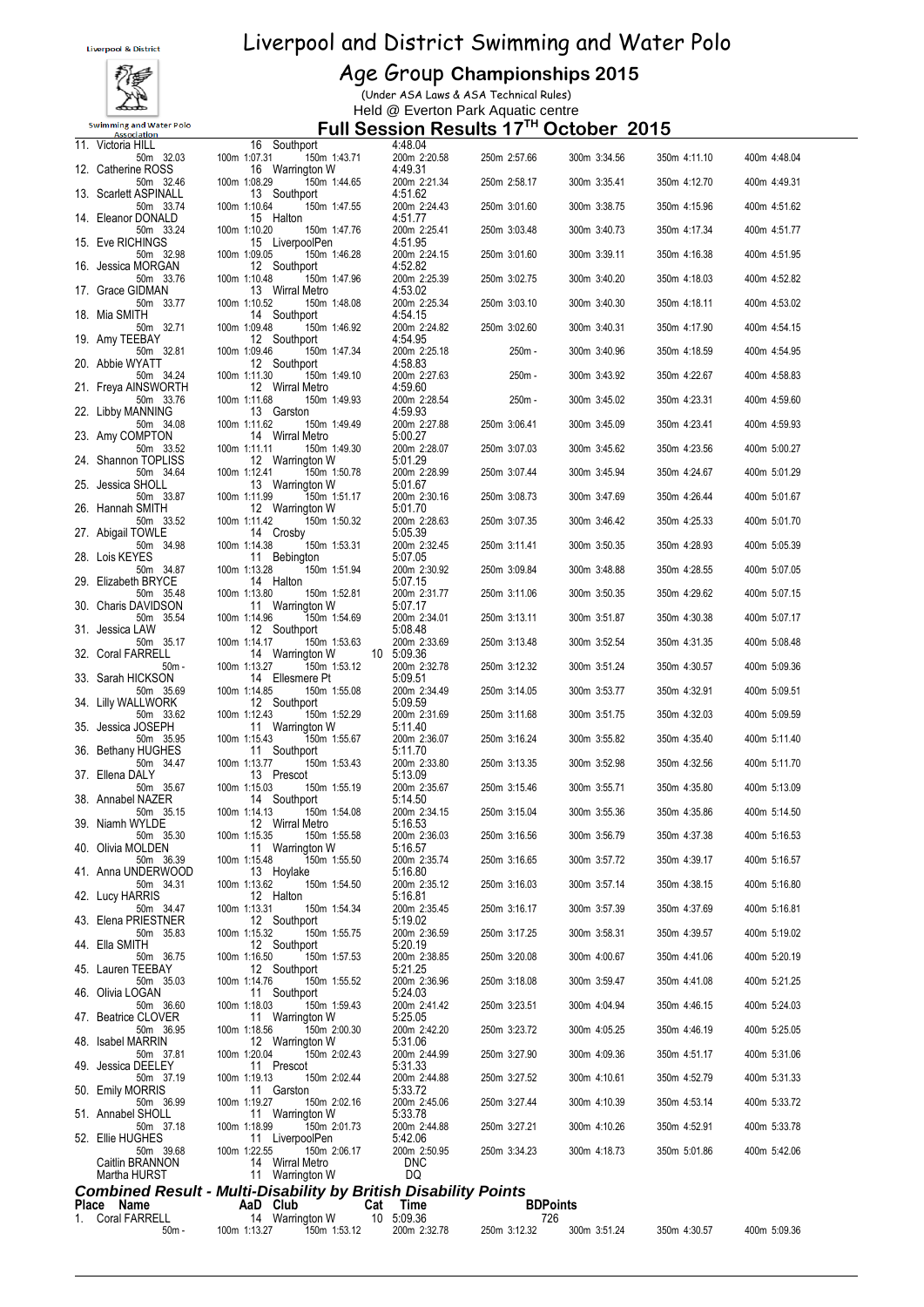

Age Group **Championships 2015**

(Under ASA Laws & ASA Technical Rules) Held @ Everton Park Aquatic centre

**Full Session Results 17 TH October 2015**

#### **EVENT 9 Girls 09/11 Yrs 50m Breaststroke**

|                                                    | 09 Yrs Age Group - Full Results                                                                                                                                                                                                                                      |                                                                      |                                                                                                                                                              |                                                                                                              |
|----------------------------------------------------|----------------------------------------------------------------------------------------------------------------------------------------------------------------------------------------------------------------------------------------------------------------------|----------------------------------------------------------------------|--------------------------------------------------------------------------------------------------------------------------------------------------------------|--------------------------------------------------------------------------------------------------------------|
| 1.<br>2.<br>3.<br>4.<br>5.<br>6.<br>7.<br>8.       | Name<br>Place<br>Freya BOARDMAN<br>Anna O'BRIEN<br>Sophie WESTON<br><b>Elise BRUNS</b><br>Sianna RENS<br>Hannah CANTY<br>Zara BORLAND<br>Niamh PORTER<br>Anna SWINDELL                                                                                               | AaD Club<br>9<br>9<br>9<br>9<br>9<br>9<br>9<br>9<br>9                | Everton<br>LiverpoolPen<br>Warrington W<br>LiverpoolPen<br>Crosby<br>Southport<br>Southport<br>LiverpoolPen<br>Warrington W                                  | Time<br>48.83<br>49.45<br>49.53<br>49.76<br>50.10<br>50.12<br>52.10<br>55.25<br>DQ                           |
| Place                                              | 10 Yrs Age Group - Full Results<br><b>Name</b>                                                                                                                                                                                                                       | AaD                                                                  | Club                                                                                                                                                         | Time                                                                                                         |
| 1.<br>5.<br>6.<br>7.<br>8.                         | Millie RAVENSCROFT<br>2. T'Neesria-Long<br>3. Katie RAWNSLEY<br>Cofie JONES<br>T'Neesha-Benet SMITH<br>Sofie JONES<br>Sophie BUCKLEY<br>Lehna DAVIES<br>Ella ROBERTS<br>Freya KELLY<br>9. Isobel DOWD<br>10. Neve MIXTURE<br>11. Avian DENNIS<br>12. Ella FALKINGHAM | 10<br>10<br>10<br>10<br>10<br>10<br>10<br>10<br>10<br>10<br>10<br>10 | Warrington W<br>Garston<br>Prescot<br>Southport<br>Halton<br>Hoylake<br>Prescot<br>LiverpoolPen<br>Everton<br>Warrington W<br>Southport<br>Southport         | 43.06<br>43.29<br>44.82<br>45.38<br>46.00<br>46.40<br>49.03<br>49.16<br>49.23<br>49.27<br>49.79<br>50.01     |
|                                                    | 11 Yrs Age Group - Full Results<br>Name                                                                                                                                                                                                                              |                                                                      |                                                                                                                                                              |                                                                                                              |
| 1.<br>2.<br>3.<br>4.<br>5.<br>6.<br>7.<br>8.<br>9. | Place<br><b>Charlotte HUGHES</b><br>Jessica DEELEY<br>Sofia WORSLEY<br>Isabelle THANE<br><b>Bethany HUGHES</b><br>Alyssa MCILROY<br>Jessica JOSEPH<br>Hannah PETTENER<br>Mia CHAMBERS<br>10. Annabel SHOLL<br>Emily BROWN                                            | 11<br>11<br>11<br>11<br>11<br>11<br>11<br>11<br>11<br>11<br>11       | AaD Club<br>Southport<br>Prescot<br>LiverpoolPen<br>Ellesmere Pt<br>Southport<br>Southport<br>Warrington W<br>Crosby<br>Southport<br>Warrington W<br>Hoylake | Time<br>41.37<br>42.05<br>42.54<br>42.81<br>42.95<br>42.98<br>43.86<br>44.22<br>45.93<br>47.21<br><b>DNC</b> |

### **EVENT 10 Boys Open 200m Freestyle**

#### *09 Yrs Age Group - Full Results*

| $1.01.90$ $-1.00$<br>Place<br>Name                   | AaD | Club                       | <b>Time</b>        | 50             | 100                | 150                |
|------------------------------------------------------|-----|----------------------------|--------------------|----------------|--------------------|--------------------|
| Kyle BRIARS<br>1.                                    |     | 9 Warrington W             | 2:43.06            | 37.21          | 1:19.31            |                    |
| 2.<br>Callum ROLLIN                                  |     | 9 Southport                | 2:56.59            | 42.47          | 1:28.85            | 2:14.49            |
| 3.<br><b>Flynn SMITH</b>                             | 9   | Southport                  | 2:58.36            | 41.34          | 1:27.98            | 2:14.78            |
| 4.<br>Benjamin YOUNIS                                |     | 9 Southport                | 2:59.34            | 41.56          | 1:27.81            | 2:15.21            |
| 10 Yrs Age Group - Full Results                      |     |                            |                    |                |                    |                    |
| Place Name                                           |     | AaD Club                   | Time               | 50             | 100                | 150                |
| 1.<br>Thomas ROPER                                   |     | 10 Warrington W            | 2:42.66            | 38.09          | 1:20.78            | 2:03.07            |
| 2.<br>Thomas O'DONNELL                               |     | 10 Southport               | 2:43.15            | 37.88          | 1:20.25            | 2:03.41            |
| 3.<br>Samuel LAW                                     |     | 10 Southport               | 2:59.61            | 40.71          | 1:27.56            | 2:14.69            |
| 11 Yrs Age Group - Full Results                      |     |                            |                    |                |                    |                    |
| Place Name                                           |     | AaD Club                   | Time               | 50             | 100                | 150                |
| Joshua HOWARD-HUGHES<br>1.                           | 11  | Halton                     | 2:24.78            | 34.94          | 1:13.23            | 1:50.64            |
| 2.<br>Fraser COOKE                                   | 11  | Southport                  | 2:25.67            | 34.47          | 1:11.99            | 1:50.05            |
| 3.<br>Henry MAW                                      |     | 11 Southport               | 2:31.48            | 35.48          | 1:14.56            | 1:54.25            |
| 4.<br><b>Patrick DONNELLY</b><br>5.<br>Charles KELLY | 11  | Everton                    | 2:36.19<br>2:36.90 | 36.35<br>37.38 | 1:17.33<br>1:17.28 | 1:58.86<br>1:58.30 |
| 6.<br>William HORMAN                                 |     | 11 Southport<br>11 Garston | 2:41.43            | 37.06          | 1:19.35            | 2:01.62            |
| 7.<br>Samuel WOODS                                   | 11  | Southport                  | 2:41.93            | 37.08          | 1:19.45            |                    |
| 8.<br><b>Jack HYTNER</b>                             |     | 11 Wirral Metro            | 2:56.02            | 38.78          |                    | 2:10.87            |
| 12 Yrs Age Group - Full Results                      |     |                            |                    |                |                    |                    |
| Place Name                                           |     | AaD Club                   | Time               | 50             | 100                | 150                |
| William WHITTINGHAM<br>1.                            |     | 12 Southport               | 2:18.64            | 32.20          | 1:07.65            | 1:44.06            |
| 2.<br>Edward WHITTINGHAM                             |     | 12 Southport               | 2:24.47            | 32.80          | 1:10.56            | 1:49.23            |
| 3.<br>Joseph BURNS                                   |     | 12 Prescot                 | 2:24.98            | 32.60          | 1:09.52            | 1:47.57            |
| 4.<br>Adam YOUNIS                                    |     | 12 Southport               | 2:26.93            | 34.52          | 1:12.27            | 1:50.42            |
| 5.<br>Alexander DILLON                               |     | 12 Southport               | 2:30.45            | 35.19          | 1:13.17            | 1:52.04            |
| 6.<br>Louis HARWOOD                                  |     | 12 Wirral Metro            | 2:34.11            | 36.01          | 1:15.42            | 1:56.19            |
| 7.<br>Liam HORGAN                                    |     | 12 LiverpoolPen            | 2:35.72            | 34.90          | 1:14.94            | 1:56.77            |
| 8.<br>Ryan TARBUCK                                   |     | 12 Prescot                 | 2:38.82            | 34.96          | 1:18.12            |                    |
| 13 Yrs Age Group - Full Results                      |     |                            |                    |                |                    |                    |
| Place Name                                           |     | AaD Club                   | Time               | 50             | 100                | 150                |
| 1.<br>Leevi GUMBS                                    | 13  | Halton                     | 2:13.65            | 31.55          | 1:05.28            | 1:40.10            |
| 2.<br>Michael PICKSTOCK                              |     | 13 Everton                 | 2:22.46            | 33.10          | 1:09.58            | 1:46.92            |
| 3.<br>Elliot WARWICK                                 |     | 13 LiverpoolPen            | 2:22.53            | 32.63          | 1:08.60            | 1:46.25            |
| 4.<br>Steven GRIST                                   |     | 13 Wirral Metro            | 2:23.47            | 33.29          | 1:10.59            | 1:47.87            |
| 5.<br>Thomas HILL                                    |     | 13 Southport               | 2:28.05            | 33.55          | 1:11.48            | 1:50.80            |
| 14 Yrs Age Group - Full Results                      |     |                            |                    |                |                    |                    |
| Place Name                                           |     | AaD Club                   | Time               | 50             | 100                | 150                |
| William WOODWARD<br>1.                               |     | 14 Halton                  | 2:05.84            | 28.85          | 1:00.60            | 1:33.65            |
| 2.<br>James PETTENER                                 |     | 14 Crosby                  | 2:09.81            | 29.61          | 1:03.25            | 1:37.59            |
| 3.<br>Alex WATKINSON                                 | 14  | Warrington W               | 2:13.16            | 30.70          | 1:05.27            | 1:40.50            |
| 4.<br>Joseph NIVEN                                   | 14  | Southport                  | 2:16.48            | 30.93          | 1:05.83            | 1:41.66            |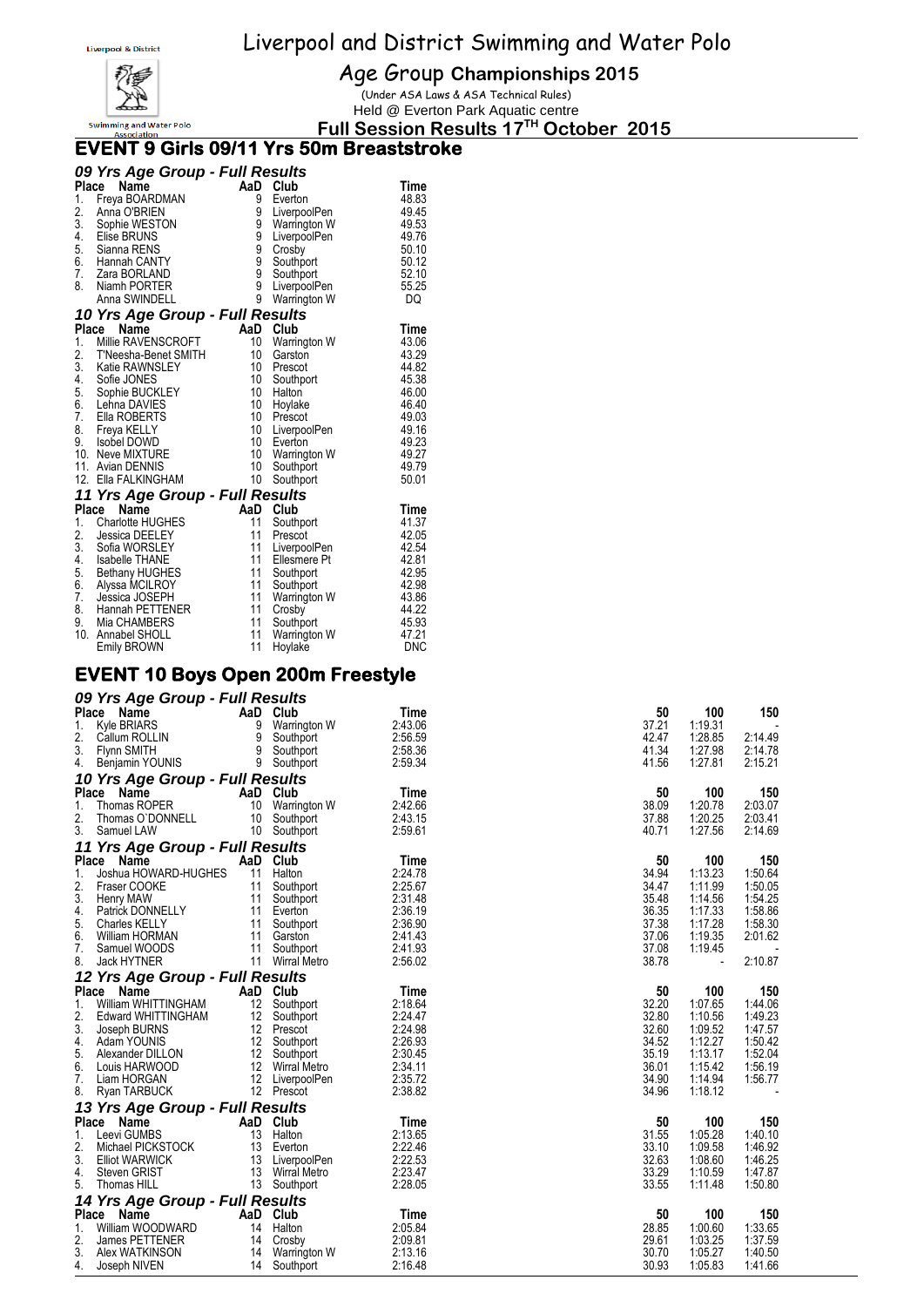## ሐ Swimming and Water Polo

## Age Group **Championships 2015**

(Under ASA Laws & ASA Technical Rules) Held @ Everton Park Aquatic centre

|    | <b>Association</b>                   |          |                 | <u>FUII JESSIUII NESUILS TI</u> | <b>OCIONEI</b> | 20 I J |         |         |  |
|----|--------------------------------------|----------|-----------------|---------------------------------|----------------|--------|---------|---------|--|
| 5. | Samuel DOUGLAS                       | 14       | Wirral Metro    | 2:18.59                         |                | 30.72  | 1:05.73 | 1:42.38 |  |
| 6. | Daniel JOHNSON                       |          | 14 Prescot      | 2:21.85                         |                | 31.15  | 1:06.96 | 1:44.33 |  |
|    |                                      |          |                 |                                 |                |        |         |         |  |
| 7. | Jack ROBERTS                         |          | 14 LiverpoolPen | 2:23.27                         |                | 32.74  | 1:09.49 | 1:47.58 |  |
| 8. | David TURNER                         |          | 14 Wirral Metro | 2:23.82                         |                | 33.12  | 1:09.39 | 1:47.50 |  |
|    | Matthew EARNSHAW                     |          | 14 Garston      | <b>DNC</b>                      |                |        |         |         |  |
|    |                                      |          |                 |                                 |                |        |         |         |  |
|    | 15 Yrs Age Group - Full Results      |          |                 |                                 |                |        |         |         |  |
|    | Place Name                           | AaD Club |                 | Time                            |                | 50     | 100     | 150     |  |
| 1. | Matthew POMFORD                      |          | 15 Crosby       | 2:01.57                         |                | 27.79  | 59.13   | 1:30.80 |  |
|    |                                      |          |                 |                                 |                |        |         |         |  |
| 2. | <b>Elliot PICKFORD</b>               |          | 15 Wirral Metro | 2:03.07                         |                | 28.68  | 59.94   | 1:31.60 |  |
| 3. | Paolo MONIZ                          |          | 15 Southport    | 2:05.92                         |                | 29.22  | 1:01.36 | 1:33.96 |  |
| 4. | Ethan RYLAND                         |          | 15 Crosby       | 2:08.05                         |                | 29.68  | 1:02.74 | 1:36.53 |  |
| 5. | Jack RAVENSCROFT                     |          | 15 Warrington W | 2:11.29                         |                | 30.02  |         |         |  |
|    |                                      |          |                 |                                 |                |        | 1:02.68 | 1:37.29 |  |
|    | 6. Finlay SUTTON                     |          | 15 Hoylake      | 2:14.91                         |                | 31.01  | 1:05.83 | 1:41.27 |  |
|    | 16 Yrs Age Group - Full Results      |          |                 |                                 |                |        |         |         |  |
|    |                                      |          |                 |                                 |                |        |         |         |  |
|    | Place Name                           | AaD Club |                 | Time                            |                | 50     | 100     | 150     |  |
| 1. | Sean DAVIES                          |          | 16 Crosby       | 2:07.43                         |                | 29.70  | 1:07.44 | 1:35.27 |  |
|    |                                      |          |                 |                                 |                |        |         |         |  |
|    | 17 Yrs Age Group - Full Results      |          |                 |                                 |                |        |         |         |  |
|    | Place Name                           |          | AaD Club        | Time                            |                | 50     | 100     | 150     |  |
|    | Thomas ROBERTS                       |          | 17 Halton       | 2:03.21                         |                | 29.94  | 1:01.08 | 1:32.81 |  |
| 1. |                                      |          |                 |                                 |                |        |         |         |  |
|    | <b>Open Age Group - Full Results</b> |          |                 |                                 |                |        |         |         |  |
|    | Place Name                           | AaD Club |                 | Time                            |                | 50     | 100     | 150     |  |
|    |                                      |          |                 |                                 |                |        |         |         |  |
| 1. | James ROSS                           | 18       | Warrington W    | 1:56.64                         |                | 27.82  | 57.79   | 1:27.55 |  |
| 2. | Joshua MONIZ                         | 18       | Southport       | 1:56.78                         |                | 27.75  | 57.88   | 1:28.23 |  |
| 3. | Matthew POMFORD                      | 15       | Crosby          | 2:01.57                         |                | 27.79  | 59.13   | 1:30.80 |  |
|    |                                      |          |                 |                                 |                |        |         |         |  |
| 4. | <b>Elliot PICKFORD</b>               |          | 15 Wirral Metro | 2:03.07                         |                | 28.68  | 59.94   | 1:31.60 |  |
| 5. | Thomas ROBERTS                       |          | 17 Halton       | 2:03.21                         |                | 29.94  | 1:01.08 | 1:32.81 |  |
| 6. | William WOODWARD                     | - 14     | Halton          | 2:05.84                         |                | 28.85  | 1:00.60 | 1:33.65 |  |
| 7. | Paolo MONIZ                          |          | 15 Southport    | 2:05.92                         |                | 29.22  | 1:01.36 | 1:33.96 |  |
|    |                                      |          |                 |                                 |                |        |         |         |  |
| 8. | Matthew SULLIVAN                     |          | 18 Warrington W | 2:06.86                         |                | 29.37  | 1:01.21 | 1:34.58 |  |
| 9. | Sean DAVIES                          |          | 16 Crosby       | 2:07.43                         |                | 29.70  | 1:07.44 | 1:35.27 |  |
|    | 10. Ethan RYLAND                     |          | 15 Crosby       | 2:08.05                         |                | 29.68  | 1:02.74 | 1:36.53 |  |
|    | 11. James PETTENER                   | - 14     |                 | 2:09.81                         |                | 29.61  | 1:03.25 | 1:37.59 |  |
|    |                                      |          | Crosby          |                                 |                |        |         |         |  |
|    | 12. Jack RAVENSCROFT                 |          | 15 Warrington W | 2:11.29                         |                | 30.02  | 1:02.68 | 1:37.29 |  |
|    | 13. Alex WATKINSON                   |          | 14 Warrington W | 2:13.16                         |                | 30.70  | 1:05.27 | 1:40.50 |  |
|    | 14. Leevi GUMBS                      |          | 13 Halton       | 2:13.65                         |                | 31.55  | 1:05.28 | 1:40.10 |  |
|    |                                      |          |                 |                                 |                |        |         |         |  |
|    | 15. Finlay SUTTON                    | - 15     | Hoylake         | 2:14.91                         |                | 31.01  | 1:05.83 | 1:41.27 |  |
|    | 16. Joseph NIVEN                     |          | 14 Southport    | 2:16.48                         |                | 30.93  | 1:05.83 | 1:41.66 |  |
|    | 17. Samuel DOUGLAS                   |          | 14 Wirral Metro | 2:18.59                         |                | 30.72  | 1:05.73 | 1:42.38 |  |
|    | 18. William WHITTINGHAM              |          | 12 Southport    | 2:18.64                         |                | 32.20  | 1:07.65 | 1:44.06 |  |
|    |                                      |          |                 |                                 |                |        |         |         |  |
|    | 19. Daniel JOHNSON                   |          | 14 Prescot      | 2:21.85                         |                | 31.15  | 1:06.96 | 1:44.33 |  |
|    | 20. Michael PICKSTOCK                |          | 13 Everton      | 2:22.46                         |                | 33.10  | 1:09.58 | 1:46.92 |  |
|    | 21. Elliot WARWICK                   |          | 13 LiverpoolPen | 2:22.53                         |                | 32.63  | 1:08.60 | 1:46.25 |  |
|    | 22. Jack ROBERTS                     | 14       |                 | 2:23.27                         |                | 32.74  | 1:09.49 |         |  |
|    |                                      |          | LiverpoolPen    |                                 |                |        |         | 1:47.58 |  |
|    | 23. Steven GRIST                     |          | 13 Wirral Metro | 2:23.47                         |                | 33.29  | 1:10.59 | 1:47.87 |  |
|    | 24. David TURNER                     | 14       | Wirral Metro    | 2:23.82                         |                | 33.12  | 1:09.39 | 1:47.50 |  |
|    | 25. Edward WHITTINGHAM               | 12       | Southport       | 2:24.47                         |                | 32.80  | 1:10.56 | 1:49.23 |  |
|    |                                      |          | 11 Halton       | 2:24.78                         |                |        |         |         |  |
|    | 26. Joshua HOWARD-HUGHES             |          |                 |                                 |                | 34.94  | 1:13.23 | 1:50.64 |  |
|    | 27. Joseph BURNS                     |          | 12 Prescot      | 2:24.98                         |                | 32.60  | 1:09.52 | 1:47.57 |  |
|    | 28. Fraser COOKE                     | - 11     | Southport       | 2:25.67                         |                | 34.47  | 1:11.99 | 1:50.05 |  |
|    | 29. Adam YOUNIS                      |          | 12 Southport    | 2:26.93                         |                | 34.52  | 1:12.27 | 1:50.42 |  |
|    | 30. Thomas HILL                      | 13       | Southport       | 2:28.05                         |                | 33.55  | 1:11.48 | 1:50.80 |  |
|    |                                      |          |                 |                                 |                |        |         |         |  |
|    | 31. Alexander DILLON                 | 12       | Southport       | 2:30.45                         |                | 35.19  | 1:13.17 | 1:52.04 |  |
|    | 32. Henry MAW                        | 11       | Southport       | 2:31.48                         |                | 35.48  | 1:14.56 | 1:54.25 |  |
|    | 33. Louis HARWOOD                    | 12       | Wirral Metro    | 2:34.11                         |                | 36.01  | 1:15.42 | 1:56.19 |  |
|    | 34. Liam HORGAN                      |          |                 |                                 |                | 34.90  | 1:14.94 |         |  |
|    |                                      | 12       | LiverpoolPen    | 2:35.72                         |                |        |         | 1:56.77 |  |
|    | 35. Patrick DONNELLY                 | 11       | Everton         | 2:36.19                         |                | 36.35  | 1:17.33 | 1:58.86 |  |
|    | 36. Charles KELLY                    | 11       | Southport       | 2:36.90                         |                | 37.38  | 1:17.28 | 1:58.30 |  |
|    | 37. Rvan TARBUCK                     | 12       | Prescot         | 2:38.82                         |                | 34.96  | 1:18.12 |         |  |
|    |                                      |          |                 |                                 |                |        |         |         |  |
|    | 38. William HORMAN                   | 11       | Garston         | 2:41.43                         |                | 37.06  | 1:19.35 | 2:01.62 |  |
|    | 39. Samuel WOODS                     | 11       | Southport       | 2:41.93                         |                | 37.08  | 1:19.45 |         |  |
|    | 40. Thomas ROPER                     | 10       | Warrington W    | 2:42.66                         |                | 38.09  | 1:20.78 | 2:03.07 |  |
|    | 41. Kyle BRIARS                      | 9        | Warrington W    | 2:43.06                         |                | 37.21  | 1:19.31 |         |  |
|    |                                      |          |                 |                                 |                |        |         |         |  |
|    | 42. Thomas O`DONNELL                 | 10       | Southport       | 2:43.15                         |                | 37.88  | 1:20.25 | 2:03.41 |  |
|    | 43. Jack HYTNER                      | 11       | Wirral Metro    | 2:56.02                         |                | 38.78  |         | 2:10.87 |  |
|    | 44. Callum ROLLIN                    | 9        | Southport       | 2:56.59                         |                | 42.47  | 1:28.85 | 2:14.49 |  |
|    | 45. Flynn SMITH                      | 9        | Southport       | 2:58.36                         |                | 41.34  | 1:27.98 | 2:14.78 |  |
|    |                                      |          |                 |                                 |                |        |         |         |  |
|    | 46. Beniamin YOUNIS                  | 9        | Southport       | 2:59.34                         |                | 41.56  | 1:27.81 | 2:15.21 |  |
|    | 47. Samuel LAW                       | 10       | Southport       | 2:59.61                         |                | 40.71  | 1:27.56 | 2:14.69 |  |
|    | <b>Matthew EARNSHAW</b>              | 14       | Garston         | <b>DNC</b>                      |                |        |         |         |  |
|    | Sean KEYES                           | 18       |                 | <b>DNC</b>                      |                |        |         |         |  |
|    |                                      |          | Everton         |                                 |                |        |         |         |  |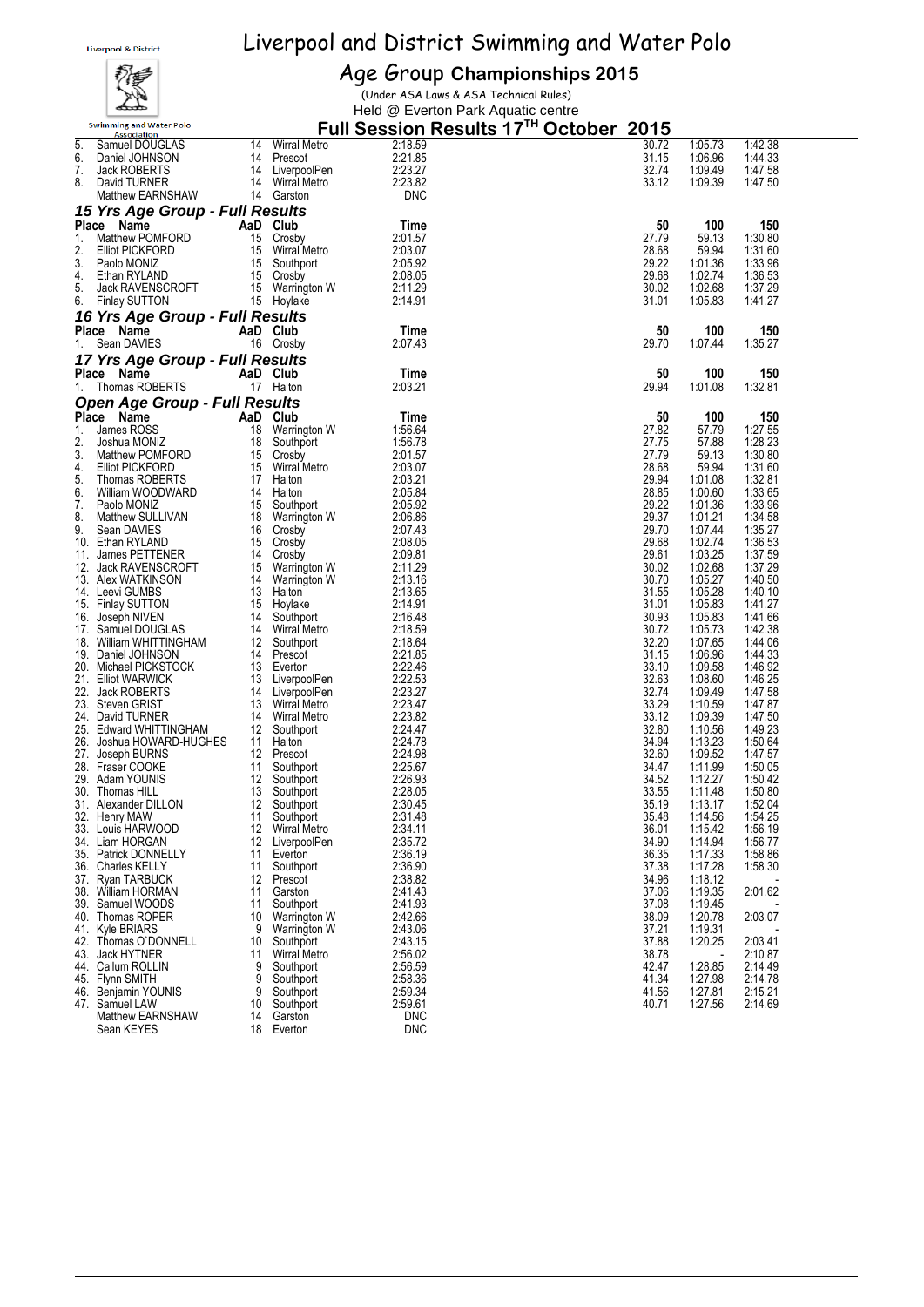

Age Group **Championships 2015**

(Under ASA Laws & ASA Technical Rules) Held @ Everton Park Aquatic centre

**Full Session Results 17 TH October 2015**

#### **EVENT 11 Girls Open 200m Butterfly**

| 10 Yrs Age Group - Full Results                    |          |                                    |                    |                |                    |                    |
|----------------------------------------------------|----------|------------------------------------|--------------------|----------------|--------------------|--------------------|
| Place Name<br>Niamh WIGGLESWORTH<br>1.             |          | AaD Club<br>10 Warrington W        | Time<br>3:16.50    | 50<br>41.40    | 100<br>1:31.79     | 150<br>2:24.36     |
| 11 Yrs Age Group - Full Results                    |          |                                    |                    |                |                    |                    |
| Place<br>Name                                      |          | AaD Club                           | Time               | 50             | 100                | 150                |
| 1.<br>Olivia MOLDEN                                |          | 11 Warrington W                    | 3:01.97            |                | 1:26.34            | 2:15.11            |
| 2.<br><b>Jessica BERRY</b>                         |          | 11 Prescot                         | 3:03.84            | 38.33          | 1:23.65            | 2:13.52            |
| 3.<br>Charis DAVIDSON                              |          | 11 Warrington W                    | 3:04.42            | 42.07          | 1:30.26            | 2:17.74            |
| 4.<br>Beatrice CLOVER                              |          | 11 Warrington W                    | 3:05.19            | 41.52          | 1:29.01            | 2:17.50            |
| Lois KEYES                                         |          | 11 Bebington                       | DQ                 |                |                    |                    |
| 12 Yrs Age Group - Full Results                    |          |                                    |                    |                |                    |                    |
| Place Name                                         |          | AaD Club                           | Time               | 50             | 100                | 150                |
| 1.<br>Kate FORSTER                                 |          | 12 Southport                       | 2:38.09            | $\overline{a}$ | 1:14.97            | 1:56.59            |
| 2.<br>Shannon TOPLISS<br>3.                        |          | 12 Warrington W<br>12 Southport    | 2:49.00<br>3:02.09 | 37.52<br>38.65 | 1:20.53<br>1:23.82 | 2:04.97<br>2:12.80 |
| Elena PRIESTNER                                    |          |                                    |                    |                |                    |                    |
| 13 Yrs Age Group - Full Results                    |          |                                    |                    |                |                    |                    |
| Place Name<br>1.                                   | AaD Club |                                    | Time<br>2:29.43    | 50<br>33.33    | 100<br>1:11.65     | 150<br>1:50.90     |
| Jessica MCDONOUGH 13 Southport<br>2.<br>Abby JONES |          |                                    | 2:30.86            | 33.95          | 1:12.16            | 1:51.43            |
| 3.<br>Scarlett ASPINALL                            |          |                                    | 2:37.54            | 36.17          | 1:16.34            | 1:56.87            |
| 4.<br>Grace GIDMAN                                 |          |                                    | 2:41.55            | 35.37          | 1:17.59            | 2:00.30            |
| 5.<br>Jessica SHOLL                                |          | 13 Warrington W                    | 2:44.75            | 36.37          | 1:18.57            | 2:01.58            |
| 14 Yrs Age Group - Full Results                    |          |                                    |                    |                |                    |                    |
| Place Name                                         |          | AaD Club                           | Time               | 50             | 100                | 150                |
| 1.<br>India GOULD                                  |          | 14 Crosby                          | 2:32.22            | 33.55          | 1:11.76            | 1:51.70            |
| 2.<br>Amy COMPTON                                  |          | 14 Wirral Metro                    | 2:54.41            | 36.54          | 1:21.10            | 2:07.95            |
| 15 Yrs Age Group - Full Results                    |          |                                    |                    |                |                    |                    |
| Place<br>Name                                      |          | AaD Club                           | Time               | 50             | 100                | 150                |
| 1.                                                 |          |                                    | 2:23.05            | 32.31          | 1:08.66            | 1:45.64            |
| Charlotte DODSON 15 Southport<br>2.                |          |                                    | 2:26.28            | 33.56          | 1:10.52            | 1:48.28            |
| 16 Yrs Age Group - Full Results                    |          |                                    |                    |                |                    |                    |
| Place Name                                         |          | AaD Club                           | Time               | 50             | 100                | 150                |
| Rachel BATE<br>1.                                  |          | 16 Halton                          | 2:40.25            | 34.76          | 1:14.99            | 1:57.15            |
| 17 Yrs Age Group - Full Results                    |          |                                    |                    |                |                    |                    |
| Place Name                                         |          | AaD Club                           | Time               | 50             | 100                | 150                |
| 1.<br>Alicia PIERCE                                |          | 17 Warrington W                    | 2:27.01            | 32.46          | 1:09.89            | 1:48.23            |
| Open Age Group - Full Results                      |          |                                    |                    |                |                    |                    |
| Place Name                                         |          | AaD Club                           | Time               | 50             | 100                | 150                |
| 1.<br>Ella JOHNSON                                 |          | 15 Southport                       | 2:23.05            | 32.31          | 1:08.66            | 1:45.64            |
| 2.<br>Charlotte DODSON                             |          | 15 Prescot                         | 2:26.28            | 33.56          | 1:10.52            | 1:48.28            |
| 3.<br>Alicia PIERCE<br>4.                          |          | 17 Warrington W                    | 2:27.01<br>2:29.43 | 32.46<br>33.33 | 1:09.89<br>1:11.65 | 1:48.23<br>1:50.90 |
| Jessica MCDONOUGH 13 Southport<br>5.<br>Abby JONES |          | 13 Southport                       | 2:30.86            | 33.95          | 1:12.16            | 1:51.43            |
| 6.<br>India GOULD                                  |          | 14 Crosby                          | 2:32.22            | 33.55          | 1:11.76            | 1:51.70            |
| 7.<br>Scarlett ASPINALL                            |          | 13 Southport                       | 2:37.54            | 36.17          | 1:16.34            | 1:56.87            |
| 8.<br>Kate FORSTER                                 |          | 12 Southport                       | 2:38.09            |                | 1:14.97            | 1:56.59            |
| 9.<br>Rachel BATE                                  |          | 16 Halton                          | 2:40.25            | 34.76          | 1:14.99            | 1:57.15            |
| 10. Grace GIDMAN                                   |          | 13 Wirral Metro                    | 2:41.55            | 35.37          | 1:17.59            | 2:00.30            |
| 11. Jessica SHOLL                                  |          | 13 Warrington W                    | 2:44.75            | 36.37          | 1:18.57            | 2:01.58            |
| 12. Shannon TOPLISS<br>13. Amy COMPTON             |          | 12 Warrington W<br>14 Wirral Metro | 2:49.00<br>2:54.41 | 37.52<br>36.54 | 1:20.53<br>1:21.10 | 2:04.97<br>2:07.95 |
| 14. Olivia MOLDEN                                  |          | 11 Warrington W                    | 3:01.97            |                | 1:26.34            | 2:15.11            |
| 15. Elena PRIESTNER                                |          | 12 Southport                       | 3:02.09            | 38.65          | 1:23.82            | 2:12.80            |
| 16. Jessica BERRY                                  |          | 11 Prescot                         | 3:03.84            | 38.33          | 1:23.65            | 2:13.52            |
| 17. Charis DAVIDSON                                |          | 11 Warrington W                    | 3:04.42            | 42.07          | 1:30.26            | 2:17.74            |
| 18. Beatrice CLOVER                                |          | 11 Warrington W                    | 3:05.19            | 41.52          | 1:29.01            | 2:17.50            |
| 19. Niamh WIGGLESWORTH                             | 11       | 10 Warrington W                    | 3:16.50            | 41.40          | 1:31.79            | 2:24.36            |
| Lois KEYES                                         |          | Bebington                          | DQ                 |                |                    |                    |

## **EVENT 201 FINAL OF EVENT 6 Boys Open 100m Butterfly**

| <b>Full Results</b>         |     |              |         |       |
|-----------------------------|-----|--------------|---------|-------|
| <b>Place</b><br><b>Name</b> | AaD | Club         | Time    | 50    |
| Alex DUNK<br>1.             | 20  | Prescot      | 58.07   | 27.43 |
| 2.<br>Joshua MONIZ          | 18  | Southport    | 1:00.63 | 28.72 |
| 3.<br>Matthew SAYLE         | 15  | Halton       | 1:01.37 | 29.45 |
| 4.<br>Jack SHILLINGLAW      | 16  | Wirral Metro | 1:02.01 | 29.18 |
| 5.<br>Sean QUINN            | 17  | LiverpoolPen | 1:02.92 | 29.66 |
| 6.<br>Tobey RYLAND          | 13  | Crosby       | 1:03.41 | 30.05 |
| Matthew SULLIVAN<br>7.      | 18  | Warrington W | 1:04.49 | 30.12 |
| 8.<br>Sean DAVIES           | 16  | Crosby       | 1:05.32 | 30.62 |
|                             |     |              |         |       |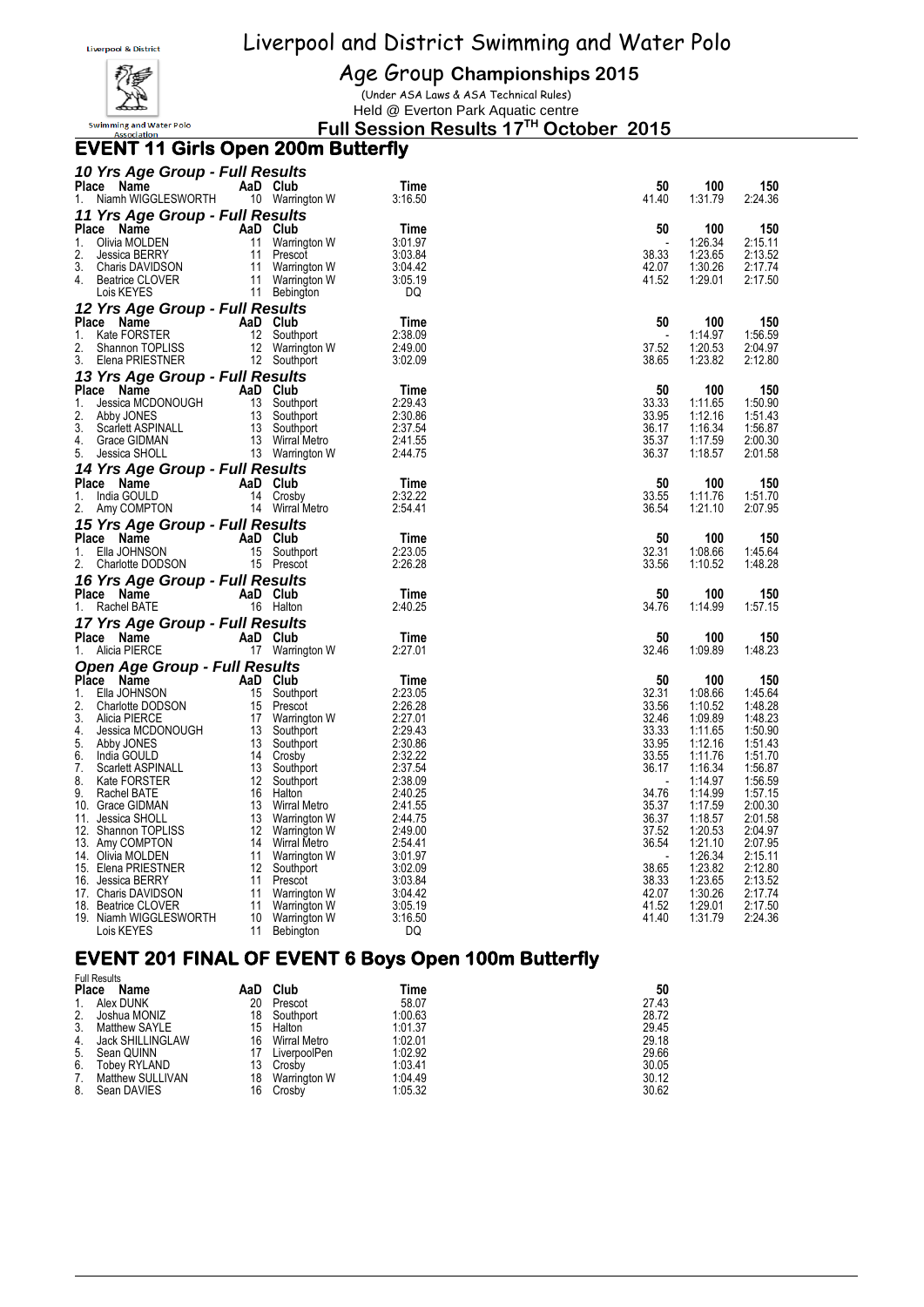

Age Group **Championships 2015**

(Under ASA Laws & ASA Technical Rules) Held @ Everton Park Aquatic centre

**Full Session Results 17 TH October 2015**

#### **EVENT 12 Womens Open 400m Freestyle Team**

| <b>Place</b> | <b>Full Results</b><br>Name | A.G           | Club                   | Time                    |              |              |              |              |
|--------------|-----------------------------|---------------|------------------------|-------------------------|--------------|--------------|--------------|--------------|
| 1.           | Southport SC A              |               | Southport              | 4:02.93                 |              |              |              |              |
| 2.           | 50m 29.08<br>Crosby SC A    | 59.91<br>100m | 150m 1:28.79<br>Crosby | 200m 2:00.55<br>4:10.23 | 250m 2:30.83 | 300m 3:03.51 | 350m 3:32.01 | 400m 4:02.93 |
|              | 50m 30.99                   | 100m 1:03.29  | 150m 1:33.59           | 200m 2:06.37            | 250m 2:37.44 | 300m 3:11.53 | 350m 3:39.93 | 400m 4:10.23 |
|              | 3. Everton Swimming Assoc   |               | Everton                | 4:15.17                 |              |              |              |              |
|              | 50m 30.88                   | 100m 1:03.16  | 150m 1:35.36           | 200m 2:10.65            | 250m 2:40.75 | 300m 3:13.77 | 350m 3:43.01 | 400m 4:15.17 |
| 4.           | Southport SC B              |               | Southport              | 4:15.27                 |              |              |              |              |
|              | 50m 31.08                   | 100m 1:03.94  | 150m 1:35.10           | 200m 2:09.65            | 250m 2:39.66 | 300m 3:12.22 | 350m 3:42.48 | 400m 4:15.27 |
| 5.           | Halton SC                   |               | Halton                 | 4:23.19                 |              |              |              |              |
|              | 50m 32.44                   | 100m 1:07.89  | 150m 1:39.51           | 200m 2:13.72            | 250m 2:45.35 | 300m 3:19.32 | 350m 3:49.28 | 400m 4:23.19 |
| 6.           | Liverpool Penguins SC       |               | LiverpoolPen           | 4:46.86                 |              |              |              |              |
|              | 50m 31.65                   | 100m 1:04.92  | 150m 1:40.84           | 200m 2:22.26            | 250m 2:58.21 | 300m 3:38.47 | 350m 4:11.59 | 400m 4:46.86 |

### **EVENT 13 Mens Open 400m Medley Team**

|    | <b>Full Results</b>      |              |              |              |              |              |              |              |
|----|--------------------------|--------------|--------------|--------------|--------------|--------------|--------------|--------------|
|    | <b>Place</b><br>Name     | Club<br>A.G  |              | Time         |              |              |              |              |
| 1. | Prescot Swimming Club    |              | Prescot      | 4:04.89      |              |              |              |              |
|    | 50m 30.75                | 100m 1:04.56 | 150m 1:35.75 | 200m 2:11.61 | 250m 2:38.97 | 300m 3:10.08 | 350m 3:36.31 | 400m 4:04.89 |
|    | 2. Southport SC          |              | Southport    | 4:10.27      |              |              |              |              |
|    | 50m 30.09                | 100m 1:01.27 | 150m 1:35.91 | 200m 2:15.89 | 250m 2:42.94 | 300m 3:16.14 | 350m 3:42.03 | 400m 4:10.27 |
|    | 3. Halton SC             | Halton       |              | 4:17.36      |              |              |              |              |
|    | 30.51<br>50m             | 100m 1:03.46 | 150m 1:37.30 | 200m 2:15.97 | 250m 2:46.98 | 300m 3:21.42 | 350m 3:47.75 | 400m 4:17.36 |
|    | 4. Crosby SC             |              | Crosbv       | 4:19.33      |              |              |              |              |
|    | 50m 29.50                | 100m 1:00.92 | 150m 1:34.88 | 200m 2:13.47 | 250m 2:43.66 | 300m 3:20.48 | 350m 3:47.99 | 400m 4:19.33 |
|    | 5. Liverpool Penguins SC |              | LiverpoolPen | 4:45.31      |              |              |              |              |
|    | 50m 36.11                | 100m 1:15.13 | 150m 1:51.73 | 200m 2:35.41 | 250m 3:07.14 | 300m 3:46.68 | 350m 4:14.36 | 400m 4:45.31 |
|    | Everton Swimming Assoc   |              | Everton      | <b>DNC</b>   |              |              |              |              |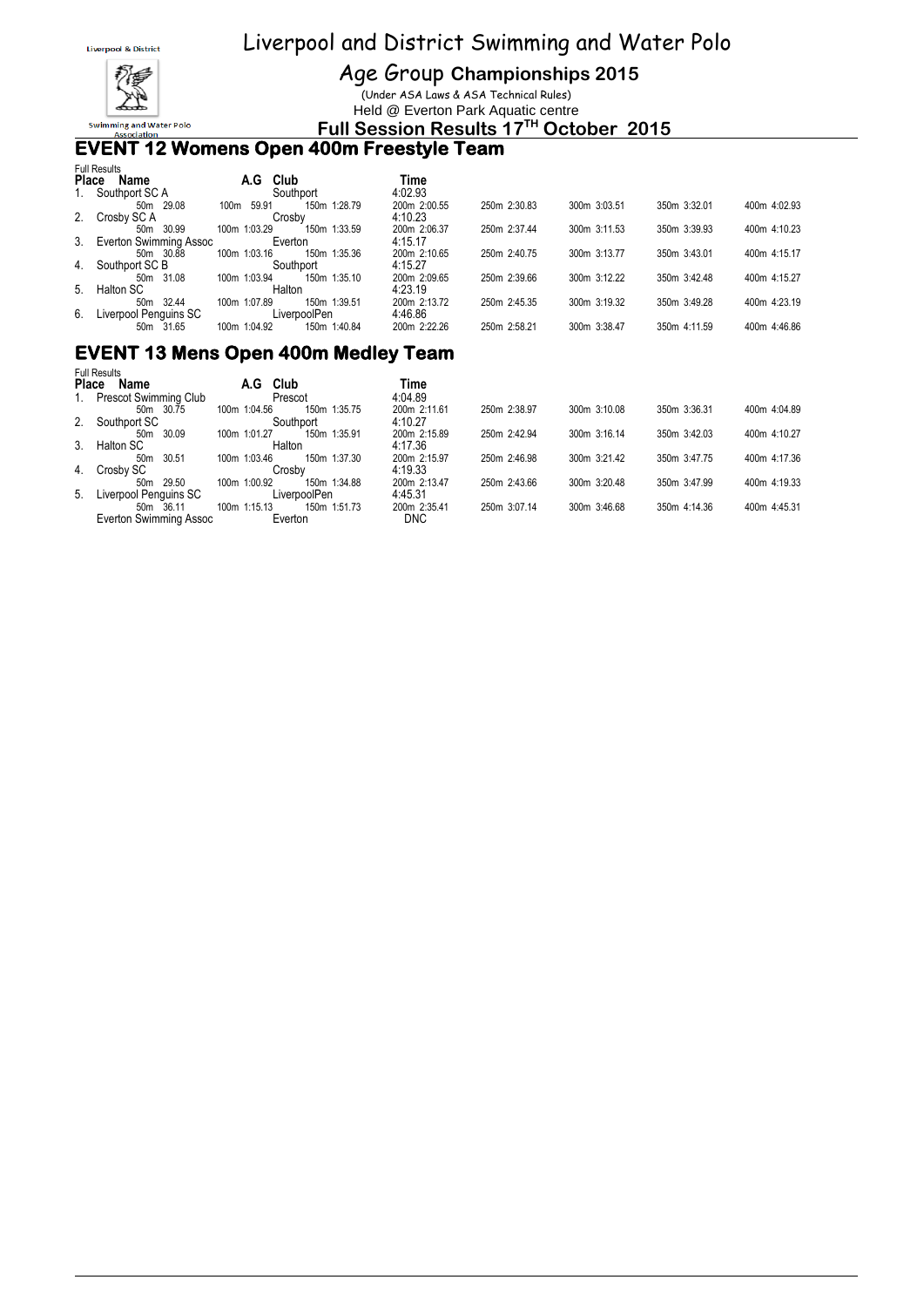

Age Group **Championships 2015**

(Under ASA Laws & ASA Technical Rules) Held @ Everton Park Aquatic centre

**Full Session Results 17 TH October 2015**

#### **Session 3**

## **EVENT 14 Girls Open 100m Breaststroke**

| Place Name<br>AaD Club<br>36.43<br>1.<br>Amy FLANAGAN<br>14<br>Everton<br>1:16.85<br>15<br>1:18.35<br>37.32<br><b>Emily SPENCER</b><br>Crosby<br>13<br>1:18.47<br>37.60<br>Grace GIDMAN<br>Wirral Metro<br>13<br>4.<br>Victoria DAWSON<br>Southport<br>1:18.91<br>37.60<br>5.<br>Catherine ROSS<br>16<br>1:18.99<br>37.31<br>Warrington W<br>38.05<br>Grace KEDZIOR-MACDONOU<br>13<br>1.19.69<br><b>Bebington</b><br>Rachael THOMPSON<br>14<br>Southport<br>1.20.99<br>38.07<br>12<br>38.41<br>Elle WARING<br>1.21.75<br>Bebington<br>38.70<br>9.<br>Niamh BILLINGTON-SAYER<br>13<br>1.21.84<br>Wirral Metro<br>1:22.87<br>38.44<br>10. Leah TARBUCK<br>16<br>Prescot<br>39.42<br>14<br>1.23.51<br>11. Maisie JOHNSON<br>Southport<br>13<br>39.67<br>1.23.61<br>12. Chloe QUARTON<br>Crosby<br>13<br>1:24.08<br>39.49<br>13. Georgia HYTNER<br>Wirral Metro<br>12<br>39.57<br>1:24.31<br>14. Jessica MORGAN<br>Southport<br>13<br>38.33<br>15. Katana RUMBLE<br>1.24.73<br>Garston<br>39.93<br>16. Martha HURST<br>11<br>Warrington W<br>1.26.12<br>15<br>41.39<br>17. Eve RICHINGS<br>LiverpoolPen<br>1:26.34<br>13<br>40.71<br>18. Bethany MCTEGART<br>1.26.78<br>Everton<br>12<br>1:26.89<br>41.53<br>19. Lily-Anna IRELAND<br>Garston<br>13<br>20. Ellena DALY<br>Prescot<br>1.27.31<br>41.77<br>21. Faith BRYANT<br>12<br>1:27.58<br>41.09<br>Everton<br>22. Elena PRIESTNER<br>12<br>1.28.02<br>41.45<br>Southport<br>13<br>23. Hannah MORRIS<br>1:28.29<br>42.17<br>Garston<br>13<br>1:28.30<br>41.09<br>24.<br>Jessica SHOLL<br>Warrington W<br>25. Scarlett ASPINALL<br>13<br>1.28.54<br>42.46<br>Southport<br>11<br>26. Lois KEYES<br>Bebington<br>1:29.12<br>41.79<br>13<br>1:29.14<br>42.19<br>27. Katy ADKINS<br>Southport<br>12<br>43.22<br>28. Chloe JAMES<br>Birkenhead<br>1.30.34<br>12<br>42.99<br>29. Libby HARRISON<br>Halton<br>1.30.47<br>13<br>42.08<br>30. Georgia BELL<br>Ellesmere Pt<br>1.30.56<br>31. Charlotte HUGHES<br>11<br>1.30.90<br>42.59<br>Southport<br>32. Olivia WALSH<br>12<br>1:31.02<br>43.53<br>Warrington W<br>33. Olivia MOLDEN<br>11<br>44.11<br>1.31.04<br>Warrington W<br>43.27<br>34.   Emma FARRUGIA<br>12<br>Prescot<br>1:31.13<br>12<br>1:31.45<br>43.93<br>35.  Freya AINSWORTH<br>Wirral Metro<br>12<br>43.96<br>1.32.43<br>36. Lauren TEEBAY<br>Southport<br>37. Hannah SMITH<br>12<br>43.92<br>Warrington W<br>1.32.63<br>13<br>1:32.66<br>44.02<br>38. Anna UNDERWOOD<br>Hoylake<br>11<br>44.58<br>39.   Jessica JOSEPH<br>Warrington W<br>1.32.75<br>40. Sofia WORSLEY<br>11<br>LiverpoolPen<br>1.32.98<br>44.10<br>10<br>1:33.02<br>44.71<br>41. Millie RAVENSCROFT<br>Warrington W<br>42. Esme STEIGER<br>44.29<br>12<br>Southport<br>1.33.08<br>43.   Alyssa MCILROY<br>11<br>1.33.16<br>44.11<br>Southport<br>11<br>45.28<br>44. Isabelle THANE<br>1:33.86<br>Ellesmere Pt<br>44.<br>Shannon TOPLISS<br>12<br>1.33.86<br>45.07<br>Warrington W<br>45.35<br>46. T'Neesha-Benet SMITH<br>10<br>1:34.07<br>Garston<br>44.97<br>47. Coral FARRELL<br>14<br>9 1:34.08<br>Warrington W<br>11<br>44.67<br>48. Emily MORRIS<br>Garston<br>1:35.56<br>46.33<br>49. Beatrice CLOVER<br>1:36.06<br>11<br>Warrington W<br>46.36<br>50. Olivia LOGAN<br>11<br>1.36.64<br>Southport<br>51.<br>Jessica DEELEY<br>11<br>Prescot<br>1.36.75<br>45.04<br>52. Katie RAWNSLEY<br>10<br>1.37.41<br>47.03<br>Prescot<br>11<br>1.37.58<br>46.99<br>53. Mia CHAMBERS<br>Southport<br>54.   Lehna DAVIES<br>10<br>Hoylake<br>1:38.77<br>46.74<br>55. Annabel SHOLL<br>11<br>Warrington W<br>1:38.97<br>47.05<br>47.81<br>11<br>1:39.35<br>56. Abby SMELTZER<br>Warrington W<br>11<br>48.00<br>57. Jessica MURPHY<br>LiverpoolPen<br>1:39.44<br>58. Sophie BUCKLEY<br>10<br>47.21<br>Halton<br>1:41.48<br>48.37<br>59. Amelie CORNELL<br>10<br>Everton<br>1:43.18<br>50.30<br>60. Lydia KEELEY<br>10<br>Warrington W<br>1:44.67<br>61. Ella ROBERTS<br>10<br>1:46.12<br>50.05<br>Prescot<br>62. Neve MIXTURE<br>10<br>1:47.40<br>50.65<br>Warrington W<br>50.77<br>63. Niamh WIGGLESWORTH<br>10<br>Warrington W<br>1:47.53<br>Eve CATTERALL<br>10<br>Everton<br><b>DNC</b><br><b>Isobel DOWD</b><br>10<br>Everton<br><b>DNC</b><br>10 Yrs Age Group - Full Results<br>Place<br>Name<br>AaD<br>Club<br>Cat<br>Time<br>50<br>Millie RAVENSCROFT<br>10<br>1:33.02<br>44.71<br>Warrington W<br>2.<br>T'Neesha-Benet SMITH<br>10<br>1:34.07<br>45.35<br>Garston<br>3.<br>Katie RAWNSLEY<br>10<br>Prescot<br>1:37.41<br>47.03<br>10<br>1:38.77<br>46.74<br>Lehna DAVIES<br>Hoylake<br>Sophie BUCKLEY<br>10<br>Halton<br>1:41.48<br>47.21<br>48.37<br>10<br>Everton<br>1:43.18<br>Amelie CORNELL<br>10<br>50.30<br>7.<br>Lydia KEELEY<br>Warrington W<br>1:44.67<br>50.05<br>8.<br>Ella ROBERTS<br>10<br>1:46.12<br>Prescot<br>Neve MIXTURE<br>10<br>Warrington W<br>1:47.40<br>50.65<br>10. Niamh WIGGLESWORTH<br>10<br>Warrington W<br>1:47.53<br>50.77<br>Eve CATTERALL<br>10<br><b>DNC</b><br>Everton |    | <b>Open Age Group - Full Results</b> |    |         |     |            |    |
|----------------------------------------------------------------------------------------------------------------------------------------------------------------------------------------------------------------------------------------------------------------------------------------------------------------------------------------------------------------------------------------------------------------------------------------------------------------------------------------------------------------------------------------------------------------------------------------------------------------------------------------------------------------------------------------------------------------------------------------------------------------------------------------------------------------------------------------------------------------------------------------------------------------------------------------------------------------------------------------------------------------------------------------------------------------------------------------------------------------------------------------------------------------------------------------------------------------------------------------------------------------------------------------------------------------------------------------------------------------------------------------------------------------------------------------------------------------------------------------------------------------------------------------------------------------------------------------------------------------------------------------------------------------------------------------------------------------------------------------------------------------------------------------------------------------------------------------------------------------------------------------------------------------------------------------------------------------------------------------------------------------------------------------------------------------------------------------------------------------------------------------------------------------------------------------------------------------------------------------------------------------------------------------------------------------------------------------------------------------------------------------------------------------------------------------------------------------------------------------------------------------------------------------------------------------------------------------------------------------------------------------------------------------------------------------------------------------------------------------------------------------------------------------------------------------------------------------------------------------------------------------------------------------------------------------------------------------------------------------------------------------------------------------------------------------------------------------------------------------------------------------------------------------------------------------------------------------------------------------------------------------------------------------------------------------------------------------------------------------------------------------------------------------------------------------------------------------------------------------------------------------------------------------------------------------------------------------------------------------------------------------------------------------------------------------------------------------------------------------------------------------------------------------------------------------------------------------------------------------------------------------------------------------------------------------------------------------------------------------------------------------------------------------------------------------------------------------------------------------------------------------------------------------------------------------------------------------------------------------------------------------------------------------------------------------------------------------------------------------------------------------------------------------------------------------------------------------------------------------------------------------------------------------------------------------------------------------------------------------------------------------------------------------------------------------------------------------------------------------------------------------------------------------------------------------------------------------------------------------------------------------------------------------------------------------|----|--------------------------------------|----|---------|-----|------------|----|
|                                                                                                                                                                                                                                                                                                                                                                                                                                                                                                                                                                                                                                                                                                                                                                                                                                                                                                                                                                                                                                                                                                                                                                                                                                                                                                                                                                                                                                                                                                                                                                                                                                                                                                                                                                                                                                                                                                                                                                                                                                                                                                                                                                                                                                                                                                                                                                                                                                                                                                                                                                                                                                                                                                                                                                                                                                                                                                                                                                                                                                                                                                                                                                                                                                                                                                                                                                                                                                                                                                                                                                                                                                                                                                                                                                                                                                                                                                                                                                                                                                                                                                                                                                                                                                                                                                                                                                                                                                                                                                                                                                                                                                                                                                                                                                                                                                                                                                                                        |    |                                      |    |         | Cat | Time       | 50 |
|                                                                                                                                                                                                                                                                                                                                                                                                                                                                                                                                                                                                                                                                                                                                                                                                                                                                                                                                                                                                                                                                                                                                                                                                                                                                                                                                                                                                                                                                                                                                                                                                                                                                                                                                                                                                                                                                                                                                                                                                                                                                                                                                                                                                                                                                                                                                                                                                                                                                                                                                                                                                                                                                                                                                                                                                                                                                                                                                                                                                                                                                                                                                                                                                                                                                                                                                                                                                                                                                                                                                                                                                                                                                                                                                                                                                                                                                                                                                                                                                                                                                                                                                                                                                                                                                                                                                                                                                                                                                                                                                                                                                                                                                                                                                                                                                                                                                                                                                        | 2. |                                      |    |         |     |            |    |
|                                                                                                                                                                                                                                                                                                                                                                                                                                                                                                                                                                                                                                                                                                                                                                                                                                                                                                                                                                                                                                                                                                                                                                                                                                                                                                                                                                                                                                                                                                                                                                                                                                                                                                                                                                                                                                                                                                                                                                                                                                                                                                                                                                                                                                                                                                                                                                                                                                                                                                                                                                                                                                                                                                                                                                                                                                                                                                                                                                                                                                                                                                                                                                                                                                                                                                                                                                                                                                                                                                                                                                                                                                                                                                                                                                                                                                                                                                                                                                                                                                                                                                                                                                                                                                                                                                                                                                                                                                                                                                                                                                                                                                                                                                                                                                                                                                                                                                                                        | 3. |                                      |    |         |     |            |    |
|                                                                                                                                                                                                                                                                                                                                                                                                                                                                                                                                                                                                                                                                                                                                                                                                                                                                                                                                                                                                                                                                                                                                                                                                                                                                                                                                                                                                                                                                                                                                                                                                                                                                                                                                                                                                                                                                                                                                                                                                                                                                                                                                                                                                                                                                                                                                                                                                                                                                                                                                                                                                                                                                                                                                                                                                                                                                                                                                                                                                                                                                                                                                                                                                                                                                                                                                                                                                                                                                                                                                                                                                                                                                                                                                                                                                                                                                                                                                                                                                                                                                                                                                                                                                                                                                                                                                                                                                                                                                                                                                                                                                                                                                                                                                                                                                                                                                                                                                        |    |                                      |    |         |     |            |    |
|                                                                                                                                                                                                                                                                                                                                                                                                                                                                                                                                                                                                                                                                                                                                                                                                                                                                                                                                                                                                                                                                                                                                                                                                                                                                                                                                                                                                                                                                                                                                                                                                                                                                                                                                                                                                                                                                                                                                                                                                                                                                                                                                                                                                                                                                                                                                                                                                                                                                                                                                                                                                                                                                                                                                                                                                                                                                                                                                                                                                                                                                                                                                                                                                                                                                                                                                                                                                                                                                                                                                                                                                                                                                                                                                                                                                                                                                                                                                                                                                                                                                                                                                                                                                                                                                                                                                                                                                                                                                                                                                                                                                                                                                                                                                                                                                                                                                                                                                        | 6. |                                      |    |         |     |            |    |
|                                                                                                                                                                                                                                                                                                                                                                                                                                                                                                                                                                                                                                                                                                                                                                                                                                                                                                                                                                                                                                                                                                                                                                                                                                                                                                                                                                                                                                                                                                                                                                                                                                                                                                                                                                                                                                                                                                                                                                                                                                                                                                                                                                                                                                                                                                                                                                                                                                                                                                                                                                                                                                                                                                                                                                                                                                                                                                                                                                                                                                                                                                                                                                                                                                                                                                                                                                                                                                                                                                                                                                                                                                                                                                                                                                                                                                                                                                                                                                                                                                                                                                                                                                                                                                                                                                                                                                                                                                                                                                                                                                                                                                                                                                                                                                                                                                                                                                                                        | 7. |                                      |    |         |     |            |    |
|                                                                                                                                                                                                                                                                                                                                                                                                                                                                                                                                                                                                                                                                                                                                                                                                                                                                                                                                                                                                                                                                                                                                                                                                                                                                                                                                                                                                                                                                                                                                                                                                                                                                                                                                                                                                                                                                                                                                                                                                                                                                                                                                                                                                                                                                                                                                                                                                                                                                                                                                                                                                                                                                                                                                                                                                                                                                                                                                                                                                                                                                                                                                                                                                                                                                                                                                                                                                                                                                                                                                                                                                                                                                                                                                                                                                                                                                                                                                                                                                                                                                                                                                                                                                                                                                                                                                                                                                                                                                                                                                                                                                                                                                                                                                                                                                                                                                                                                                        | 8. |                                      |    |         |     |            |    |
|                                                                                                                                                                                                                                                                                                                                                                                                                                                                                                                                                                                                                                                                                                                                                                                                                                                                                                                                                                                                                                                                                                                                                                                                                                                                                                                                                                                                                                                                                                                                                                                                                                                                                                                                                                                                                                                                                                                                                                                                                                                                                                                                                                                                                                                                                                                                                                                                                                                                                                                                                                                                                                                                                                                                                                                                                                                                                                                                                                                                                                                                                                                                                                                                                                                                                                                                                                                                                                                                                                                                                                                                                                                                                                                                                                                                                                                                                                                                                                                                                                                                                                                                                                                                                                                                                                                                                                                                                                                                                                                                                                                                                                                                                                                                                                                                                                                                                                                                        |    |                                      |    |         |     |            |    |
|                                                                                                                                                                                                                                                                                                                                                                                                                                                                                                                                                                                                                                                                                                                                                                                                                                                                                                                                                                                                                                                                                                                                                                                                                                                                                                                                                                                                                                                                                                                                                                                                                                                                                                                                                                                                                                                                                                                                                                                                                                                                                                                                                                                                                                                                                                                                                                                                                                                                                                                                                                                                                                                                                                                                                                                                                                                                                                                                                                                                                                                                                                                                                                                                                                                                                                                                                                                                                                                                                                                                                                                                                                                                                                                                                                                                                                                                                                                                                                                                                                                                                                                                                                                                                                                                                                                                                                                                                                                                                                                                                                                                                                                                                                                                                                                                                                                                                                                                        |    |                                      |    |         |     |            |    |
|                                                                                                                                                                                                                                                                                                                                                                                                                                                                                                                                                                                                                                                                                                                                                                                                                                                                                                                                                                                                                                                                                                                                                                                                                                                                                                                                                                                                                                                                                                                                                                                                                                                                                                                                                                                                                                                                                                                                                                                                                                                                                                                                                                                                                                                                                                                                                                                                                                                                                                                                                                                                                                                                                                                                                                                                                                                                                                                                                                                                                                                                                                                                                                                                                                                                                                                                                                                                                                                                                                                                                                                                                                                                                                                                                                                                                                                                                                                                                                                                                                                                                                                                                                                                                                                                                                                                                                                                                                                                                                                                                                                                                                                                                                                                                                                                                                                                                                                                        |    |                                      |    |         |     |            |    |
|                                                                                                                                                                                                                                                                                                                                                                                                                                                                                                                                                                                                                                                                                                                                                                                                                                                                                                                                                                                                                                                                                                                                                                                                                                                                                                                                                                                                                                                                                                                                                                                                                                                                                                                                                                                                                                                                                                                                                                                                                                                                                                                                                                                                                                                                                                                                                                                                                                                                                                                                                                                                                                                                                                                                                                                                                                                                                                                                                                                                                                                                                                                                                                                                                                                                                                                                                                                                                                                                                                                                                                                                                                                                                                                                                                                                                                                                                                                                                                                                                                                                                                                                                                                                                                                                                                                                                                                                                                                                                                                                                                                                                                                                                                                                                                                                                                                                                                                                        |    |                                      |    |         |     |            |    |
|                                                                                                                                                                                                                                                                                                                                                                                                                                                                                                                                                                                                                                                                                                                                                                                                                                                                                                                                                                                                                                                                                                                                                                                                                                                                                                                                                                                                                                                                                                                                                                                                                                                                                                                                                                                                                                                                                                                                                                                                                                                                                                                                                                                                                                                                                                                                                                                                                                                                                                                                                                                                                                                                                                                                                                                                                                                                                                                                                                                                                                                                                                                                                                                                                                                                                                                                                                                                                                                                                                                                                                                                                                                                                                                                                                                                                                                                                                                                                                                                                                                                                                                                                                                                                                                                                                                                                                                                                                                                                                                                                                                                                                                                                                                                                                                                                                                                                                                                        |    |                                      |    |         |     |            |    |
|                                                                                                                                                                                                                                                                                                                                                                                                                                                                                                                                                                                                                                                                                                                                                                                                                                                                                                                                                                                                                                                                                                                                                                                                                                                                                                                                                                                                                                                                                                                                                                                                                                                                                                                                                                                                                                                                                                                                                                                                                                                                                                                                                                                                                                                                                                                                                                                                                                                                                                                                                                                                                                                                                                                                                                                                                                                                                                                                                                                                                                                                                                                                                                                                                                                                                                                                                                                                                                                                                                                                                                                                                                                                                                                                                                                                                                                                                                                                                                                                                                                                                                                                                                                                                                                                                                                                                                                                                                                                                                                                                                                                                                                                                                                                                                                                                                                                                                                                        |    |                                      |    |         |     |            |    |
|                                                                                                                                                                                                                                                                                                                                                                                                                                                                                                                                                                                                                                                                                                                                                                                                                                                                                                                                                                                                                                                                                                                                                                                                                                                                                                                                                                                                                                                                                                                                                                                                                                                                                                                                                                                                                                                                                                                                                                                                                                                                                                                                                                                                                                                                                                                                                                                                                                                                                                                                                                                                                                                                                                                                                                                                                                                                                                                                                                                                                                                                                                                                                                                                                                                                                                                                                                                                                                                                                                                                                                                                                                                                                                                                                                                                                                                                                                                                                                                                                                                                                                                                                                                                                                                                                                                                                                                                                                                                                                                                                                                                                                                                                                                                                                                                                                                                                                                                        |    |                                      |    |         |     |            |    |
|                                                                                                                                                                                                                                                                                                                                                                                                                                                                                                                                                                                                                                                                                                                                                                                                                                                                                                                                                                                                                                                                                                                                                                                                                                                                                                                                                                                                                                                                                                                                                                                                                                                                                                                                                                                                                                                                                                                                                                                                                                                                                                                                                                                                                                                                                                                                                                                                                                                                                                                                                                                                                                                                                                                                                                                                                                                                                                                                                                                                                                                                                                                                                                                                                                                                                                                                                                                                                                                                                                                                                                                                                                                                                                                                                                                                                                                                                                                                                                                                                                                                                                                                                                                                                                                                                                                                                                                                                                                                                                                                                                                                                                                                                                                                                                                                                                                                                                                                        |    |                                      |    |         |     |            |    |
|                                                                                                                                                                                                                                                                                                                                                                                                                                                                                                                                                                                                                                                                                                                                                                                                                                                                                                                                                                                                                                                                                                                                                                                                                                                                                                                                                                                                                                                                                                                                                                                                                                                                                                                                                                                                                                                                                                                                                                                                                                                                                                                                                                                                                                                                                                                                                                                                                                                                                                                                                                                                                                                                                                                                                                                                                                                                                                                                                                                                                                                                                                                                                                                                                                                                                                                                                                                                                                                                                                                                                                                                                                                                                                                                                                                                                                                                                                                                                                                                                                                                                                                                                                                                                                                                                                                                                                                                                                                                                                                                                                                                                                                                                                                                                                                                                                                                                                                                        |    |                                      |    |         |     |            |    |
|                                                                                                                                                                                                                                                                                                                                                                                                                                                                                                                                                                                                                                                                                                                                                                                                                                                                                                                                                                                                                                                                                                                                                                                                                                                                                                                                                                                                                                                                                                                                                                                                                                                                                                                                                                                                                                                                                                                                                                                                                                                                                                                                                                                                                                                                                                                                                                                                                                                                                                                                                                                                                                                                                                                                                                                                                                                                                                                                                                                                                                                                                                                                                                                                                                                                                                                                                                                                                                                                                                                                                                                                                                                                                                                                                                                                                                                                                                                                                                                                                                                                                                                                                                                                                                                                                                                                                                                                                                                                                                                                                                                                                                                                                                                                                                                                                                                                                                                                        |    |                                      |    |         |     |            |    |
|                                                                                                                                                                                                                                                                                                                                                                                                                                                                                                                                                                                                                                                                                                                                                                                                                                                                                                                                                                                                                                                                                                                                                                                                                                                                                                                                                                                                                                                                                                                                                                                                                                                                                                                                                                                                                                                                                                                                                                                                                                                                                                                                                                                                                                                                                                                                                                                                                                                                                                                                                                                                                                                                                                                                                                                                                                                                                                                                                                                                                                                                                                                                                                                                                                                                                                                                                                                                                                                                                                                                                                                                                                                                                                                                                                                                                                                                                                                                                                                                                                                                                                                                                                                                                                                                                                                                                                                                                                                                                                                                                                                                                                                                                                                                                                                                                                                                                                                                        |    |                                      |    |         |     |            |    |
|                                                                                                                                                                                                                                                                                                                                                                                                                                                                                                                                                                                                                                                                                                                                                                                                                                                                                                                                                                                                                                                                                                                                                                                                                                                                                                                                                                                                                                                                                                                                                                                                                                                                                                                                                                                                                                                                                                                                                                                                                                                                                                                                                                                                                                                                                                                                                                                                                                                                                                                                                                                                                                                                                                                                                                                                                                                                                                                                                                                                                                                                                                                                                                                                                                                                                                                                                                                                                                                                                                                                                                                                                                                                                                                                                                                                                                                                                                                                                                                                                                                                                                                                                                                                                                                                                                                                                                                                                                                                                                                                                                                                                                                                                                                                                                                                                                                                                                                                        |    |                                      |    |         |     |            |    |
|                                                                                                                                                                                                                                                                                                                                                                                                                                                                                                                                                                                                                                                                                                                                                                                                                                                                                                                                                                                                                                                                                                                                                                                                                                                                                                                                                                                                                                                                                                                                                                                                                                                                                                                                                                                                                                                                                                                                                                                                                                                                                                                                                                                                                                                                                                                                                                                                                                                                                                                                                                                                                                                                                                                                                                                                                                                                                                                                                                                                                                                                                                                                                                                                                                                                                                                                                                                                                                                                                                                                                                                                                                                                                                                                                                                                                                                                                                                                                                                                                                                                                                                                                                                                                                                                                                                                                                                                                                                                                                                                                                                                                                                                                                                                                                                                                                                                                                                                        |    |                                      |    |         |     |            |    |
|                                                                                                                                                                                                                                                                                                                                                                                                                                                                                                                                                                                                                                                                                                                                                                                                                                                                                                                                                                                                                                                                                                                                                                                                                                                                                                                                                                                                                                                                                                                                                                                                                                                                                                                                                                                                                                                                                                                                                                                                                                                                                                                                                                                                                                                                                                                                                                                                                                                                                                                                                                                                                                                                                                                                                                                                                                                                                                                                                                                                                                                                                                                                                                                                                                                                                                                                                                                                                                                                                                                                                                                                                                                                                                                                                                                                                                                                                                                                                                                                                                                                                                                                                                                                                                                                                                                                                                                                                                                                                                                                                                                                                                                                                                                                                                                                                                                                                                                                        |    |                                      |    |         |     |            |    |
|                                                                                                                                                                                                                                                                                                                                                                                                                                                                                                                                                                                                                                                                                                                                                                                                                                                                                                                                                                                                                                                                                                                                                                                                                                                                                                                                                                                                                                                                                                                                                                                                                                                                                                                                                                                                                                                                                                                                                                                                                                                                                                                                                                                                                                                                                                                                                                                                                                                                                                                                                                                                                                                                                                                                                                                                                                                                                                                                                                                                                                                                                                                                                                                                                                                                                                                                                                                                                                                                                                                                                                                                                                                                                                                                                                                                                                                                                                                                                                                                                                                                                                                                                                                                                                                                                                                                                                                                                                                                                                                                                                                                                                                                                                                                                                                                                                                                                                                                        |    |                                      |    |         |     |            |    |
|                                                                                                                                                                                                                                                                                                                                                                                                                                                                                                                                                                                                                                                                                                                                                                                                                                                                                                                                                                                                                                                                                                                                                                                                                                                                                                                                                                                                                                                                                                                                                                                                                                                                                                                                                                                                                                                                                                                                                                                                                                                                                                                                                                                                                                                                                                                                                                                                                                                                                                                                                                                                                                                                                                                                                                                                                                                                                                                                                                                                                                                                                                                                                                                                                                                                                                                                                                                                                                                                                                                                                                                                                                                                                                                                                                                                                                                                                                                                                                                                                                                                                                                                                                                                                                                                                                                                                                                                                                                                                                                                                                                                                                                                                                                                                                                                                                                                                                                                        |    |                                      |    |         |     |            |    |
|                                                                                                                                                                                                                                                                                                                                                                                                                                                                                                                                                                                                                                                                                                                                                                                                                                                                                                                                                                                                                                                                                                                                                                                                                                                                                                                                                                                                                                                                                                                                                                                                                                                                                                                                                                                                                                                                                                                                                                                                                                                                                                                                                                                                                                                                                                                                                                                                                                                                                                                                                                                                                                                                                                                                                                                                                                                                                                                                                                                                                                                                                                                                                                                                                                                                                                                                                                                                                                                                                                                                                                                                                                                                                                                                                                                                                                                                                                                                                                                                                                                                                                                                                                                                                                                                                                                                                                                                                                                                                                                                                                                                                                                                                                                                                                                                                                                                                                                                        |    |                                      |    |         |     |            |    |
|                                                                                                                                                                                                                                                                                                                                                                                                                                                                                                                                                                                                                                                                                                                                                                                                                                                                                                                                                                                                                                                                                                                                                                                                                                                                                                                                                                                                                                                                                                                                                                                                                                                                                                                                                                                                                                                                                                                                                                                                                                                                                                                                                                                                                                                                                                                                                                                                                                                                                                                                                                                                                                                                                                                                                                                                                                                                                                                                                                                                                                                                                                                                                                                                                                                                                                                                                                                                                                                                                                                                                                                                                                                                                                                                                                                                                                                                                                                                                                                                                                                                                                                                                                                                                                                                                                                                                                                                                                                                                                                                                                                                                                                                                                                                                                                                                                                                                                                                        |    |                                      |    |         |     |            |    |
|                                                                                                                                                                                                                                                                                                                                                                                                                                                                                                                                                                                                                                                                                                                                                                                                                                                                                                                                                                                                                                                                                                                                                                                                                                                                                                                                                                                                                                                                                                                                                                                                                                                                                                                                                                                                                                                                                                                                                                                                                                                                                                                                                                                                                                                                                                                                                                                                                                                                                                                                                                                                                                                                                                                                                                                                                                                                                                                                                                                                                                                                                                                                                                                                                                                                                                                                                                                                                                                                                                                                                                                                                                                                                                                                                                                                                                                                                                                                                                                                                                                                                                                                                                                                                                                                                                                                                                                                                                                                                                                                                                                                                                                                                                                                                                                                                                                                                                                                        |    |                                      |    |         |     |            |    |
|                                                                                                                                                                                                                                                                                                                                                                                                                                                                                                                                                                                                                                                                                                                                                                                                                                                                                                                                                                                                                                                                                                                                                                                                                                                                                                                                                                                                                                                                                                                                                                                                                                                                                                                                                                                                                                                                                                                                                                                                                                                                                                                                                                                                                                                                                                                                                                                                                                                                                                                                                                                                                                                                                                                                                                                                                                                                                                                                                                                                                                                                                                                                                                                                                                                                                                                                                                                                                                                                                                                                                                                                                                                                                                                                                                                                                                                                                                                                                                                                                                                                                                                                                                                                                                                                                                                                                                                                                                                                                                                                                                                                                                                                                                                                                                                                                                                                                                                                        |    |                                      |    |         |     |            |    |
|                                                                                                                                                                                                                                                                                                                                                                                                                                                                                                                                                                                                                                                                                                                                                                                                                                                                                                                                                                                                                                                                                                                                                                                                                                                                                                                                                                                                                                                                                                                                                                                                                                                                                                                                                                                                                                                                                                                                                                                                                                                                                                                                                                                                                                                                                                                                                                                                                                                                                                                                                                                                                                                                                                                                                                                                                                                                                                                                                                                                                                                                                                                                                                                                                                                                                                                                                                                                                                                                                                                                                                                                                                                                                                                                                                                                                                                                                                                                                                                                                                                                                                                                                                                                                                                                                                                                                                                                                                                                                                                                                                                                                                                                                                                                                                                                                                                                                                                                        |    |                                      |    |         |     |            |    |
|                                                                                                                                                                                                                                                                                                                                                                                                                                                                                                                                                                                                                                                                                                                                                                                                                                                                                                                                                                                                                                                                                                                                                                                                                                                                                                                                                                                                                                                                                                                                                                                                                                                                                                                                                                                                                                                                                                                                                                                                                                                                                                                                                                                                                                                                                                                                                                                                                                                                                                                                                                                                                                                                                                                                                                                                                                                                                                                                                                                                                                                                                                                                                                                                                                                                                                                                                                                                                                                                                                                                                                                                                                                                                                                                                                                                                                                                                                                                                                                                                                                                                                                                                                                                                                                                                                                                                                                                                                                                                                                                                                                                                                                                                                                                                                                                                                                                                                                                        |    |                                      |    |         |     |            |    |
|                                                                                                                                                                                                                                                                                                                                                                                                                                                                                                                                                                                                                                                                                                                                                                                                                                                                                                                                                                                                                                                                                                                                                                                                                                                                                                                                                                                                                                                                                                                                                                                                                                                                                                                                                                                                                                                                                                                                                                                                                                                                                                                                                                                                                                                                                                                                                                                                                                                                                                                                                                                                                                                                                                                                                                                                                                                                                                                                                                                                                                                                                                                                                                                                                                                                                                                                                                                                                                                                                                                                                                                                                                                                                                                                                                                                                                                                                                                                                                                                                                                                                                                                                                                                                                                                                                                                                                                                                                                                                                                                                                                                                                                                                                                                                                                                                                                                                                                                        |    |                                      |    |         |     |            |    |
|                                                                                                                                                                                                                                                                                                                                                                                                                                                                                                                                                                                                                                                                                                                                                                                                                                                                                                                                                                                                                                                                                                                                                                                                                                                                                                                                                                                                                                                                                                                                                                                                                                                                                                                                                                                                                                                                                                                                                                                                                                                                                                                                                                                                                                                                                                                                                                                                                                                                                                                                                                                                                                                                                                                                                                                                                                                                                                                                                                                                                                                                                                                                                                                                                                                                                                                                                                                                                                                                                                                                                                                                                                                                                                                                                                                                                                                                                                                                                                                                                                                                                                                                                                                                                                                                                                                                                                                                                                                                                                                                                                                                                                                                                                                                                                                                                                                                                                                                        |    |                                      |    |         |     |            |    |
|                                                                                                                                                                                                                                                                                                                                                                                                                                                                                                                                                                                                                                                                                                                                                                                                                                                                                                                                                                                                                                                                                                                                                                                                                                                                                                                                                                                                                                                                                                                                                                                                                                                                                                                                                                                                                                                                                                                                                                                                                                                                                                                                                                                                                                                                                                                                                                                                                                                                                                                                                                                                                                                                                                                                                                                                                                                                                                                                                                                                                                                                                                                                                                                                                                                                                                                                                                                                                                                                                                                                                                                                                                                                                                                                                                                                                                                                                                                                                                                                                                                                                                                                                                                                                                                                                                                                                                                                                                                                                                                                                                                                                                                                                                                                                                                                                                                                                                                                        |    |                                      |    |         |     |            |    |
|                                                                                                                                                                                                                                                                                                                                                                                                                                                                                                                                                                                                                                                                                                                                                                                                                                                                                                                                                                                                                                                                                                                                                                                                                                                                                                                                                                                                                                                                                                                                                                                                                                                                                                                                                                                                                                                                                                                                                                                                                                                                                                                                                                                                                                                                                                                                                                                                                                                                                                                                                                                                                                                                                                                                                                                                                                                                                                                                                                                                                                                                                                                                                                                                                                                                                                                                                                                                                                                                                                                                                                                                                                                                                                                                                                                                                                                                                                                                                                                                                                                                                                                                                                                                                                                                                                                                                                                                                                                                                                                                                                                                                                                                                                                                                                                                                                                                                                                                        |    |                                      |    |         |     |            |    |
|                                                                                                                                                                                                                                                                                                                                                                                                                                                                                                                                                                                                                                                                                                                                                                                                                                                                                                                                                                                                                                                                                                                                                                                                                                                                                                                                                                                                                                                                                                                                                                                                                                                                                                                                                                                                                                                                                                                                                                                                                                                                                                                                                                                                                                                                                                                                                                                                                                                                                                                                                                                                                                                                                                                                                                                                                                                                                                                                                                                                                                                                                                                                                                                                                                                                                                                                                                                                                                                                                                                                                                                                                                                                                                                                                                                                                                                                                                                                                                                                                                                                                                                                                                                                                                                                                                                                                                                                                                                                                                                                                                                                                                                                                                                                                                                                                                                                                                                                        |    |                                      |    |         |     |            |    |
|                                                                                                                                                                                                                                                                                                                                                                                                                                                                                                                                                                                                                                                                                                                                                                                                                                                                                                                                                                                                                                                                                                                                                                                                                                                                                                                                                                                                                                                                                                                                                                                                                                                                                                                                                                                                                                                                                                                                                                                                                                                                                                                                                                                                                                                                                                                                                                                                                                                                                                                                                                                                                                                                                                                                                                                                                                                                                                                                                                                                                                                                                                                                                                                                                                                                                                                                                                                                                                                                                                                                                                                                                                                                                                                                                                                                                                                                                                                                                                                                                                                                                                                                                                                                                                                                                                                                                                                                                                                                                                                                                                                                                                                                                                                                                                                                                                                                                                                                        |    |                                      |    |         |     |            |    |
|                                                                                                                                                                                                                                                                                                                                                                                                                                                                                                                                                                                                                                                                                                                                                                                                                                                                                                                                                                                                                                                                                                                                                                                                                                                                                                                                                                                                                                                                                                                                                                                                                                                                                                                                                                                                                                                                                                                                                                                                                                                                                                                                                                                                                                                                                                                                                                                                                                                                                                                                                                                                                                                                                                                                                                                                                                                                                                                                                                                                                                                                                                                                                                                                                                                                                                                                                                                                                                                                                                                                                                                                                                                                                                                                                                                                                                                                                                                                                                                                                                                                                                                                                                                                                                                                                                                                                                                                                                                                                                                                                                                                                                                                                                                                                                                                                                                                                                                                        |    |                                      |    |         |     |            |    |
|                                                                                                                                                                                                                                                                                                                                                                                                                                                                                                                                                                                                                                                                                                                                                                                                                                                                                                                                                                                                                                                                                                                                                                                                                                                                                                                                                                                                                                                                                                                                                                                                                                                                                                                                                                                                                                                                                                                                                                                                                                                                                                                                                                                                                                                                                                                                                                                                                                                                                                                                                                                                                                                                                                                                                                                                                                                                                                                                                                                                                                                                                                                                                                                                                                                                                                                                                                                                                                                                                                                                                                                                                                                                                                                                                                                                                                                                                                                                                                                                                                                                                                                                                                                                                                                                                                                                                                                                                                                                                                                                                                                                                                                                                                                                                                                                                                                                                                                                        |    |                                      |    |         |     |            |    |
|                                                                                                                                                                                                                                                                                                                                                                                                                                                                                                                                                                                                                                                                                                                                                                                                                                                                                                                                                                                                                                                                                                                                                                                                                                                                                                                                                                                                                                                                                                                                                                                                                                                                                                                                                                                                                                                                                                                                                                                                                                                                                                                                                                                                                                                                                                                                                                                                                                                                                                                                                                                                                                                                                                                                                                                                                                                                                                                                                                                                                                                                                                                                                                                                                                                                                                                                                                                                                                                                                                                                                                                                                                                                                                                                                                                                                                                                                                                                                                                                                                                                                                                                                                                                                                                                                                                                                                                                                                                                                                                                                                                                                                                                                                                                                                                                                                                                                                                                        |    |                                      |    |         |     |            |    |
|                                                                                                                                                                                                                                                                                                                                                                                                                                                                                                                                                                                                                                                                                                                                                                                                                                                                                                                                                                                                                                                                                                                                                                                                                                                                                                                                                                                                                                                                                                                                                                                                                                                                                                                                                                                                                                                                                                                                                                                                                                                                                                                                                                                                                                                                                                                                                                                                                                                                                                                                                                                                                                                                                                                                                                                                                                                                                                                                                                                                                                                                                                                                                                                                                                                                                                                                                                                                                                                                                                                                                                                                                                                                                                                                                                                                                                                                                                                                                                                                                                                                                                                                                                                                                                                                                                                                                                                                                                                                                                                                                                                                                                                                                                                                                                                                                                                                                                                                        |    |                                      |    |         |     |            |    |
|                                                                                                                                                                                                                                                                                                                                                                                                                                                                                                                                                                                                                                                                                                                                                                                                                                                                                                                                                                                                                                                                                                                                                                                                                                                                                                                                                                                                                                                                                                                                                                                                                                                                                                                                                                                                                                                                                                                                                                                                                                                                                                                                                                                                                                                                                                                                                                                                                                                                                                                                                                                                                                                                                                                                                                                                                                                                                                                                                                                                                                                                                                                                                                                                                                                                                                                                                                                                                                                                                                                                                                                                                                                                                                                                                                                                                                                                                                                                                                                                                                                                                                                                                                                                                                                                                                                                                                                                                                                                                                                                                                                                                                                                                                                                                                                                                                                                                                                                        |    |                                      |    |         |     |            |    |
|                                                                                                                                                                                                                                                                                                                                                                                                                                                                                                                                                                                                                                                                                                                                                                                                                                                                                                                                                                                                                                                                                                                                                                                                                                                                                                                                                                                                                                                                                                                                                                                                                                                                                                                                                                                                                                                                                                                                                                                                                                                                                                                                                                                                                                                                                                                                                                                                                                                                                                                                                                                                                                                                                                                                                                                                                                                                                                                                                                                                                                                                                                                                                                                                                                                                                                                                                                                                                                                                                                                                                                                                                                                                                                                                                                                                                                                                                                                                                                                                                                                                                                                                                                                                                                                                                                                                                                                                                                                                                                                                                                                                                                                                                                                                                                                                                                                                                                                                        |    |                                      |    |         |     |            |    |
|                                                                                                                                                                                                                                                                                                                                                                                                                                                                                                                                                                                                                                                                                                                                                                                                                                                                                                                                                                                                                                                                                                                                                                                                                                                                                                                                                                                                                                                                                                                                                                                                                                                                                                                                                                                                                                                                                                                                                                                                                                                                                                                                                                                                                                                                                                                                                                                                                                                                                                                                                                                                                                                                                                                                                                                                                                                                                                                                                                                                                                                                                                                                                                                                                                                                                                                                                                                                                                                                                                                                                                                                                                                                                                                                                                                                                                                                                                                                                                                                                                                                                                                                                                                                                                                                                                                                                                                                                                                                                                                                                                                                                                                                                                                                                                                                                                                                                                                                        |    |                                      |    |         |     |            |    |
|                                                                                                                                                                                                                                                                                                                                                                                                                                                                                                                                                                                                                                                                                                                                                                                                                                                                                                                                                                                                                                                                                                                                                                                                                                                                                                                                                                                                                                                                                                                                                                                                                                                                                                                                                                                                                                                                                                                                                                                                                                                                                                                                                                                                                                                                                                                                                                                                                                                                                                                                                                                                                                                                                                                                                                                                                                                                                                                                                                                                                                                                                                                                                                                                                                                                                                                                                                                                                                                                                                                                                                                                                                                                                                                                                                                                                                                                                                                                                                                                                                                                                                                                                                                                                                                                                                                                                                                                                                                                                                                                                                                                                                                                                                                                                                                                                                                                                                                                        |    |                                      |    |         |     |            |    |
|                                                                                                                                                                                                                                                                                                                                                                                                                                                                                                                                                                                                                                                                                                                                                                                                                                                                                                                                                                                                                                                                                                                                                                                                                                                                                                                                                                                                                                                                                                                                                                                                                                                                                                                                                                                                                                                                                                                                                                                                                                                                                                                                                                                                                                                                                                                                                                                                                                                                                                                                                                                                                                                                                                                                                                                                                                                                                                                                                                                                                                                                                                                                                                                                                                                                                                                                                                                                                                                                                                                                                                                                                                                                                                                                                                                                                                                                                                                                                                                                                                                                                                                                                                                                                                                                                                                                                                                                                                                                                                                                                                                                                                                                                                                                                                                                                                                                                                                                        |    |                                      |    |         |     |            |    |
|                                                                                                                                                                                                                                                                                                                                                                                                                                                                                                                                                                                                                                                                                                                                                                                                                                                                                                                                                                                                                                                                                                                                                                                                                                                                                                                                                                                                                                                                                                                                                                                                                                                                                                                                                                                                                                                                                                                                                                                                                                                                                                                                                                                                                                                                                                                                                                                                                                                                                                                                                                                                                                                                                                                                                                                                                                                                                                                                                                                                                                                                                                                                                                                                                                                                                                                                                                                                                                                                                                                                                                                                                                                                                                                                                                                                                                                                                                                                                                                                                                                                                                                                                                                                                                                                                                                                                                                                                                                                                                                                                                                                                                                                                                                                                                                                                                                                                                                                        |    |                                      |    |         |     |            |    |
|                                                                                                                                                                                                                                                                                                                                                                                                                                                                                                                                                                                                                                                                                                                                                                                                                                                                                                                                                                                                                                                                                                                                                                                                                                                                                                                                                                                                                                                                                                                                                                                                                                                                                                                                                                                                                                                                                                                                                                                                                                                                                                                                                                                                                                                                                                                                                                                                                                                                                                                                                                                                                                                                                                                                                                                                                                                                                                                                                                                                                                                                                                                                                                                                                                                                                                                                                                                                                                                                                                                                                                                                                                                                                                                                                                                                                                                                                                                                                                                                                                                                                                                                                                                                                                                                                                                                                                                                                                                                                                                                                                                                                                                                                                                                                                                                                                                                                                                                        |    |                                      |    |         |     |            |    |
|                                                                                                                                                                                                                                                                                                                                                                                                                                                                                                                                                                                                                                                                                                                                                                                                                                                                                                                                                                                                                                                                                                                                                                                                                                                                                                                                                                                                                                                                                                                                                                                                                                                                                                                                                                                                                                                                                                                                                                                                                                                                                                                                                                                                                                                                                                                                                                                                                                                                                                                                                                                                                                                                                                                                                                                                                                                                                                                                                                                                                                                                                                                                                                                                                                                                                                                                                                                                                                                                                                                                                                                                                                                                                                                                                                                                                                                                                                                                                                                                                                                                                                                                                                                                                                                                                                                                                                                                                                                                                                                                                                                                                                                                                                                                                                                                                                                                                                                                        |    |                                      |    |         |     |            |    |
|                                                                                                                                                                                                                                                                                                                                                                                                                                                                                                                                                                                                                                                                                                                                                                                                                                                                                                                                                                                                                                                                                                                                                                                                                                                                                                                                                                                                                                                                                                                                                                                                                                                                                                                                                                                                                                                                                                                                                                                                                                                                                                                                                                                                                                                                                                                                                                                                                                                                                                                                                                                                                                                                                                                                                                                                                                                                                                                                                                                                                                                                                                                                                                                                                                                                                                                                                                                                                                                                                                                                                                                                                                                                                                                                                                                                                                                                                                                                                                                                                                                                                                                                                                                                                                                                                                                                                                                                                                                                                                                                                                                                                                                                                                                                                                                                                                                                                                                                        |    |                                      |    |         |     |            |    |
|                                                                                                                                                                                                                                                                                                                                                                                                                                                                                                                                                                                                                                                                                                                                                                                                                                                                                                                                                                                                                                                                                                                                                                                                                                                                                                                                                                                                                                                                                                                                                                                                                                                                                                                                                                                                                                                                                                                                                                                                                                                                                                                                                                                                                                                                                                                                                                                                                                                                                                                                                                                                                                                                                                                                                                                                                                                                                                                                                                                                                                                                                                                                                                                                                                                                                                                                                                                                                                                                                                                                                                                                                                                                                                                                                                                                                                                                                                                                                                                                                                                                                                                                                                                                                                                                                                                                                                                                                                                                                                                                                                                                                                                                                                                                                                                                                                                                                                                                        |    |                                      |    |         |     |            |    |
|                                                                                                                                                                                                                                                                                                                                                                                                                                                                                                                                                                                                                                                                                                                                                                                                                                                                                                                                                                                                                                                                                                                                                                                                                                                                                                                                                                                                                                                                                                                                                                                                                                                                                                                                                                                                                                                                                                                                                                                                                                                                                                                                                                                                                                                                                                                                                                                                                                                                                                                                                                                                                                                                                                                                                                                                                                                                                                                                                                                                                                                                                                                                                                                                                                                                                                                                                                                                                                                                                                                                                                                                                                                                                                                                                                                                                                                                                                                                                                                                                                                                                                                                                                                                                                                                                                                                                                                                                                                                                                                                                                                                                                                                                                                                                                                                                                                                                                                                        |    |                                      |    |         |     |            |    |
|                                                                                                                                                                                                                                                                                                                                                                                                                                                                                                                                                                                                                                                                                                                                                                                                                                                                                                                                                                                                                                                                                                                                                                                                                                                                                                                                                                                                                                                                                                                                                                                                                                                                                                                                                                                                                                                                                                                                                                                                                                                                                                                                                                                                                                                                                                                                                                                                                                                                                                                                                                                                                                                                                                                                                                                                                                                                                                                                                                                                                                                                                                                                                                                                                                                                                                                                                                                                                                                                                                                                                                                                                                                                                                                                                                                                                                                                                                                                                                                                                                                                                                                                                                                                                                                                                                                                                                                                                                                                                                                                                                                                                                                                                                                                                                                                                                                                                                                                        |    |                                      |    |         |     |            |    |
|                                                                                                                                                                                                                                                                                                                                                                                                                                                                                                                                                                                                                                                                                                                                                                                                                                                                                                                                                                                                                                                                                                                                                                                                                                                                                                                                                                                                                                                                                                                                                                                                                                                                                                                                                                                                                                                                                                                                                                                                                                                                                                                                                                                                                                                                                                                                                                                                                                                                                                                                                                                                                                                                                                                                                                                                                                                                                                                                                                                                                                                                                                                                                                                                                                                                                                                                                                                                                                                                                                                                                                                                                                                                                                                                                                                                                                                                                                                                                                                                                                                                                                                                                                                                                                                                                                                                                                                                                                                                                                                                                                                                                                                                                                                                                                                                                                                                                                                                        |    |                                      |    |         |     |            |    |
|                                                                                                                                                                                                                                                                                                                                                                                                                                                                                                                                                                                                                                                                                                                                                                                                                                                                                                                                                                                                                                                                                                                                                                                                                                                                                                                                                                                                                                                                                                                                                                                                                                                                                                                                                                                                                                                                                                                                                                                                                                                                                                                                                                                                                                                                                                                                                                                                                                                                                                                                                                                                                                                                                                                                                                                                                                                                                                                                                                                                                                                                                                                                                                                                                                                                                                                                                                                                                                                                                                                                                                                                                                                                                                                                                                                                                                                                                                                                                                                                                                                                                                                                                                                                                                                                                                                                                                                                                                                                                                                                                                                                                                                                                                                                                                                                                                                                                                                                        |    |                                      |    |         |     |            |    |
|                                                                                                                                                                                                                                                                                                                                                                                                                                                                                                                                                                                                                                                                                                                                                                                                                                                                                                                                                                                                                                                                                                                                                                                                                                                                                                                                                                                                                                                                                                                                                                                                                                                                                                                                                                                                                                                                                                                                                                                                                                                                                                                                                                                                                                                                                                                                                                                                                                                                                                                                                                                                                                                                                                                                                                                                                                                                                                                                                                                                                                                                                                                                                                                                                                                                                                                                                                                                                                                                                                                                                                                                                                                                                                                                                                                                                                                                                                                                                                                                                                                                                                                                                                                                                                                                                                                                                                                                                                                                                                                                                                                                                                                                                                                                                                                                                                                                                                                                        | 1. |                                      |    |         |     |            |    |
|                                                                                                                                                                                                                                                                                                                                                                                                                                                                                                                                                                                                                                                                                                                                                                                                                                                                                                                                                                                                                                                                                                                                                                                                                                                                                                                                                                                                                                                                                                                                                                                                                                                                                                                                                                                                                                                                                                                                                                                                                                                                                                                                                                                                                                                                                                                                                                                                                                                                                                                                                                                                                                                                                                                                                                                                                                                                                                                                                                                                                                                                                                                                                                                                                                                                                                                                                                                                                                                                                                                                                                                                                                                                                                                                                                                                                                                                                                                                                                                                                                                                                                                                                                                                                                                                                                                                                                                                                                                                                                                                                                                                                                                                                                                                                                                                                                                                                                                                        |    |                                      |    |         |     |            |    |
|                                                                                                                                                                                                                                                                                                                                                                                                                                                                                                                                                                                                                                                                                                                                                                                                                                                                                                                                                                                                                                                                                                                                                                                                                                                                                                                                                                                                                                                                                                                                                                                                                                                                                                                                                                                                                                                                                                                                                                                                                                                                                                                                                                                                                                                                                                                                                                                                                                                                                                                                                                                                                                                                                                                                                                                                                                                                                                                                                                                                                                                                                                                                                                                                                                                                                                                                                                                                                                                                                                                                                                                                                                                                                                                                                                                                                                                                                                                                                                                                                                                                                                                                                                                                                                                                                                                                                                                                                                                                                                                                                                                                                                                                                                                                                                                                                                                                                                                                        | 4. |                                      |    |         |     |            |    |
|                                                                                                                                                                                                                                                                                                                                                                                                                                                                                                                                                                                                                                                                                                                                                                                                                                                                                                                                                                                                                                                                                                                                                                                                                                                                                                                                                                                                                                                                                                                                                                                                                                                                                                                                                                                                                                                                                                                                                                                                                                                                                                                                                                                                                                                                                                                                                                                                                                                                                                                                                                                                                                                                                                                                                                                                                                                                                                                                                                                                                                                                                                                                                                                                                                                                                                                                                                                                                                                                                                                                                                                                                                                                                                                                                                                                                                                                                                                                                                                                                                                                                                                                                                                                                                                                                                                                                                                                                                                                                                                                                                                                                                                                                                                                                                                                                                                                                                                                        | 5. |                                      |    |         |     |            |    |
|                                                                                                                                                                                                                                                                                                                                                                                                                                                                                                                                                                                                                                                                                                                                                                                                                                                                                                                                                                                                                                                                                                                                                                                                                                                                                                                                                                                                                                                                                                                                                                                                                                                                                                                                                                                                                                                                                                                                                                                                                                                                                                                                                                                                                                                                                                                                                                                                                                                                                                                                                                                                                                                                                                                                                                                                                                                                                                                                                                                                                                                                                                                                                                                                                                                                                                                                                                                                                                                                                                                                                                                                                                                                                                                                                                                                                                                                                                                                                                                                                                                                                                                                                                                                                                                                                                                                                                                                                                                                                                                                                                                                                                                                                                                                                                                                                                                                                                                                        | 6. |                                      |    |         |     |            |    |
|                                                                                                                                                                                                                                                                                                                                                                                                                                                                                                                                                                                                                                                                                                                                                                                                                                                                                                                                                                                                                                                                                                                                                                                                                                                                                                                                                                                                                                                                                                                                                                                                                                                                                                                                                                                                                                                                                                                                                                                                                                                                                                                                                                                                                                                                                                                                                                                                                                                                                                                                                                                                                                                                                                                                                                                                                                                                                                                                                                                                                                                                                                                                                                                                                                                                                                                                                                                                                                                                                                                                                                                                                                                                                                                                                                                                                                                                                                                                                                                                                                                                                                                                                                                                                                                                                                                                                                                                                                                                                                                                                                                                                                                                                                                                                                                                                                                                                                                                        |    |                                      |    |         |     |            |    |
|                                                                                                                                                                                                                                                                                                                                                                                                                                                                                                                                                                                                                                                                                                                                                                                                                                                                                                                                                                                                                                                                                                                                                                                                                                                                                                                                                                                                                                                                                                                                                                                                                                                                                                                                                                                                                                                                                                                                                                                                                                                                                                                                                                                                                                                                                                                                                                                                                                                                                                                                                                                                                                                                                                                                                                                                                                                                                                                                                                                                                                                                                                                                                                                                                                                                                                                                                                                                                                                                                                                                                                                                                                                                                                                                                                                                                                                                                                                                                                                                                                                                                                                                                                                                                                                                                                                                                                                                                                                                                                                                                                                                                                                                                                                                                                                                                                                                                                                                        | 9. |                                      |    |         |     |            |    |
|                                                                                                                                                                                                                                                                                                                                                                                                                                                                                                                                                                                                                                                                                                                                                                                                                                                                                                                                                                                                                                                                                                                                                                                                                                                                                                                                                                                                                                                                                                                                                                                                                                                                                                                                                                                                                                                                                                                                                                                                                                                                                                                                                                                                                                                                                                                                                                                                                                                                                                                                                                                                                                                                                                                                                                                                                                                                                                                                                                                                                                                                                                                                                                                                                                                                                                                                                                                                                                                                                                                                                                                                                                                                                                                                                                                                                                                                                                                                                                                                                                                                                                                                                                                                                                                                                                                                                                                                                                                                                                                                                                                                                                                                                                                                                                                                                                                                                                                                        |    |                                      |    |         |     |            |    |
|                                                                                                                                                                                                                                                                                                                                                                                                                                                                                                                                                                                                                                                                                                                                                                                                                                                                                                                                                                                                                                                                                                                                                                                                                                                                                                                                                                                                                                                                                                                                                                                                                                                                                                                                                                                                                                                                                                                                                                                                                                                                                                                                                                                                                                                                                                                                                                                                                                                                                                                                                                                                                                                                                                                                                                                                                                                                                                                                                                                                                                                                                                                                                                                                                                                                                                                                                                                                                                                                                                                                                                                                                                                                                                                                                                                                                                                                                                                                                                                                                                                                                                                                                                                                                                                                                                                                                                                                                                                                                                                                                                                                                                                                                                                                                                                                                                                                                                                                        |    | <b>Isobel DOWD</b>                   | 10 | Everton |     | <b>DNC</b> |    |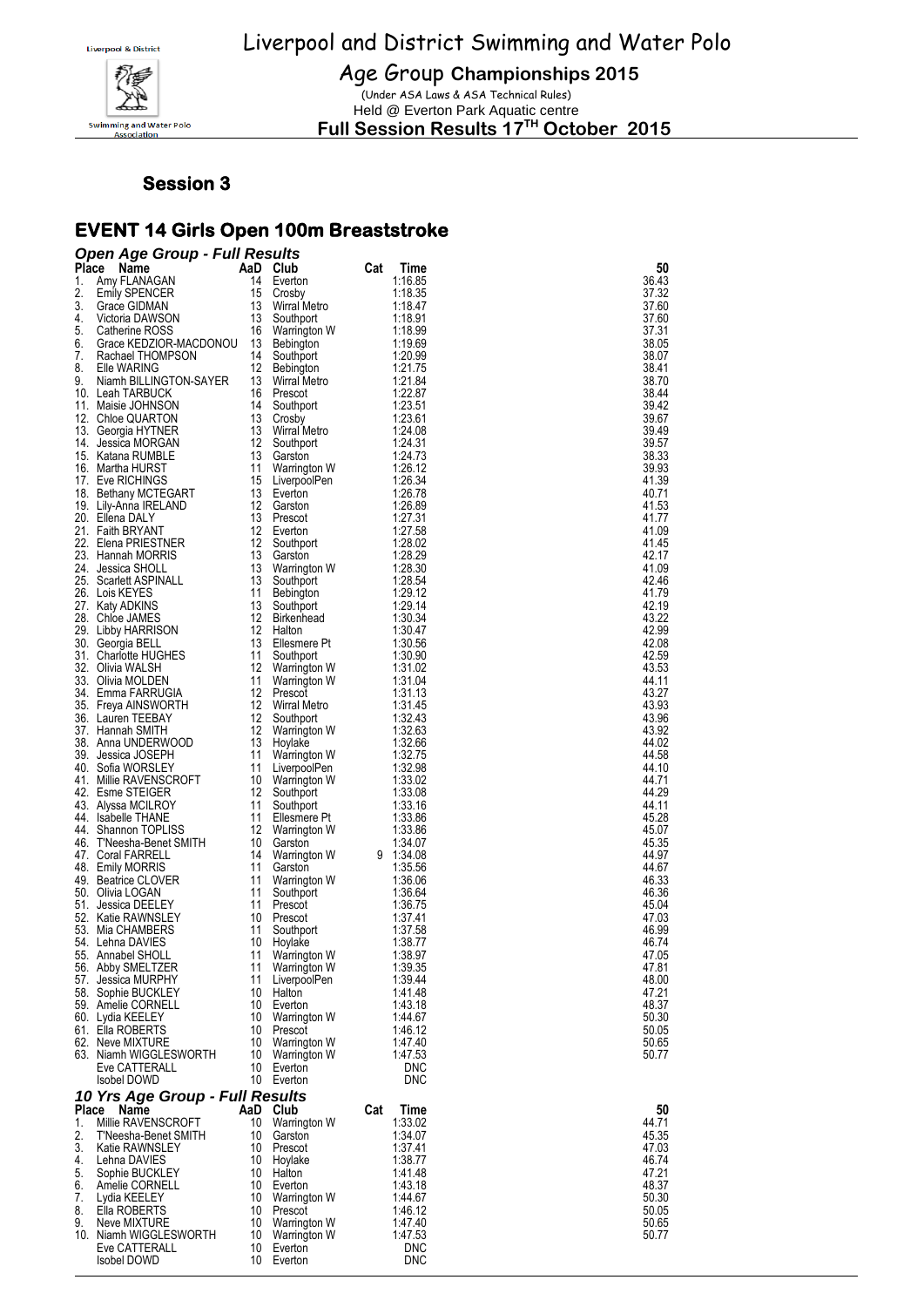

Swimming and Water Polo

Age Group **Championships 2015** (Under ASA Laws & ASA Technical Rules)

Held @ Everton Park Aquatic centre

|              | <b>Association</b>                   |    | <u>, un</u>       |     | 6991011   |       |  |
|--------------|--------------------------------------|----|-------------------|-----|-----------|-------|--|
|              | 11 Yrs Age Group - Full Results      |    |                   |     |           |       |  |
| Place        | Name                                 |    | AaD Club          | Cat | Time      | 50    |  |
|              |                                      |    |                   |     |           |       |  |
| 1.           | Martha HURST                         | 11 | Warrington W      |     | 1:26.12   | 39.93 |  |
| 2.           | Lois KEYES                           | 11 | Bebington         |     | 1:29.12   | 41.79 |  |
| 3.           | <b>Charlotte HUGHES</b>              | 11 | Southport         |     | 1.30.90   | 42.59 |  |
| 4.           | Olivia MOLDEN                        | 11 | Warrington W      |     | 1:31.04   | 44.11 |  |
| 5.           |                                      | 11 |                   |     |           | 44.58 |  |
|              | Jessica JOSEPH                       |    | Warrington W      |     | 1:32.75   |       |  |
| 6.           | Sofia WORSLEY                        | 11 | LiverpoolPen      |     | 1:32.98   | 44.10 |  |
| 7.           | Alyssa MCILROY                       | 11 | Southport         |     | 1:33.16   | 44.11 |  |
| 8.           | <b>Isabelle THANE</b>                | 11 | Ellesmere Pt      |     | 1:33.86   | 45.28 |  |
| 9.           |                                      | 11 |                   |     |           | 44.67 |  |
|              | <b>Emily MORRIS</b>                  |    | Garston           |     | 1.35.56   |       |  |
|              | 10. Beatrice CLOVER                  | 11 | Warrington W      |     | 1:36.06   | 46.33 |  |
|              | 11. Olivia LOGAN                     | 11 | Southport         |     | 1:36.64   | 46.36 |  |
|              | 12. Jessica DEELEY                   | 11 | Prescot           |     | 1:36.75   | 45.04 |  |
|              | 13. Mia CHAMBERS                     | 11 | Southport         |     | 1:37.58   | 46.99 |  |
|              |                                      |    |                   |     |           |       |  |
|              | 14. Annabel SHOLL                    | 11 | Warrington W      |     | 1:38.97   | 47.05 |  |
|              | 15. Abby SMELTZER                    | 11 | Warrington W      |     | 1.39.35   | 47.81 |  |
|              | 16. Jessica MURPHY                   | 11 | LiverpoolPen      |     | 1.39.44   | 48.00 |  |
|              |                                      |    |                   |     |           |       |  |
|              | 12 Yrs Age Group - Full Results      |    |                   |     |           |       |  |
| <b>Place</b> | AaD<br>Name                          |    | Club              | Cat | Time      | 50    |  |
|              |                                      |    |                   |     |           |       |  |
| 1.           | Elle WARING                          | 12 | Bebington         |     | 1:21.75   | 38.41 |  |
| 2.           | Jessica MORGAN                       | 12 | Southport         |     | 1:24.31   | 39.57 |  |
| 3.           | Lily-Anna IRELAND                    | 12 | Garston           |     | 1.26.89   | 41.53 |  |
| 4.           | <b>Faith BRYANT</b>                  | 12 | Everton           |     | 1.27.58   | 41.09 |  |
|              |                                      |    |                   |     |           |       |  |
| 5.           | Elena PRIESTNER                      |    | 12 Southport      |     | 1:28.02   | 41.45 |  |
| 6.           | Chloe JAMES                          | 12 | <b>Birkenhead</b> |     | 1:30.34   | 43.22 |  |
| 7.           | Libby HARRISON                       | 12 | Halton            |     | 1:30.47   | 42.99 |  |
| 8.           | Olivia WALSH                         |    | 12 Warrington W   |     | 1:31.02   | 43.53 |  |
|              |                                      |    |                   |     |           |       |  |
| 9.           | Emma FARRUGIA                        | 12 | Prescot           |     | 1:31.13   | 43.27 |  |
|              | 10. Freya AINSWORTH                  | 12 | Wirral Metro      |     | 1.31.45   | 43.93 |  |
|              | 11. Lauren TEEBAY                    | 12 | Southport         |     | 1:32.43   | 43.96 |  |
|              | 12. Hannah SMITH                     | 12 | Warrington W      |     | 1:32.63   | 43.92 |  |
|              |                                      | 12 |                   |     |           | 44.29 |  |
|              | 13. Esme STEIGER                     |    | Southport         |     | 1:33.08   |       |  |
|              | 14. Shannon TOPLISS                  |    | 12 Warrington W   |     | 1:33.86   | 45.07 |  |
|              |                                      |    |                   |     |           |       |  |
|              | 13 Yrs Age Group - Full Results      |    |                   |     |           |       |  |
| <b>Place</b> | AaD<br>Name                          |    | Club              | Cat | Time      | 50    |  |
| 1.           | Grace GIDMAN                         | 13 | Wirral Metro      |     | 1:18.47   | 37.60 |  |
| 2.           |                                      | 13 |                   |     | 1:18.91   | 37.60 |  |
|              | Victoria DAWSON                      |    | Southport         |     |           |       |  |
| 3.           | Grace KEDZIOR-MACDONOU               |    | 13 Bebington      |     | 1.19.69   | 38.05 |  |
| 4.           | Niamh BILLINGTON-SAYER               |    | 13 Wirral Metro   |     | 1.21.84   | 38.70 |  |
| 5.           | Chloe QUARTON                        | 13 | Crosby            |     | 1:23.61   | 39.67 |  |
|              |                                      |    |                   |     |           |       |  |
| 6.           | Georgia HYTNER                       | 13 | Wirral Metro      |     | 1.24.08   | 39.49 |  |
| 7.           | Katana RUMBLE                        | 13 | Garston           |     | 1.24.73   | 38.33 |  |
| 8.           | <b>Bethany MCTEGART</b>              | 13 | Everton           |     | 1:26.78   | 40.71 |  |
| 9.           |                                      |    | 13 Prescot        |     | 1.27.31   | 41.77 |  |
|              | Ellena DALY                          |    |                   |     |           |       |  |
|              | 10. Hannah MORRIS                    | 13 | Garston           |     | 1:28.29   | 42.17 |  |
|              | 11. Jessica SHOLL                    | 13 | Warrington W      |     | 1:28.30   | 41.09 |  |
|              | 12. Scarlett ASPINALL                | 13 | Southport         |     | 1:28.54   | 42.46 |  |
|              |                                      |    |                   |     |           |       |  |
|              | 13. Katy ADKINS                      | 13 | Southport         |     | 1:29.14   | 42.19 |  |
|              | 14. Georgia BELL                     | 13 | Ellesmere Pt      |     | 1:30.56   | 42.08 |  |
|              | 15. Anna UNDERWOOD                   |    | 13 Hoylake        |     | 1:32.66   | 44.02 |  |
|              |                                      |    |                   |     |           |       |  |
|              | 14 Yrs Age Group - Full Results      |    |                   |     |           |       |  |
|              | Place Name                           |    | AaD Club          | Cat | Time      | 50    |  |
|              |                                      |    |                   |     |           |       |  |
| 1.           | Amy FLANAGAN                         |    | 14 Everton        |     | 1:16.85   | 36.43 |  |
| 2.           | Rachael THOMPSON                     | 14 | Southport         |     | 1:20.99   | 38.07 |  |
| 3.           | Maisie JOHNSON                       | 14 | Southport         |     | 1:23.51   | 39.42 |  |
| 4.           | Coral FARRELL                        |    | 14 Warrington W   |     | 9 1:34.08 | 44.97 |  |
|              |                                      |    |                   |     |           |       |  |
|              | 15 Yrs Age Group - Full Results      |    |                   |     |           |       |  |
|              |                                      |    |                   |     |           |       |  |
|              | Name<br>Place                        |    | AaD Club          | Cat | Time      | 50    |  |
| 1.           | <b>Emily SPENCER</b>                 | 15 | Crosbv            |     | 1:18.35   | 37.32 |  |
| 2.           | Eve RICHINGS                         |    | 15 LiverpoolPen   |     | 1:26.34   | 41.39 |  |
|              |                                      |    |                   |     |           |       |  |
|              | 16 Yrs Age Group - Full Results      |    |                   |     |           |       |  |
|              | Place<br><b>Name</b>                 |    | AaD Club          | Cat | Time      | 50    |  |
| 1.           | Catherine ROSS                       | 16 |                   |     | 1:18.99   | 37.31 |  |
|              |                                      |    | Warrington W      |     |           |       |  |
| 2.           | Leah TARBUCK                         |    | 16 Prescot        |     | 1:22.87   | 38.44 |  |
|              | <b>Open Age Group - Full Results</b> |    |                   |     |           |       |  |
|              |                                      |    |                   |     |           |       |  |
|              | Place Name                           |    | AaD Club          | Cat | Time      | 50    |  |
| 1.           | Amy FLANAGAN                         | 14 | Everton           |     | 1:16.85   | 36.43 |  |
| 2.           | <b>Emily SPENCER</b>                 | 15 | Crosby            |     | 1:18.35   | 37.32 |  |
| 3.           |                                      | 13 |                   |     |           | 37.60 |  |
|              | Grace GIDMAN                         |    | Wirral Metro      |     | 1:18.47   |       |  |
| 4.           | Victoria DAWSON                      | 13 | Southport         |     | 1:18.91   | 37.60 |  |
| 5.           | Catherine ROSS                       |    | 16 Warrington W   |     | 1:18.99   | 37.31 |  |
| 6.           | Grace KEDZIOR-MACDONOU               |    | 13 Bebington      |     | 1.19.69   | 38.05 |  |
| 7.           |                                      |    | 14 Southport      |     | 1:20.99   |       |  |
|              | Rachael THOMPSON                     |    |                   |     |           | 38.07 |  |
| 8.           | Elle WARING                          |    | 12 Bebington      |     | 1:21.75   | 38.41 |  |
| 9.           | Niamh BILLINGTON-SAYER               |    | 13 Wirral Metro   |     | 1:21.84   | 38.70 |  |
|              | 10. Leah TARBUCK                     |    | 16 Prescot        |     | 1:22.87   | 38.44 |  |
|              |                                      |    |                   |     |           | 39.42 |  |
|              | 11. Maisie JOHNSON                   |    | 14 Southport      |     | 1:23.51   |       |  |
|              | 12. Chloe QUARTON                    |    | 13 Crosby         |     | 1:23.61   | 39.67 |  |
|              | 13. Georgia HYTNER                   |    | 13 Wirral Metro   |     | 1:24.08   | 39.49 |  |
|              | 14. Jessica MORGAN                   |    | 12 Southport      |     | 1:24.31   | 39.57 |  |
|              |                                      |    | 13 Garston        |     | 1.24.73   | 38.33 |  |
|              | 15. Katana RUMBLE                    |    |                   |     |           |       |  |
|              | 16. Martha HURST                     | 11 | Warrington W      |     | 1:26.12   | 39.93 |  |
|              | 17. Eve RICHINGS                     |    | 15 LiverpoolPen   |     | 1:26.34   | 41.39 |  |
|              | 18. Bethany MCTEGART                 |    | 13 Everton        |     | 1:26.78   | 40.71 |  |
|              |                                      |    |                   |     |           |       |  |
|              | 19. Lily-Anna IRELAND                |    | 12 Garston        |     | 1:26.89   | 41.53 |  |
|              | 20. Ellena DALY                      |    | 13 Prescot        |     | 1:27.31   | 41.77 |  |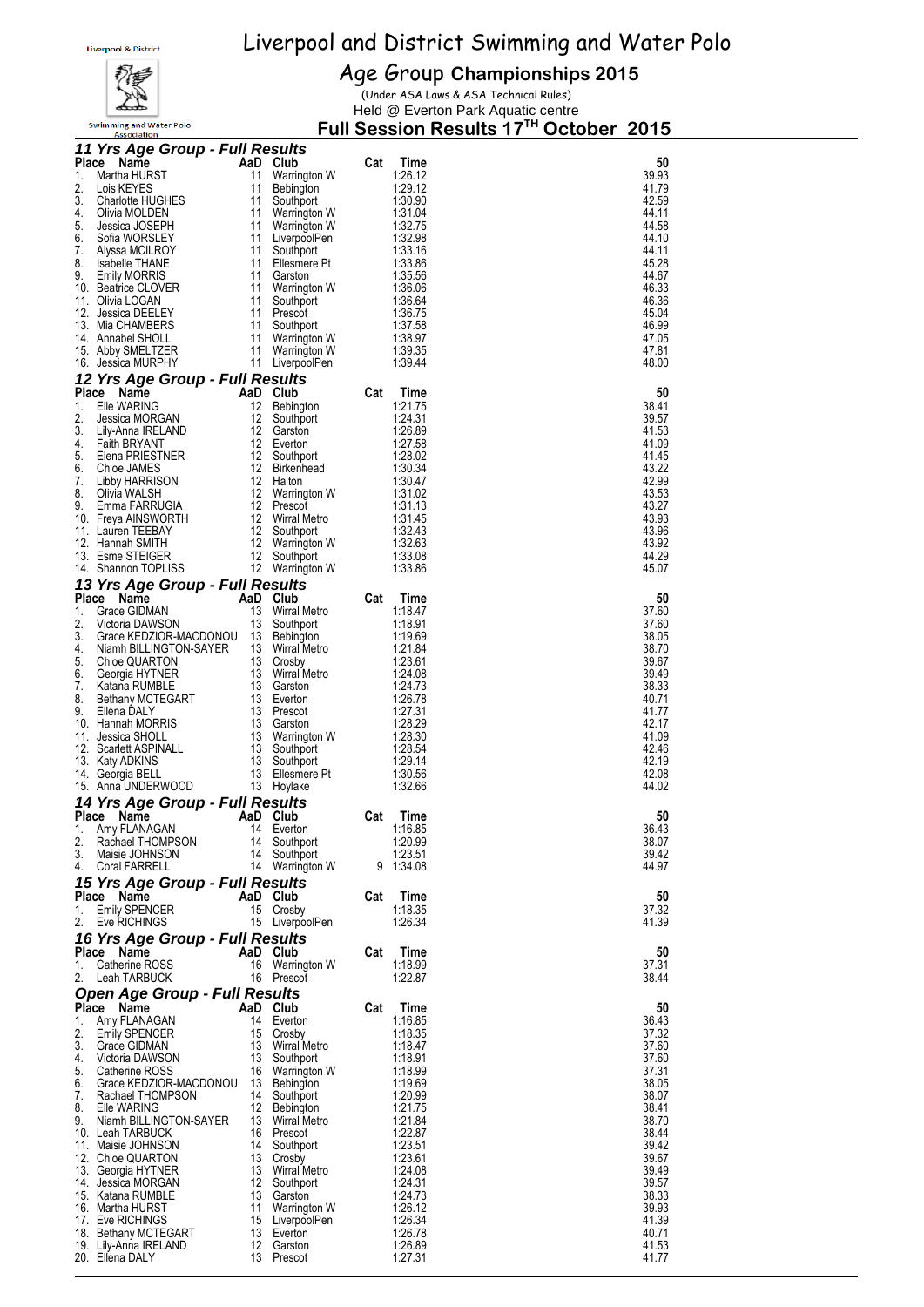## 樱

## Liverpool & District Swimming and Water Polo

## Age Group **Championships 2015**

(Under ASA Laws & ASA Technical Rules) Held @ Everton Park Aquatic centre

|          | <b>Swimming and Water Polo</b><br><b>Association</b>            |          |                                    |                    | Full Session Results 17 <sup>™</sup> October 2015 |  |
|----------|-----------------------------------------------------------------|----------|------------------------------------|--------------------|---------------------------------------------------|--|
|          | 21. Faith BRYANT                                                | 12       | Everton                            | 1:27.58            | 41.09                                             |  |
|          | 22. Elena PRIESTNER                                             | 12       | Southport                          | 1:28.02            | 41.45                                             |  |
|          | 23. Hannah MORRIS<br>24. Jessica SHOLL                          | 13       | Garston<br>13 Warrington W         | 1:28.29<br>1:28.30 | 42.17<br>41.09                                    |  |
|          | 25. Scarlett ASPINALL                                           | 13       | Southport                          | 1:28.54            | 42.46                                             |  |
|          | 26. Lois KEYES                                                  | 11       | Bebington                          | 1:29.12            | 41.79                                             |  |
|          | 27. Katy ADKINS                                                 | 13       | Southport                          | 1:29.14            | 42.19                                             |  |
| 29.      | 28. Chloe JAMES<br>Libby HARRISON                               | 12<br>12 | <b>Birkenhead</b><br>Halton        | 1:30.34<br>1:30.47 | 43.22<br>42.99                                    |  |
|          | 30. Georgia BELL                                                |          | 13 Ellesmere Pt                    | 1:30.56            | 42.08                                             |  |
|          | 31. Charlotte HUGHES                                            | 11       | Southport                          | 1:30.90            | 42.59                                             |  |
|          | 32.   Olivia WALSH                                              |          | 12 Warrington W                    | 1:31.02            | 43.53                                             |  |
|          | 33. Olivia MOLDEN<br>34. Emma FARRUGIA                          |          | 11 Warrington W<br>12 Prescot      | 1:31.04<br>1:31.13 | 44.11<br>43.27                                    |  |
|          | 35. Freya AINSWORTH                                             |          | 12 Wirral Metro                    | 1:31.45            | 43.93                                             |  |
|          | 36. Lauren TEEBAY                                               | 12       | Southport                          | 1:32.43            | 43.96                                             |  |
|          | 37. Hannah SMITH                                                | 12       | Warrington W                       | 1:32.63            | 43.92                                             |  |
|          | 38. Anna UNDERWOOD                                              | 13       | Hoylake                            | 1:32.66            | 44.02                                             |  |
|          | 39. Jessica JOSEPH<br>40. Sofia WORSLEY                         | 11       | 11 Warrington W<br>LiverpoolPen    | 1:32.75<br>1.32.98 | 44.58<br>44.10                                    |  |
|          | 41. Millie RAVENSCROFT                                          |          | 10 Warrington W                    | 1:33.02            | 44.71                                             |  |
|          | 42. Esme STEIGER                                                |          | 12 Southport                       | 1:33.08            | 44.29                                             |  |
|          | 43. Alyssa MCILROY                                              | 11       | Southport                          | 1:33.16            | 44.11                                             |  |
|          | 44. Isabelle THANE<br>44. Shannon TOPLISS                       | 11       | Ellesmere Pt                       | 1:33.86<br>1:33.86 | 45.28<br>45.07                                    |  |
|          | 46. T'Neesha-Benet SMITH                                        | 10       | 12 Warrington W<br>Garston         | 1:34.07            | 45.35                                             |  |
|          | 47. Coral FARRELL                                               |          | 14 Warrington W                    | 9 1:34.08          | 44.97                                             |  |
|          | 48. Emily MORRIS                                                | 11       | Garston                            | 1:35.56            | 44.67                                             |  |
|          | 49. Beatrice CLOVER                                             | 11       | Warrington W                       | 1:36.06            | 46.33                                             |  |
| 51.      | 50. Olivia LOGAN<br>Jessica DEELEY                              | 11<br>11 | Southport<br>Prescot               | 1:36.64<br>1:36.75 | 46.36<br>45.04                                    |  |
|          | 52. Katie RAWNSLEY                                              | 10       | Prescot                            | 1:37.41            | 47.03                                             |  |
|          | 53. Mia CHAMBERS                                                | 11       | Southport                          | 1:37.58            | 46.99                                             |  |
| 54.      | Lehna DAVIES                                                    | 10       | Hoylake                            | 1:38.77            | 46.74                                             |  |
|          | 55. Annabel SHOLL                                               | 11       | Warrington W                       | 1:38.97            | 47.05                                             |  |
|          | 56. Abby SMELTZER<br>57. Jessica MURPHY                         | 11<br>11 | Warrington W<br>LiverpoolPen       | 1:39.35<br>1:39.44 | 47.81<br>48.00                                    |  |
|          | 58. Sophie BUCKLEY                                              |          | 10 Halton                          | 1:41.48            | 47.21                                             |  |
|          | 59. Amelie CORNELL                                              | 10       | Everton                            | 1:43.18            | 48.37                                             |  |
|          | 60. Lydia KEELEY                                                |          | 10 Warrington W                    | 1:44.67            | 50.30                                             |  |
|          | 61. Ella ROBERTS<br>62. Neve MIXTURE                            |          | 10 Prescot<br>10 Warrington W      | 1.46.12<br>1:47.40 | 50.05<br>50.65                                    |  |
|          |                                                                 |          | 10 Warrington W                    | 1.47.53            | 50.77                                             |  |
|          |                                                                 |          |                                    |                    |                                                   |  |
|          | 63. Niamh WIGGLESWORTH<br>Eve CATTERALL                         |          | 10 Everton                         | DNC                |                                                   |  |
|          | Isobel DOWD                                                     |          | 10 Everton                         | <b>DNC</b>         |                                                   |  |
|          | Combined Result - Multi-Disability by British Disability Points |          |                                    |                    |                                                   |  |
|          | Place Name                                                      |          | AaD Club                           | Cat<br>Time        | 50<br><b>BDPoints</b>                             |  |
|          | 1. Coral FARRELL                                                |          | 14 Warrington W                    | 9<br>1:34.08       | 44.97<br>546                                      |  |
|          | <b>EVENT 15 Boys Open 100m Backstroke</b>                       |          |                                    |                    |                                                   |  |
|          |                                                                 |          |                                    |                    |                                                   |  |
|          | <b>Open Age Group - Full Results</b>                            |          |                                    | Time               | 50                                                |  |
| 1.       | Place Name<br>Jack SHILLINGLAW                                  |          | AaD Club<br>16 Wirral Metro        | 59.89              | 29.78                                             |  |
| 2.       | James ROSS                                                      |          | 18 Warrington W                    | 1:01.92            | 30.10                                             |  |
| 3.       | Joshua MONIZ                                                    |          | 18 Southport                       | 1:02.40            | 30.74                                             |  |
| 4.       | Jordan MACDONALD                                                |          | 18 Southport                       | 1:02.82            | 29.88                                             |  |
| 5.<br>6. | <b>Matthew SAYLE</b><br>Nathaniel STEVENS                       |          | 15 Halton<br>16 Southport          | 1:03.41<br>1:04.52 | 31.10<br>31.14                                    |  |
| 7.       | Matthew SULLIVAN                                                |          | 18 Warrington W                    | 1:04.68            | 31.05                                             |  |
| 8.       | Tobey RYLAND                                                    |          | 13 Crosby                          | 1:05.59            | 32.28                                             |  |
| 9.       | William WOODWARD                                                |          | 14 Halton                          | 1:06.36            | 31.77                                             |  |
|          | 10. Daniel CLARK<br>11. Alex WATKINSON                          | 14       | 15 Prescot<br>Warrington W         | 1:06.42<br>1:06.66 | 32.00<br>33.01                                    |  |
|          | 12. Elliot PICKFORD                                             |          | 15 Wirral Metro                    | 1:07.07            | 32.55                                             |  |
|          | 13. Daniel BUCKLEY                                              |          | 13 Halton                          | 1:08.40            | 32.97                                             |  |
|          | 14. Harry COOKE                                                 |          | 16 Southport                       | 1:10.00            | 34.20                                             |  |
|          | 15. Greg SHEEN                                                  |          | 15 Ellesmere Pt                    | 1:10.63            | 33.50                                             |  |
|          | 16. Criostai HAYDEN-CALLEN<br>17. Jack ROBERTS                  |          | 13 Garston<br>14 LiverpoolPen      | 1:11.03<br>1:11.35 | 34.09<br>34.92                                    |  |
|          | 18. Tommy JONES                                                 |          | 14 Southport                       | 1:11.82            | 34.60                                             |  |
|          | 19. William WHITTINGHAM                                         |          | 12 Southport                       | 1:12.01            | 35.61                                             |  |
|          | 20. Thomas SILK                                                 |          | 13 Crosby                          | 1:12.26            | 35.32                                             |  |
|          | 21. Leevi GUMBS<br>22. Elliot WARWICK                           |          | 13 Halton<br>13 LiverpoolPen       | 1:12.48<br>1:12.60 | 35.80<br>35.73                                    |  |
|          | 23. Edward WHITTINGHAM                                          |          | 12 Southport                       | 1:12.62            | 35.31                                             |  |
|          | 24. Samuel DOUGLAS                                              |          | 14 Wirral Metro                    | 1:13.22            | 35.32                                             |  |
|          | 25. Ellis CLEWORTH                                              |          | 11 Birkenhead                      | 1:14.26            | 36.86                                             |  |
|          | 26. David TURNER<br>27. John RASMUSSEN                          |          | 14 Wirral Metro<br>13 LiverpoolPen | 1:15.14<br>1:15.54 | 36.86<br>36.93                                    |  |
|          | 28. Thomas HILL                                                 |          | 13 Southport                       | 1:17.08            | 37.31                                             |  |
|          | 29. Ryan SANDERS                                                |          | 13 Warrington W                    | 1:17.23            | 37.31                                             |  |
|          | 30. Joshua HOWARD-HUGHES                                        |          | 11 Halton                          | 1:17.96            | 38.27                                             |  |
|          | 31. Alexander DILLON                                            |          | 12 Southport                       | 1:18.21            | 38.78                                             |  |
|          | 32. Adam YOUNIS<br>33. Steven GRIST                             |          | 12 Southport<br>13 Wirral Metro    | 1:18.83<br>1:19.38 | 38.64<br>38.51                                    |  |
|          | 34. Joshua PRINCE                                               |          | 11 Garston                         | 1:20.02            | 39.02                                             |  |
|          | 35. Charles KELLY<br>36. Daniel DAVIES                          |          | 11 Southport<br>12 Crosby          | 1:21.21<br>1:21.60 | 40.31<br>39.45                                    |  |

37. Henry MAW 11 Southport 1:22.13 40.58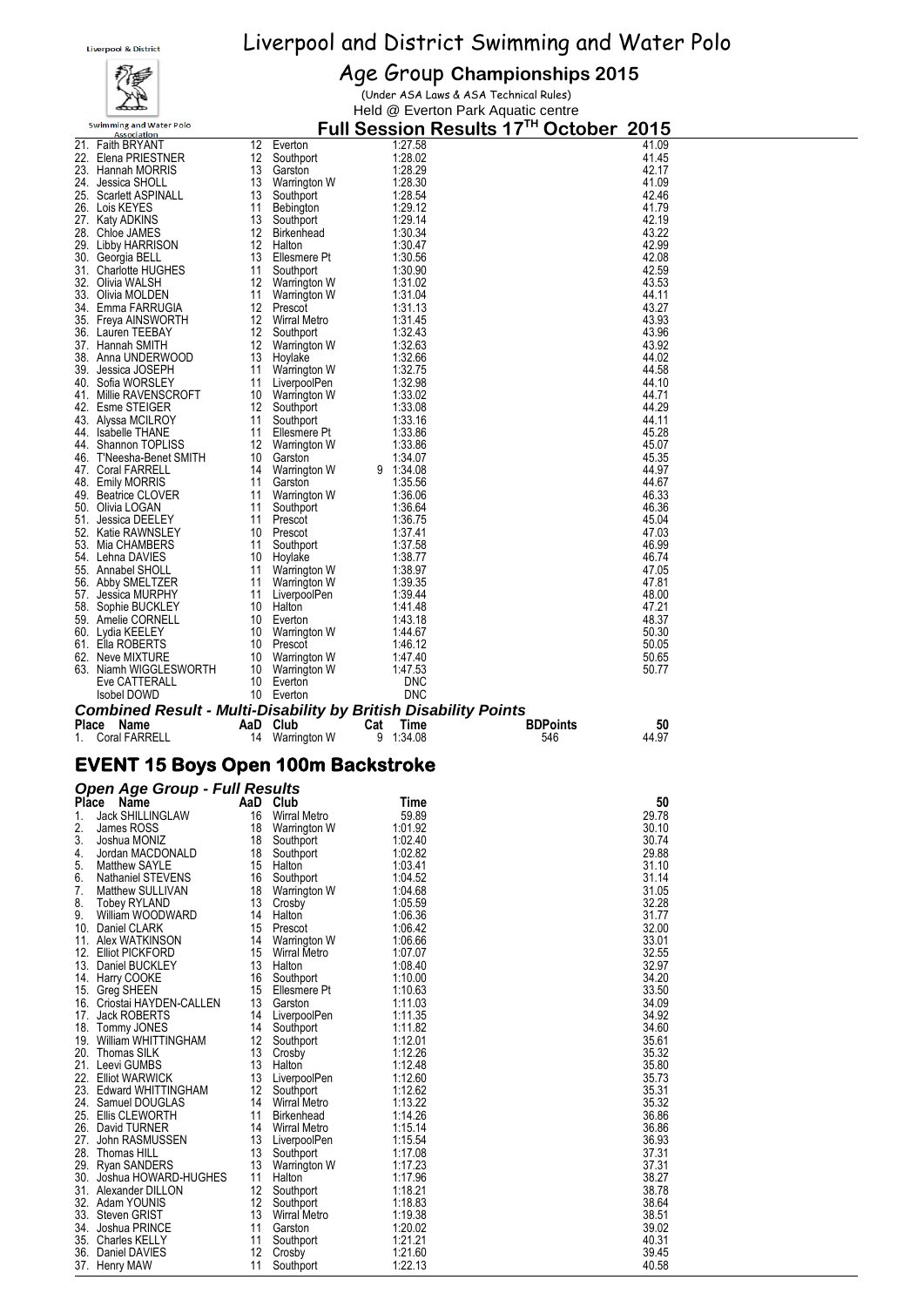## 视身

Age Group **Championships 2015** (Under ASA Laws & ASA Technical Rules)

|           | متحصكه                                               |          |                                 | Held @ Everton Park Aquatic centre                 |                |  |
|-----------|------------------------------------------------------|----------|---------------------------------|----------------------------------------------------|----------------|--|
|           | <b>Swimming and Water Polo</b><br><b>Association</b> |          |                                 | Full Session Results 17 <sup>TH</sup> October 2015 |                |  |
|           | 38. Ryan TARBUCK                                     | 12       | Prescot                         | 1:26.97                                            |                |  |
|           | 39. Thomas O'DONNELL                                 | 10       | Southport                       | 1:29.04                                            | 42.90          |  |
|           | 40. Thomas ROPER                                     | 10       | Warrington W                    | 1:31.34                                            | 44.60          |  |
|           | 41. Benjamin YOUNIS                                  | 9        | Southport                       | 1:33.17                                            | 45.91          |  |
|           | 42. Connor O'BOYLE                                   | 10       | Everton                         | 1:34.26                                            | 46.49          |  |
|           | Louis HARWOOD                                        | 12       | Wirral Metro                    | <b>DNC</b><br><b>DNC</b>                           |                |  |
|           | Tyler MELBOURNE-SMITH<br>Ethan RYLAND                | 10<br>15 | Warrington W<br>Crosby          | <b>DNC</b>                                         |                |  |
|           | Kyle BRIARS                                          | 9        | Warrington W                    | DQ                                                 |                |  |
|           | Callum ROLLIN                                        | 9        | Southport                       | DQ                                                 |                |  |
|           | Luke SUAREZ                                          | 13       | Everton                         | DQ                                                 |                |  |
|           | 09 Yrs Age Group - Full Results                      |          |                                 |                                                    |                |  |
|           | Place Name                                           | AaD Club |                                 | Time                                               | 50             |  |
| 1.        | Benjamin YOUNIS                                      | 9        | Southport                       | 1:33.17                                            | 45.91          |  |
|           | Kyle BRIARS                                          | 9        | Warrington W                    | DQ                                                 |                |  |
|           | Callum ROLLIN                                        | 9        | Southport                       | DQ                                                 |                |  |
|           | 10 Yrs Age Group - Full Results                      |          |                                 |                                                    |                |  |
|           | Place Name                                           | AaD Club |                                 | Time                                               | 50             |  |
| 1.<br>2.  | Thomas O'DONNELL<br>Thomas ROPER                     | 10       | Southport                       | 1:29.04<br>1:31.34                                 | 42.90<br>44.60 |  |
| 3.        | Connor O'BOYLE                                       |          | 10 Warrington W<br>10 Everton   | 1:34.26                                            | 46.49          |  |
|           | Tyler MELBOURNE-SMITH                                |          | 10 Warrington W                 | <b>DNC</b>                                         |                |  |
|           | 11 Yrs Age Group - Full Results                      |          |                                 |                                                    |                |  |
|           | Place Name                                           | AaD Club |                                 | Time                                               | 50             |  |
| 1.        | Ellis CLEWORTH                                       | 11       | Birkenhead                      | 1:14.26                                            | 36.86          |  |
| 2.        | Joshua HOWARD-HUGHES                                 |          | 11 Halton                       | 1:17.96                                            | 38.27          |  |
| 3.        | Joshua PRINCE                                        | 11       | Garston                         | 1:20.02                                            | 39.02          |  |
| 4.        | <b>Charles KELLY</b>                                 |          | 11 Southport                    | 1:21.21                                            | 40.31          |  |
|           | 5. Henry MAW                                         |          | 11 Southport                    | 1:22.13                                            | 40.58          |  |
|           | 12 Yrs Age Group - Full Results                      |          |                                 |                                                    |                |  |
|           | Place Name                                           | AaD Club |                                 | Time                                               | 50             |  |
| 1.<br>2.  | William WHITTINGHAM<br>Edward WHITTINGHAM            |          | 12 Southport<br>12 Southport    | 1:12.01<br>1:12.62                                 | 35.61<br>35.31 |  |
| 3.        | Alexander DILLON                                     |          | 12 Southport                    | 1:18.21                                            | 38.78          |  |
| 4.        | Adam YOUNIS                                          |          | 12 Southport                    | 1:18.83                                            | 38.64          |  |
| 5.        | Daniel DAVIES                                        | 12       | Crosby                          | 1.21.60                                            | 39.45          |  |
| 6.        | Ryan TARBUCK                                         | 12       | Prescot                         | 1:26.97                                            |                |  |
|           | Louis HARWOOD                                        |          | 12 Wirral Metro                 | <b>DNC</b>                                         |                |  |
|           | 13 Yrs Age Group - Full Results                      |          |                                 |                                                    |                |  |
|           | Place Name                                           | AaD Club |                                 | Time                                               | 50             |  |
| 1.        | Tobey RYLAND                                         |          | 13 Crosby                       | 1:05.59                                            | 32.28          |  |
| 2.<br>3.  | Daniel BUCKLEY<br>Criostai HAYDEN-CALLEN             | 13       | 13 Halton<br>Garston            | 1:08.40<br>1:11.03                                 | 32.97<br>34.09 |  |
| 4.        | Thomas SILK                                          | 13       | Crosby                          | 1:12.26                                            | 35.32          |  |
| 5.        | Leevi GUMBS                                          |          | 13 Halton                       | 1:12.48                                            | 35.80          |  |
| 6.        | <b>Elliot WARWICK</b>                                |          | 13 LiverpoolPen                 | 1:12.60                                            | 35.73          |  |
| 7.        | John RASMUSSEN                                       |          | 13 LiverpoolPen                 | 1:15.54                                            | 36.93          |  |
| 8.        | Thomas HILL                                          | 13       | Southport                       | 1:17.08                                            | 37.31          |  |
| 9.<br>10. | Ryan SANDERS<br><b>Steven GRIST</b>                  | 13       | 13 Warrington W<br>Wirral Metro | 1:17.23<br>1:19.38                                 | 37.31<br>38.51 |  |
|           | Luke SUAREZ                                          | 13       | Everton                         | DQ                                                 |                |  |
|           | 14 Yrs Age Group - Full Results                      |          |                                 |                                                    |                |  |
|           | Place Name                                           | AaD Club |                                 | Time                                               | 50             |  |
| 1.        | William WOODWARD                                     | 14       | Halton                          | 1:06.36                                            | 31.77          |  |
| 2.        | Alex WATKINSON                                       | 14       | Warrington W                    | 1:06.66                                            | 33.01          |  |
| 3.        | Jack ROBERTS                                         |          | 14 LiverpoolPen                 | 1:11.35                                            | 34.92          |  |
| 4.        | Tommy JONES                                          | 14       | Southport                       | 1:11.82                                            | 34.60          |  |
| 5.        | Samuel DOUGLAS<br>6. David TURNER                    | 14       | 14 Wirral Metro<br>Wirral Metro | 1:13.22<br>1:15.14                                 | 35.32<br>36.86 |  |
|           |                                                      |          |                                 |                                                    |                |  |
|           | 15 Yrs Age Group - Full Results                      |          | AaD Club                        | Time                                               | 50             |  |
| 1.        | Place Name<br>Matthew SAYLE                          |          | 15 Halton                       | 1:03.41                                            | 31.10          |  |
| 2.        | Daniel CLARK                                         |          | 15 Prescot                      | 1:06.42                                            | 32.00          |  |
| 3.        | <b>Elliot PICKFORD</b>                               | 15       | Wirral Metro                    | 1:07.07                                            | 32.55          |  |
| 4.        | Greg SHEEN                                           |          | 15 Ellesmere Pt                 | 1:10.63                                            | 33.50          |  |
|           | Ethan RYLAND                                         |          | 15 Crosby                       | <b>DNC</b>                                         |                |  |
|           | 16 Yrs Age Group - Full Results                      |          |                                 |                                                    |                |  |
|           | Place Name                                           |          | AaD Club                        | Time                                               | 50             |  |
| 1.        | <b>Jack SHILLINGLAW</b>                              | 16       | Wirral Metro                    | 59.89                                              | 29.78          |  |
| 2.<br>3.  | Nathaniel STEVENS<br>Harry COOKE                     |          | 16 Southport<br>16 Southport    | 1:04.52<br>1:10.00                                 | 31.14<br>34.20 |  |
|           |                                                      |          |                                 |                                                    |                |  |
|           | <b>Open Age Group - Full Results</b><br>Place Name   |          | AaD Club                        | Time                                               | 50             |  |
| 1.        | Jack SHILLINGLAW                                     | 16       | Wirral Metro                    | 59.89                                              | 29.78          |  |
| 2.        | James ROSS                                           | 18       | Warrington W                    | 1:01.92                                            | 30.10          |  |
| 3.        | Joshua MONIZ                                         | 18       | Southport                       | 1:02.40                                            | 30.74          |  |
| 4.        | Jordan MACDONALD                                     | 18       | Southport                       | 1:02.82                                            | 29.88          |  |
| 5.        | Matthew SAYLE                                        | 15       | Halton                          | 1:03.41                                            | 31.10          |  |
| 6.        | Nathaniel STEVENS                                    | 16       | Southport                       | 1:04.52                                            | 31.14          |  |
| 7.<br>8.  | Matthew SULLIVAN<br><b>Tobey RYLAND</b>              | 18<br>13 | Warrington W<br>Crosby          | 1:04.68<br>1:05.59                                 | 31.05<br>32.28 |  |
| 9.        | William WOODWARD                                     |          | 14 Halton                       | 1:06.36                                            | 31.77          |  |
|           | 10. Daniel CLARK                                     |          | 15 Prescot                      | 1:06.42                                            | 32.00          |  |
|           | 11. Alex WATKINSON                                   | 14       | Warrington W                    | 1:06.66                                            | 33.01          |  |
|           | 12. Elliot PICKFORD                                  | 15       | Wirral Metro                    | 1:07.07                                            | 32.55          |  |
|           | 13. Daniel BUCKLEY                                   |          | 13 Halton                       | 1:08.40                                            | 32.97          |  |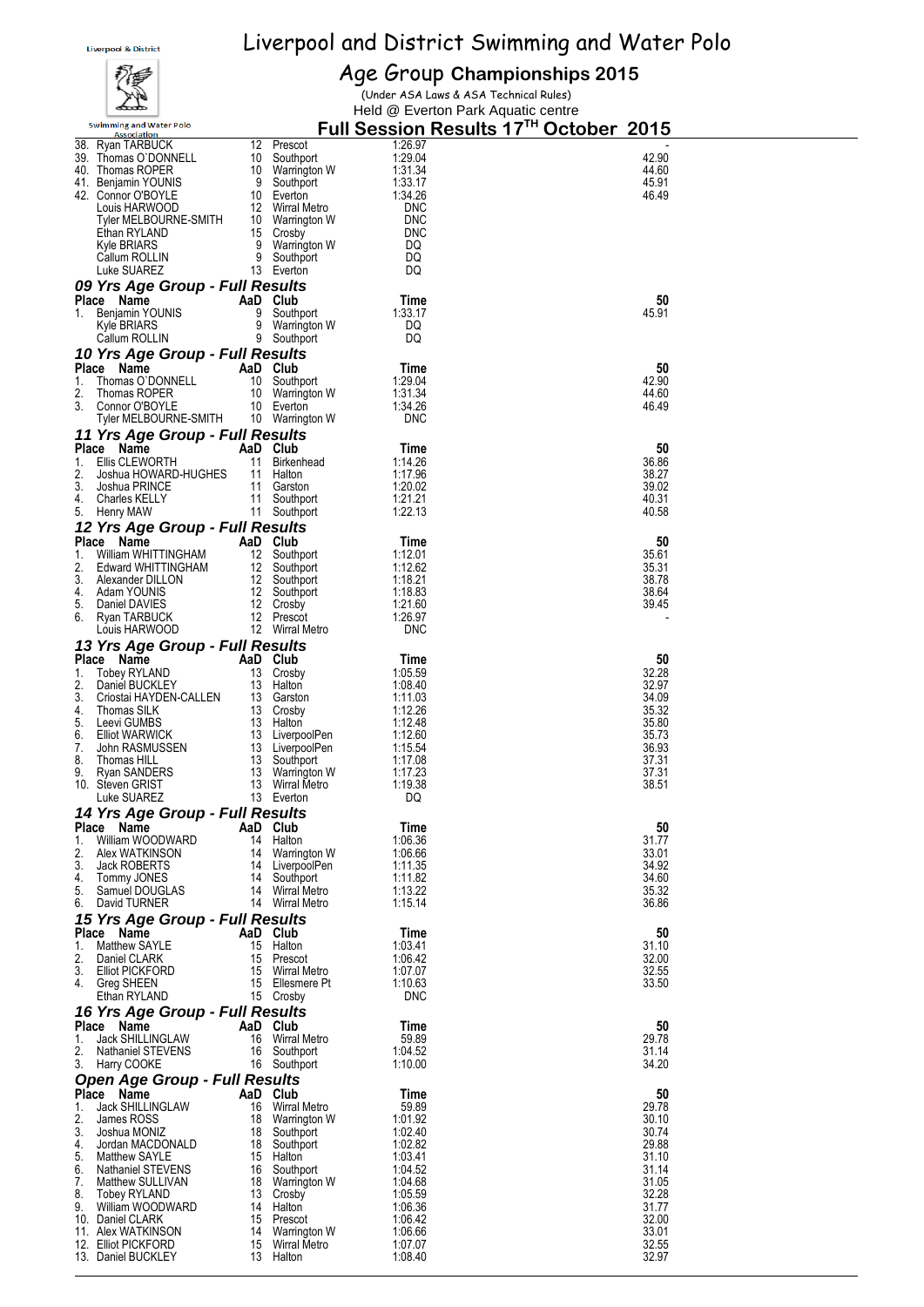## ∡ Swimming and Water Polo

### Age Group **Championships 2015**

**Full Session Results 17 TH October 2015**

(Under ASA Laws & ASA Technical Rules) Held @ Everton Park Aquatic centre

| 14. Harry COOKE<br>15. Greg SHEEN<br>16. Criostai HAYDEN-CALLEN<br>17. Jack ROBERTS<br>18. Tommy JONES<br>19. William WHITTINGHAM<br>20. Thomas SILK<br>21. Leevi GUMBS<br>22. Elliot WARWICK<br>23. Edward WHITTINGHAM<br>24. Samuel DOUGLAS<br>25. Ellis CLEWORTH<br>26. David TURNER<br>27. John RASMUSSEN<br>28. Thomas HILL<br>29. Ryan SANDERS<br>30. Joshua HOWARD-HUGHES<br>31. Alexander DILLON<br>32. Adam YOUNIS<br>33.<br>Steven GRIST<br>34. Joshua PRINCE<br>35. Charles KELLY<br>36. Daniel DAVIES<br>37. Henry MAW<br>38. Ryan TARBUCK<br>39.<br>Thomas O'DONNELL<br>40. Thomas ROPER<br>41.<br>Benjamin YOUNIS<br>42. Connor O'BOYLE<br>Louis HARWOOD<br>Tyler MELBOURNE-SMITH<br>Ethan RYLAND<br>Kyle BRIARS<br>Callum ROLLIN | 16<br>15<br>13<br>14<br>14<br>12<br>13<br>13<br>13<br>12<br>11<br>14<br>13<br>13<br>11<br>12<br>12<br>13<br>11<br>11<br>12<br>11<br>12<br>10<br>9<br>10<br>10<br>15<br>9<br>9 | Southport<br>Ellesmere Pt<br>Garston<br>LiverpoolPen<br>Southport<br>Southport<br>Crosby<br>Halton<br>LiverpoolPen<br>Southport<br>14 Wirral Metro<br>Birkenhead<br>Wirral Metro<br>LiverpoolPen<br>Southport<br>13 Warrington W<br>Halton<br>Southport<br>Southport<br>Wirral Metro<br>Garston<br>Southport<br>Crosby<br>Southport<br>Prescot<br>Southport<br>10 Warrington W<br>Southport<br>Everton<br>12 Wirral Metro<br>Warrington W<br>Crosby<br>Warrington W<br>Southport |     | 1:10.00<br>1:10.63<br>1:11.03<br>1:11.35<br>1:11.82<br>1:12.01<br>1:12.26<br>1:12.48<br>1:12.60<br>1:12.62<br>1:13.22<br>1:14.26<br>1:15.14<br>1:15.54<br>1:17.08<br>1:17.23<br>1:17.96<br>1:18.21<br>1:18.83<br>1:19.38<br>1:20.02<br>1:21.21<br>1:21.60<br>1:22.13<br>1.26.97<br>1:29.04<br>1:31.34<br>1:33.17<br>1:34.26<br><b>DNC</b><br><b>DNC</b><br><b>DNC</b><br>DQ<br>DQ | 34.20<br>33.50<br>34.09<br>34.92<br>34.60<br>35.61<br>35.32<br>35.80<br>35.73<br>35.31<br>35.32<br>36.86<br>36.86<br>36.93<br>37.31<br>37.31<br>38.27<br>38.78<br>38.64<br>38.51<br>39.02<br>40.31<br>39.45<br>40.58<br>42.90<br>44.60<br>45.91<br>46.49 |                    |                    |  |
|-------------------------------------------------------------------------------------------------------------------------------------------------------------------------------------------------------------------------------------------------------------------------------------------------------------------------------------------------------------------------------------------------------------------------------------------------------------------------------------------------------------------------------------------------------------------------------------------------------------------------------------------------------------------------------------------------------------------------------------------------|-------------------------------------------------------------------------------------------------------------------------------------------------------------------------------|----------------------------------------------------------------------------------------------------------------------------------------------------------------------------------------------------------------------------------------------------------------------------------------------------------------------------------------------------------------------------------------------------------------------------------------------------------------------------------|-----|-----------------------------------------------------------------------------------------------------------------------------------------------------------------------------------------------------------------------------------------------------------------------------------------------------------------------------------------------------------------------------------|----------------------------------------------------------------------------------------------------------------------------------------------------------------------------------------------------------------------------------------------------------|--------------------|--------------------|--|
| Luke SUAREZ<br><b>EVENT 16 Girls Open 200m IM</b>                                                                                                                                                                                                                                                                                                                                                                                                                                                                                                                                                                                                                                                                                               | 13                                                                                                                                                                            | Everton                                                                                                                                                                                                                                                                                                                                                                                                                                                                          |     | DQ                                                                                                                                                                                                                                                                                                                                                                                |                                                                                                                                                                                                                                                          |                    |                    |  |
| 09 Yrs Age Group - Full Results                                                                                                                                                                                                                                                                                                                                                                                                                                                                                                                                                                                                                                                                                                                 |                                                                                                                                                                               |                                                                                                                                                                                                                                                                                                                                                                                                                                                                                  |     |                                                                                                                                                                                                                                                                                                                                                                                   |                                                                                                                                                                                                                                                          |                    |                    |  |
| Place Name<br>Elise BRUNS<br>1.                                                                                                                                                                                                                                                                                                                                                                                                                                                                                                                                                                                                                                                                                                                 |                                                                                                                                                                               | AaD Club<br>9 LiverpoolPen                                                                                                                                                                                                                                                                                                                                                                                                                                                       | Cat | Time<br>3:23.86                                                                                                                                                                                                                                                                                                                                                                   | 50<br>46.61                                                                                                                                                                                                                                              | 100<br>1:39.12     | 150<br>2:37.10     |  |
| 10 Yrs Age Group - Full Results<br>Place Name                                                                                                                                                                                                                                                                                                                                                                                                                                                                                                                                                                                                                                                                                                   |                                                                                                                                                                               | AaD Club                                                                                                                                                                                                                                                                                                                                                                                                                                                                         | Cat | Time                                                                                                                                                                                                                                                                                                                                                                              | 50                                                                                                                                                                                                                                                       | 100                | 150                |  |
| 1.<br>Lydia KEELEY<br>2.<br>Millie RAVENSCROFT                                                                                                                                                                                                                                                                                                                                                                                                                                                                                                                                                                                                                                                                                                  | 10<br>10                                                                                                                                                                      | Warrington W<br>Warrington W                                                                                                                                                                                                                                                                                                                                                                                                                                                     |     | 2:53.73<br>3:01.40                                                                                                                                                                                                                                                                                                                                                                | 39.47<br>42.91                                                                                                                                                                                                                                           | 1:21.20<br>1:30.57 | 2:15.07<br>2:21.63 |  |
| 3.<br>T'Neesha-Benet SMITH<br>4.<br>Lucy HORMAN                                                                                                                                                                                                                                                                                                                                                                                                                                                                                                                                                                                                                                                                                                 | 10                                                                                                                                                                            | 10 Garston<br>Garston                                                                                                                                                                                                                                                                                                                                                                                                                                                            |     | 3:02.69<br>3:04.45                                                                                                                                                                                                                                                                                                                                                                | 41.49<br>42.65                                                                                                                                                                                                                                           | 1:30.26<br>1:28.94 | 2:20.71<br>2:23.21 |  |
| 5.<br>Sofie JONES<br>6.<br>Niamh WIGGLESWORTH                                                                                                                                                                                                                                                                                                                                                                                                                                                                                                                                                                                                                                                                                                   | 10                                                                                                                                                                            | Southport                                                                                                                                                                                                                                                                                                                                                                                                                                                                        |     | 3:07.49<br>3:08.38                                                                                                                                                                                                                                                                                                                                                                | 40.95<br>41.87                                                                                                                                                                                                                                           | 1:28.96<br>1:31.38 | 2:25.66<br>2:27.70 |  |
| 7.<br>Katie RAWNSLEY                                                                                                                                                                                                                                                                                                                                                                                                                                                                                                                                                                                                                                                                                                                            |                                                                                                                                                                               | 10 Warrington W<br>10 Prescot                                                                                                                                                                                                                                                                                                                                                                                                                                                    |     | 3:11.17                                                                                                                                                                                                                                                                                                                                                                           | 47.56                                                                                                                                                                                                                                                    | 1:34.49            | 2:28.73            |  |
| 8.<br>Lehna DAVIES<br>9.<br>Olivia HAGUE                                                                                                                                                                                                                                                                                                                                                                                                                                                                                                                                                                                                                                                                                                        | 10<br>10                                                                                                                                                                      | Hoylake<br>Everton                                                                                                                                                                                                                                                                                                                                                                                                                                                               |     | 3:17.52<br>3:17.60                                                                                                                                                                                                                                                                                                                                                                | 45.67<br>44.71                                                                                                                                                                                                                                           | 1:37.21<br>1:34.60 | 2:30.99<br>2:34.41 |  |
| 10. Lauren JONES                                                                                                                                                                                                                                                                                                                                                                                                                                                                                                                                                                                                                                                                                                                                | 10                                                                                                                                                                            | Warrington W                                                                                                                                                                                                                                                                                                                                                                                                                                                                     |     | 3:17.62                                                                                                                                                                                                                                                                                                                                                                           | 48.27                                                                                                                                                                                                                                                    | 1:39.83            | 2:34.66            |  |
| 11. Leah ELDER                                                                                                                                                                                                                                                                                                                                                                                                                                                                                                                                                                                                                                                                                                                                  | 10                                                                                                                                                                            | LiverpoolPen                                                                                                                                                                                                                                                                                                                                                                                                                                                                     |     | 3:28.54                                                                                                                                                                                                                                                                                                                                                                           | 44.75                                                                                                                                                                                                                                                    | 1:39.18            | 2:40.42            |  |
| 11 Yrs Age Group - Full Results<br>Place Name                                                                                                                                                                                                                                                                                                                                                                                                                                                                                                                                                                                                                                                                                                   | AaD                                                                                                                                                                           | Club                                                                                                                                                                                                                                                                                                                                                                                                                                                                             | Cat | Time                                                                                                                                                                                                                                                                                                                                                                              | 50                                                                                                                                                                                                                                                       | 100                | 150                |  |
| 1.<br>Martha HURST<br>2.<br>Lois KEYES                                                                                                                                                                                                                                                                                                                                                                                                                                                                                                                                                                                                                                                                                                          | 11<br>11                                                                                                                                                                      | Warrington W                                                                                                                                                                                                                                                                                                                                                                                                                                                                     |     | 2:41.07<br>2:43.94                                                                                                                                                                                                                                                                                                                                                                | 34.78<br>36.36                                                                                                                                                                                                                                           | 1:15.93<br>1:18.40 | 2:03.45<br>2:05.90 |  |
| 3.<br><b>Bethany HUGHES</b>                                                                                                                                                                                                                                                                                                                                                                                                                                                                                                                                                                                                                                                                                                                     | 11                                                                                                                                                                            | Bebington<br>Southport                                                                                                                                                                                                                                                                                                                                                                                                                                                           |     | 2:49.12                                                                                                                                                                                                                                                                                                                                                                           | 37.85                                                                                                                                                                                                                                                    | 1:20.13            | 2:11.43            |  |
| 4.<br>Jessica BERRY<br>5.<br>Olivia MOLDEN                                                                                                                                                                                                                                                                                                                                                                                                                                                                                                                                                                                                                                                                                                      | 11<br>11                                                                                                                                                                      | Prescot<br>Warrington W                                                                                                                                                                                                                                                                                                                                                                                                                                                          |     | 2:49.25<br>2:50.79                                                                                                                                                                                                                                                                                                                                                                | 38.09<br>39.35                                                                                                                                                                                                                                           | 1:19.79<br>1:25.19 | 2:10.01<br>2:13.51 |  |
| 6.<br>Jessica DEELEY                                                                                                                                                                                                                                                                                                                                                                                                                                                                                                                                                                                                                                                                                                                            | 11                                                                                                                                                                            | Prescot                                                                                                                                                                                                                                                                                                                                                                                                                                                                          |     | 2:54.34                                                                                                                                                                                                                                                                                                                                                                           | 39.64                                                                                                                                                                                                                                                    | 1:25.05            | 2:16.16            |  |
| 7.<br><b>Charis DAVIDSON</b>                                                                                                                                                                                                                                                                                                                                                                                                                                                                                                                                                                                                                                                                                                                    | 11<br>11                                                                                                                                                                      | Warrington W                                                                                                                                                                                                                                                                                                                                                                                                                                                                     |     | 2:56.21                                                                                                                                                                                                                                                                                                                                                                           | 39.81                                                                                                                                                                                                                                                    | 1:25.81<br>1:23.77 | 2:18.94            |  |
| 8.<br>Olivia LOGAN<br>9.<br>Abby SMELTZER                                                                                                                                                                                                                                                                                                                                                                                                                                                                                                                                                                                                                                                                                                       | 11                                                                                                                                                                            | Southport<br>Warrington W                                                                                                                                                                                                                                                                                                                                                                                                                                                        |     | 2:56.87<br>2:57.54                                                                                                                                                                                                                                                                                                                                                                | 38.10<br>39.47                                                                                                                                                                                                                                           | 1:23.84            | 2:17.43<br>2:17.11 |  |
| 10.<br>Beatrice CLOVER                                                                                                                                                                                                                                                                                                                                                                                                                                                                                                                                                                                                                                                                                                                          | 11                                                                                                                                                                            | <b>Warrington W</b>                                                                                                                                                                                                                                                                                                                                                                                                                                                              |     | 2:58.64                                                                                                                                                                                                                                                                                                                                                                           | 40.78                                                                                                                                                                                                                                                    | 1:28.38            | 2:19.77            |  |
| 11. Annabel SHOLL<br>12. Alyssa MCILROY                                                                                                                                                                                                                                                                                                                                                                                                                                                                                                                                                                                                                                                                                                         | 11<br>11                                                                                                                                                                      | <b>Warrington W</b><br>Southport                                                                                                                                                                                                                                                                                                                                                                                                                                                 |     | 2:58.77<br>3:02.07                                                                                                                                                                                                                                                                                                                                                                | 39.04<br>44.93                                                                                                                                                                                                                                           | 1:24.94<br>1:29.89 | 2:19.39<br>2:19.91 |  |
| 13. Sofia WORSLEY                                                                                                                                                                                                                                                                                                                                                                                                                                                                                                                                                                                                                                                                                                                               | 11                                                                                                                                                                            | LiverpoolPen                                                                                                                                                                                                                                                                                                                                                                                                                                                                     |     | 3:02.31                                                                                                                                                                                                                                                                                                                                                                           | 41.70                                                                                                                                                                                                                                                    | 1:30.66            | 2:21.18            |  |
| 14. Mia CHAMBERS<br>15. Jessica MURPHY                                                                                                                                                                                                                                                                                                                                                                                                                                                                                                                                                                                                                                                                                                          | 11<br>11                                                                                                                                                                      | Southport<br>LiverpoolPen                                                                                                                                                                                                                                                                                                                                                                                                                                                        |     | 3:02.75<br>3:05.82                                                                                                                                                                                                                                                                                                                                                                | 41.99<br>41.57                                                                                                                                                                                                                                           | 1:25.90<br>1:32.88 | 2:20.43<br>2:25.03 |  |
| 16. Ellie HUGHES                                                                                                                                                                                                                                                                                                                                                                                                                                                                                                                                                                                                                                                                                                                                | 11                                                                                                                                                                            | LiverpoolPen                                                                                                                                                                                                                                                                                                                                                                                                                                                                     |     | 3:08.00                                                                                                                                                                                                                                                                                                                                                                           | 41.49                                                                                                                                                                                                                                                    | 1:30.13            | 2:28.67            |  |
| Emily BROWN                                                                                                                                                                                                                                                                                                                                                                                                                                                                                                                                                                                                                                                                                                                                     | 11                                                                                                                                                                            | Hoylake                                                                                                                                                                                                                                                                                                                                                                                                                                                                          |     | <b>DNC</b>                                                                                                                                                                                                                                                                                                                                                                        |                                                                                                                                                                                                                                                          |                    |                    |  |
| 12 Yrs Age Group - Full Results<br>Place Name                                                                                                                                                                                                                                                                                                                                                                                                                                                                                                                                                                                                                                                                                                   |                                                                                                                                                                               | AaD Club                                                                                                                                                                                                                                                                                                                                                                                                                                                                         | Cat | Time                                                                                                                                                                                                                                                                                                                                                                              | 50                                                                                                                                                                                                                                                       | 100                | 150                |  |
| <b>Charlotte RENS</b><br>1.                                                                                                                                                                                                                                                                                                                                                                                                                                                                                                                                                                                                                                                                                                                     | 12                                                                                                                                                                            | Crosby                                                                                                                                                                                                                                                                                                                                                                                                                                                                           |     | 2:32.90                                                                                                                                                                                                                                                                                                                                                                           | 32.06                                                                                                                                                                                                                                                    | 1:10.60            | 1:57.42            |  |
| 2.<br><b>Caitlin BRADFORD</b><br>3.                                                                                                                                                                                                                                                                                                                                                                                                                                                                                                                                                                                                                                                                                                             | 12<br>12                                                                                                                                                                      | <b>Wirral Metro</b>                                                                                                                                                                                                                                                                                                                                                                                                                                                              |     | 2:34.06<br>2:39.52                                                                                                                                                                                                                                                                                                                                                                | 32.41<br>34.28                                                                                                                                                                                                                                           | 1:12.56<br>1:13.64 | 2:00.08<br>2:03.22 |  |
| Kate FORSTER<br>4.<br>Jessica MORGAN                                                                                                                                                                                                                                                                                                                                                                                                                                                                                                                                                                                                                                                                                                            | 12                                                                                                                                                                            | Southport<br>Southport                                                                                                                                                                                                                                                                                                                                                                                                                                                           |     | 2:41.35                                                                                                                                                                                                                                                                                                                                                                           | 36.66                                                                                                                                                                                                                                                    | 1:19.48            | 2:04.21            |  |
| 5.<br>Abbie WYATT                                                                                                                                                                                                                                                                                                                                                                                                                                                                                                                                                                                                                                                                                                                               | 12                                                                                                                                                                            | Southport                                                                                                                                                                                                                                                                                                                                                                                                                                                                        |     | 2:42.88                                                                                                                                                                                                                                                                                                                                                                           | 36.28                                                                                                                                                                                                                                                    | 1:17.09            | 2:05.39            |  |
| 6.<br>Olivia WALSH<br>7.<br>Elle WARING                                                                                                                                                                                                                                                                                                                                                                                                                                                                                                                                                                                                                                                                                                         | 12<br>12                                                                                                                                                                      | Warrington W<br>Bebington                                                                                                                                                                                                                                                                                                                                                                                                                                                        |     | 2:43.79<br>2:46.21                                                                                                                                                                                                                                                                                                                                                                | 36.51<br>36.41                                                                                                                                                                                                                                           | 1:18.47<br>1:19.64 | 2:07.45<br>2:06.18 |  |
| 8.<br>Jessica LAW                                                                                                                                                                                                                                                                                                                                                                                                                                                                                                                                                                                                                                                                                                                               | 12                                                                                                                                                                            | Southport                                                                                                                                                                                                                                                                                                                                                                                                                                                                        |     | 2:46.46                                                                                                                                                                                                                                                                                                                                                                           | 36.23                                                                                                                                                                                                                                                    | 1:18.80            | 2:09.02            |  |
| 9.<br>Amy TEEBAY                                                                                                                                                                                                                                                                                                                                                                                                                                                                                                                                                                                                                                                                                                                                | 12<br>12                                                                                                                                                                      | Southport<br><b>Wirral Metro</b>                                                                                                                                                                                                                                                                                                                                                                                                                                                 |     | 2:46.98<br>2:48.83                                                                                                                                                                                                                                                                                                                                                                | 36.62                                                                                                                                                                                                                                                    | 1:17.58            | 2:10.77            |  |
| 10. Freya AINSWORTH<br>11. Grace LONG                                                                                                                                                                                                                                                                                                                                                                                                                                                                                                                                                                                                                                                                                                           | 12                                                                                                                                                                            | Birkenhead                                                                                                                                                                                                                                                                                                                                                                                                                                                                       |     | 2:49.00                                                                                                                                                                                                                                                                                                                                                                           | 35.99<br>37.81                                                                                                                                                                                                                                           | 1:20.85<br>1:20.39 | 2:11.34<br>2:11.79 |  |
| Lilly WALLWORK<br>12.                                                                                                                                                                                                                                                                                                                                                                                                                                                                                                                                                                                                                                                                                                                           | 12                                                                                                                                                                            | Southport                                                                                                                                                                                                                                                                                                                                                                                                                                                                        |     | 2:49.41                                                                                                                                                                                                                                                                                                                                                                           | 38.60                                                                                                                                                                                                                                                    | 1:19.14            | 2:10.99            |  |
| 13. Lily-Anna IRELAND<br>14. Elena PRIESTNER                                                                                                                                                                                                                                                                                                                                                                                                                                                                                                                                                                                                                                                                                                    | 12                                                                                                                                                                            | Garston<br>12 Southport                                                                                                                                                                                                                                                                                                                                                                                                                                                          |     | 2:50.14<br>2:51.30                                                                                                                                                                                                                                                                                                                                                                | 37.83<br>38.73                                                                                                                                                                                                                                           | 1:24.36<br>1:23.99 | 2:12.02<br>2:11.72 |  |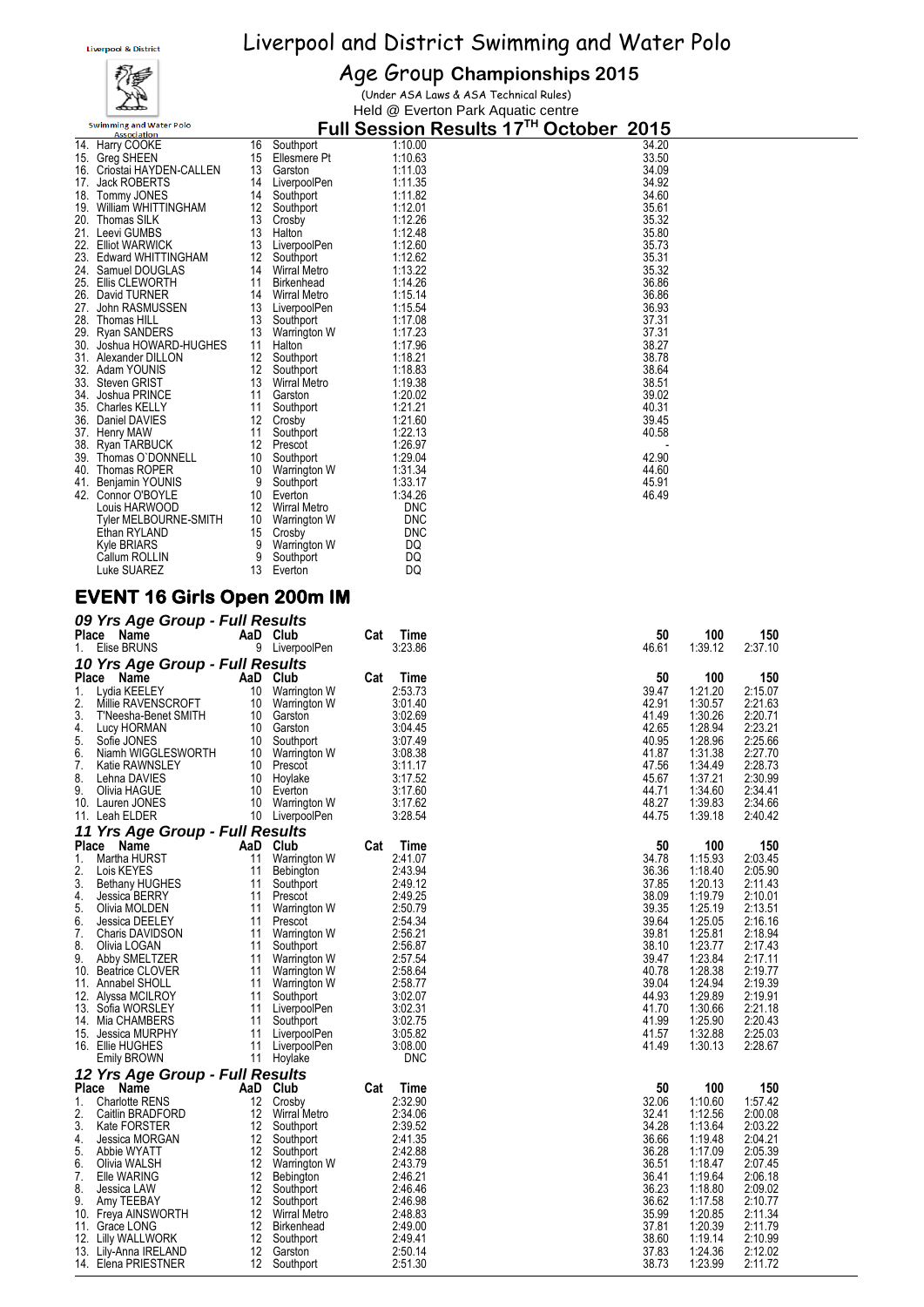### 视学  $\sum_{i=1}^n$ Swimming and Water Polo

## Age Group **Championships 2015**

(Under ASA Laws & ASA Technical Rules) Held @ Everton Park Aquatic centre

|     | <b>Association</b>                                                                                                                                                                                                                         |    |                                                                                                                                |     | <u>FUII SESSION RESUITS 17</u><br><br><b>OCLODEL</b> | <b>ZUTO</b>    |         |         |
|-----|--------------------------------------------------------------------------------------------------------------------------------------------------------------------------------------------------------------------------------------------|----|--------------------------------------------------------------------------------------------------------------------------------|-----|------------------------------------------------------|----------------|---------|---------|
|     | 15. Lauren TEEBAY                                                                                                                                                                                                                          |    | 12 Southport<br>12 Warrington W<br>12 LiverpoolPen<br>12 Warrington W<br>12 Wirral Metro<br>12 Warrington W<br>12 Warrington W |     | 2:51.38                                              | 39.15          | 1:22.86 | 2:13.26 |
|     | 16. Shannon TOPLISS                                                                                                                                                                                                                        |    |                                                                                                                                |     | 2:52.23                                              | 37.91          | 1:24.79 | 2:13.56 |
|     | 17. Isabelle WILSON                                                                                                                                                                                                                        |    |                                                                                                                                |     | 2:55.40                                              | 36.48          | 1:23.08 | 2:14.47 |
|     | 18. Hannah SMITH                                                                                                                                                                                                                           |    |                                                                                                                                |     | 2:55.43                                              | 39.75          | 1:25.51 | 2:16.90 |
|     | 19. Chloe JAMES                                                                                                                                                                                                                            |    |                                                                                                                                |     | 2:56.02                                              | 40.44          | 1:25.51 | 2:16.25 |
|     |                                                                                                                                                                                                                                            |    |                                                                                                                                |     |                                                      |                |         |         |
|     | 20. Niamh WYLDE                                                                                                                                                                                                                            |    |                                                                                                                                |     | 2:58.11                                              | 42.18          | 1:25.79 | 2:20.89 |
|     | 21. Isabel MARRIN                                                                                                                                                                                                                          |    |                                                                                                                                |     | 3:02.38                                              | 43.46          | 1:28.68 | 2:23.10 |
|     | Esme STEIGER                                                                                                                                                                                                                               |    | 12 Southport                                                                                                                   |     | <b>DNC</b>                                           |                |         |         |
|     | 13 Yrs Age Group - Full Results                                                                                                                                                                                                            |    |                                                                                                                                |     |                                                      |                |         |         |
|     |                                                                                                                                                                                                                                            |    | AaD Club                                                                                                                       |     |                                                      | 50             |         | 150     |
|     | Place Name                                                                                                                                                                                                                                 |    |                                                                                                                                | Cat | Time                                                 |                | 100     |         |
| 1.  | Abby JONES                                                                                                                                                                                                                                 | 13 | Southport                                                                                                                      |     | 2:32.00                                              | 32.73          | 1:11.62 | 1:57.48 |
| 2.  | Josie CARROLL<br>Jessica MCDONOUGH<br>Victoria DAWSON 13 Southport<br>Crace GIDMAN 13 Wiral Metro                                                                                                                                          |    |                                                                                                                                |     | 2:32.57                                              | 34.21          | 1:12.22 | 1:58.82 |
| 3.  |                                                                                                                                                                                                                                            |    |                                                                                                                                |     | 2:35.54                                              | 33.68          | 1:13.48 | 2:01.46 |
| 4.  |                                                                                                                                                                                                                                            |    |                                                                                                                                |     | 2:36.58                                              | 35.72          | 1:16.42 | 2:00.00 |
| 5.  |                                                                                                                                                                                                                                            |    |                                                                                                                                |     | 2:38.13                                              | 35.06          | 1:17.77 | 2:01.50 |
| 6.  |                                                                                                                                                                                                                                            |    |                                                                                                                                |     | 2:38.85                                              | 35.94          |         | 2:01.35 |
|     | Grace KEDZIOR-MACDONOU 13 Bebington                                                                                                                                                                                                        |    |                                                                                                                                |     |                                                      |                | 1:16.58 |         |
|     |                                                                                                                                                                                                                                            |    |                                                                                                                                |     | 2:40.57                                              | 35.81          | 1:16.77 | 2:04.53 |
|     |                                                                                                                                                                                                                                            |    |                                                                                                                                |     | 2:42.30                                              | 34.45          | 1:17.25 | 2:05.47 |
|     |                                                                                                                                                                                                                                            |    |                                                                                                                                |     | 2:43.58                                              | 35.92          | 1:19.54 | 2:05.55 |
|     |                                                                                                                                                                                                                                            |    |                                                                                                                                |     | 2:43.68                                              | 34.29          | 1:17.36 | 2:05.41 |
|     |                                                                                                                                                                                                                                            |    |                                                                                                                                |     | 2:44.89                                              | 34.56          | 1:19.13 | 2:07.80 |
|     |                                                                                                                                                                                                                                            |    |                                                                                                                                |     |                                                      |                |         |         |
|     |                                                                                                                                                                                                                                            |    |                                                                                                                                |     | 2:46.82                                              | 35.76          | 1:19.04 | 2:09.57 |
|     |                                                                                                                                                                                                                                            |    |                                                                                                                                |     | 2:53.21                                              | 39.53          | 1:24.85 | 2:14.47 |
|     | 6. Grace KEDZIOR-MACDONOU 13 Bennyon<br>7. Scarlett ASPINALL 13 Southport<br>8. Jessica SHOLL 13 Warrington W<br>9. Niamh BILLINGTON-SAYER 13 Wirral Metro<br>10. Ruby HEARN 13 Birkenhead<br>11. Chloe QUARTON 13 Crosby<br>12. Anna UNDE |    |                                                                                                                                |     | DQ                                                   |                |         |         |
|     | 14 Yrs Age Group - Full Results                                                                                                                                                                                                            |    |                                                                                                                                |     |                                                      |                |         |         |
|     | Place Name                                                                                                                                                                                                                                 |    | AaD Club                                                                                                                       |     |                                                      | 50             |         | 150     |
|     |                                                                                                                                                                                                                                            |    |                                                                                                                                | Cat | Time                                                 |                | 100     |         |
| 1.  | Athena CLAYSON                                                                                                                                                                                                                             |    | 14 Crosby                                                                                                                      |     | 2:23.67                                              | 31.58          | 1:06.42 | 1:50.39 |
| 2.  | Maisie JOHNSON                                                                                                                                                                                                                             |    |                                                                                                                                |     | 2:33.33                                              | 34.00          | 1:12.49 | 1:58.05 |
| 3.  | Abigail TOWLE                                                                                                                                                                                                                              |    | 14 Southport<br>14 Crosby                                                                                                      |     | 2:46.59                                              | 37.11          | 1:19.39 | 2:08.32 |
| 4.  | Rachael THOMPSON                                                                                                                                                                                                                           |    | 14 Southport                                                                                                                   |     | 2:47.47                                              | 36.68          | 1:20.76 | 2:09.43 |
| 5.  | Amy COMPTON                                                                                                                                                                                                                                |    | 14 Wirral Metro                                                                                                                |     | 2:47.89                                              | 35.71          | 1:20.44 | 2:11.67 |
| 6.  | Sarah HICKSON                                                                                                                                                                                                                              |    | 14 Ellesmere Pt                                                                                                                |     | 2:50.58                                              | 40.05          | 1:24.90 | 2:13.95 |
|     | Coral FARRELL                                                                                                                                                                                                                              |    | 14 Warrington W                                                                                                                |     |                                                      | 39.00          |         |         |
| 7.  |                                                                                                                                                                                                                                            |    |                                                                                                                                |     | 10 2:52.60                                           |                | 1:23.46 | 2:13.99 |
|     | 15 Yrs Age Group - Full Results                                                                                                                                                                                                            |    |                                                                                                                                |     |                                                      |                |         |         |
|     | Place Name                                                                                                                                                                                                                                 |    | AaD Club                                                                                                                       | Cat | Time                                                 | 50             | 100     | 150     |
| 1.  | Mattea-Jay OLIVER                                                                                                                                                                                                                          |    | 15 Bootle                                                                                                                      |     | 2:28.37                                              | 31.96          | 1:09.15 | 1:53.20 |
|     |                                                                                                                                                                                                                                            |    |                                                                                                                                |     |                                                      |                |         |         |
| 2.  | Niamh WILGAR                                                                                                                                                                                                                               |    | 15 Southport                                                                                                                   |     | 2:29.46                                              | 32.22          | 1:10.76 | 1:56.14 |
| 3.  | Emma WHITTINGHAM                                                                                                                                                                                                                           |    |                                                                                                                                |     | 2:32.14                                              | 32.13          | 1:11.61 | 1:58.68 |
| 4.  | Charlotte DODSON                                                                                                                                                                                                                           |    | 15 Southport<br>15 Prescot<br>15 Crosby<br>15 Southport                                                                        |     | 2:32.46                                              | 33.48          | 1:13.93 | 1:58.64 |
| 5.  | Emily SPENCER                                                                                                                                                                                                                              |    |                                                                                                                                |     | 2:34.81                                              | 32.81          | 1:14.42 | 1:58.89 |
| 6.  | Ellie DEWSBURY                                                                                                                                                                                                                             |    |                                                                                                                                |     | 2:40.00                                              | 33.84          | 1:16.03 | 2:05.27 |
| 7.  | Eve RICHINGS                                                                                                                                                                                                                               |    | 15 Southport<br>15 LiverpoolPen                                                                                                |     | 2:40.62                                              | 36.52          | 1:18.33 | 2:04.01 |
|     |                                                                                                                                                                                                                                            |    |                                                                                                                                |     |                                                      |                |         |         |
|     | 16 Yrs Age Group - Full Results                                                                                                                                                                                                            |    |                                                                                                                                |     |                                                      |                |         |         |
|     | Place Name                                                                                                                                                                                                                                 |    | AaD Club                                                                                                                       | Cat | Time                                                 | 50             | 100     | 150     |
| 1.  | Anna NIVEN                                                                                                                                                                                                                                 |    | 16 Southport                                                                                                                   |     | 2:31.56                                              | 31.39          | 1:10.83 | 1:57.16 |
| 2.  | Catherine ROSS                                                                                                                                                                                                                             |    | 16 Warrington W                                                                                                                |     | 2:32.63                                              | 33.57          | 1:14.13 | 1:57.18 |
|     | 3. Victoria HILL                                                                                                                                                                                                                           |    | 16 Southport                                                                                                                   |     | 2:36.87                                              | 35.95          | 1:14.69 | 2:00.78 |
|     |                                                                                                                                                                                                                                            |    |                                                                                                                                |     |                                                      |                |         |         |
|     | 17 Yrs Age Group - Full Results                                                                                                                                                                                                            |    |                                                                                                                                |     |                                                      |                |         |         |
|     | Place Name                                                                                                                                                                                                                                 |    | AaD Club                                                                                                                       | Cat | Time                                                 | 50             | 100     | 150     |
| 1.  | Joanne WHITTINGHAM                                                                                                                                                                                                                         |    | 17 Southport                                                                                                                   |     | 2:33.45                                              | 33.80          | 1:12.11 | 1:45.90 |
|     |                                                                                                                                                                                                                                            |    |                                                                                                                                |     |                                                      |                |         |         |
|     | <b>Open Age Group - Full Results</b>                                                                                                                                                                                                       |    |                                                                                                                                |     |                                                      |                |         |         |
|     | Place Name                                                                                                                                                                                                                                 |    | AaD Club                                                                                                                       | Cat | Time                                                 | 50             | 100     | 150     |
| 1.  | Athena CLAYSON                                                                                                                                                                                                                             | 14 | Crosby                                                                                                                         |     | 2:23.67                                              | 31.58          | 1:06.42 | 1:50.39 |
| 2.  | Mattea-Jay OLIVER                                                                                                                                                                                                                          | 15 | Bootle                                                                                                                         |     | 2:28.37                                              | 31.96          | 1:09.15 | 1:53.20 |
| 3.  | Niamh WILGAR                                                                                                                                                                                                                               | 15 | Southport                                                                                                                      |     | 2:29.46                                              |                | 1:10.76 |         |
|     |                                                                                                                                                                                                                                            |    |                                                                                                                                |     |                                                      |                |         |         |
| 4.  | Anna NIVEN                                                                                                                                                                                                                                 | 16 | Southport                                                                                                                      |     |                                                      | 32.22          |         | 1:56.14 |
| 5.  | Abby JONES                                                                                                                                                                                                                                 |    |                                                                                                                                |     | 2:31.56                                              | 31.39          | 1:10.83 | 1:57.16 |
| 6.  |                                                                                                                                                                                                                                            | 13 | Southport                                                                                                                      |     | 2:32.00                                              | 32.73          | 1:11.62 | 1:57.48 |
| 7.  | Emma WHITTINGHAM                                                                                                                                                                                                                           | 15 | Southport                                                                                                                      |     | 2:32.14                                              | 32.13          | 1:11.61 | 1:58.68 |
| 8.  | Charlotte DODSON                                                                                                                                                                                                                           | 15 | Prescot                                                                                                                        |     | 2:32.46                                              | 33.48          | 1:13.93 | 1:58.64 |
| 9.  | Josie CARROLL                                                                                                                                                                                                                              | 13 | Southport                                                                                                                      |     | 2:32.57                                              | 34.21          | 1:12.22 | 1:58.82 |
|     | Catherine ROSS                                                                                                                                                                                                                             | 16 | Warrington W                                                                                                                   |     | 2:32.63                                              | 33.57          | 1:14.13 | 1:57.18 |
|     | 10. Charlotte RENS                                                                                                                                                                                                                         |    |                                                                                                                                |     |                                                      |                |         |         |
|     |                                                                                                                                                                                                                                            | 12 | Crosby                                                                                                                         |     | 2:32.90                                              | 32.06          | 1:10.60 | 1:57.42 |
|     | 11. Maisie JOHNSON                                                                                                                                                                                                                         | 14 | Southport                                                                                                                      |     | 2:33.33                                              | 34.00          | 1:12.49 | 1:58.05 |
| 12. | Joanne WHITTINGHAM                                                                                                                                                                                                                         | 17 | Southport                                                                                                                      |     | 2:33.45                                              | 33.80          | 1:12.11 | 1:45.90 |
|     | 13. Caitlin BRADFORD                                                                                                                                                                                                                       | 12 | Wirral Metro                                                                                                                   |     | 2:34.06                                              | 32.41          | 1:12.56 | 2:00.08 |
|     | 14. Emily SPENCER                                                                                                                                                                                                                          | 15 | Crosby                                                                                                                         |     | 2:34.81                                              | 32.81          | 1:14.42 | 1:58.89 |
|     | 15. Jessica MCDONOUGH                                                                                                                                                                                                                      | 13 | Southport                                                                                                                      |     | 2:35.54                                              | 33.68          | 1:13.48 | 2:01.46 |
|     | 16. Victoria DAWSON                                                                                                                                                                                                                        | 13 | Southport                                                                                                                      |     | 2:36.58                                              | 35.72          | 1:16.42 | 2:00.00 |
|     | 17. Victoria HILL                                                                                                                                                                                                                          | 16 | Southport                                                                                                                      |     |                                                      | 35.95          | 1:14.69 | 2:00.78 |
|     | 18. Grace GIDMAN                                                                                                                                                                                                                           | 13 | Wirral Metro                                                                                                                   |     | 2:36.87<br>2:38.13                                   |                | 1:17.77 | 2:01.50 |
|     |                                                                                                                                                                                                                                            |    |                                                                                                                                |     |                                                      | 35.06          |         |         |
|     | 19. Grace KEDZIOR-MACDONOU                                                                                                                                                                                                                 | 13 | Bebington                                                                                                                      |     | 2:38.85                                              | 35.94          | 1:16.58 | 2:01.35 |
|     | 20. Kate FORSTER                                                                                                                                                                                                                           | 12 | Southport                                                                                                                      |     | 2:39.52                                              | 34.28          | 1:13.64 | 2:03.22 |
|     | 21. Ellie DEWSBURY                                                                                                                                                                                                                         | 15 | Southport                                                                                                                      |     | 2:40.00                                              | 33.84          | 1:16.03 | 2:05.27 |
|     | 22. Scarlett ASPINALL                                                                                                                                                                                                                      | 13 | Southport                                                                                                                      |     | 2:40.57                                              | 35.81          | 1:16.77 | 2:04.53 |
|     | 23. Eve RICHINGS                                                                                                                                                                                                                           | 15 | LiverpoolPen                                                                                                                   |     | 2:40.62                                              | 36.52          | 1:18.33 | 2:04.01 |
|     | 24. Martha HURST                                                                                                                                                                                                                           | 11 | Warrington W                                                                                                                   |     | 2:41.07                                              | 34.78          | 1:15.93 | 2:03.45 |
| 25. | Jessica MORGAN                                                                                                                                                                                                                             | 12 | Southport                                                                                                                      |     | 2:41.35                                              | 36.66          | 1:19.48 | 2:04.21 |
|     | 26. Jessica SHOLL                                                                                                                                                                                                                          | 13 | Warrington W                                                                                                                   |     | 2:42.30                                              | 34.45          | 1:17.25 | 2:05.47 |
|     |                                                                                                                                                                                                                                            |    |                                                                                                                                |     |                                                      |                |         |         |
|     | 27. Abbie WYATT                                                                                                                                                                                                                            | 12 | Southport                                                                                                                      |     | 2:42.88                                              | 36.28          | 1:17.09 | 2:05.39 |
| 28. | Niamh BILLINGTON-SAYER                                                                                                                                                                                                                     | 13 | <b>Wirral Metro</b>                                                                                                            |     | 2:43.58                                              | 35.92          | 1:19.54 | 2:05.55 |
|     | 29. Ruby HEARN                                                                                                                                                                                                                             | 13 | Birkenhead                                                                                                                     |     | 2:43.68                                              | 34.29          | 1:17.36 | 2:05.41 |
|     | 30. Olivia WALSH                                                                                                                                                                                                                           | 12 | Warrington W                                                                                                                   |     | 2:43.79                                              | 36.51          | 1:18.47 | 2:07.45 |
|     | 31. Lois KEYES                                                                                                                                                                                                                             | 11 | Bebington                                                                                                                      |     | 2:43.94                                              | 36.36          | 1:18.40 | 2:05.90 |
|     | 32. Chloe QUARTON                                                                                                                                                                                                                          | 13 | Crosby                                                                                                                         |     | 2:44.89                                              | 34.56          | 1:19.13 | 2:07.80 |
| 33. | Elle WARING                                                                                                                                                                                                                                | 12 | Bebington                                                                                                                      |     | 2:46.21                                              | 36.41          | 1:19.64 | 2:06.18 |
| 34. | Jessica LAW                                                                                                                                                                                                                                | 12 |                                                                                                                                |     | 2:46.46                                              | 36.23          | 1:18.80 | 2:09.02 |
|     | 35. Abigail TOWLE                                                                                                                                                                                                                          | 14 | Southport<br>Crosby                                                                                                            |     | 2:46.59                                              | 37.11<br>35.76 | 1:19.39 | 2:08.32 |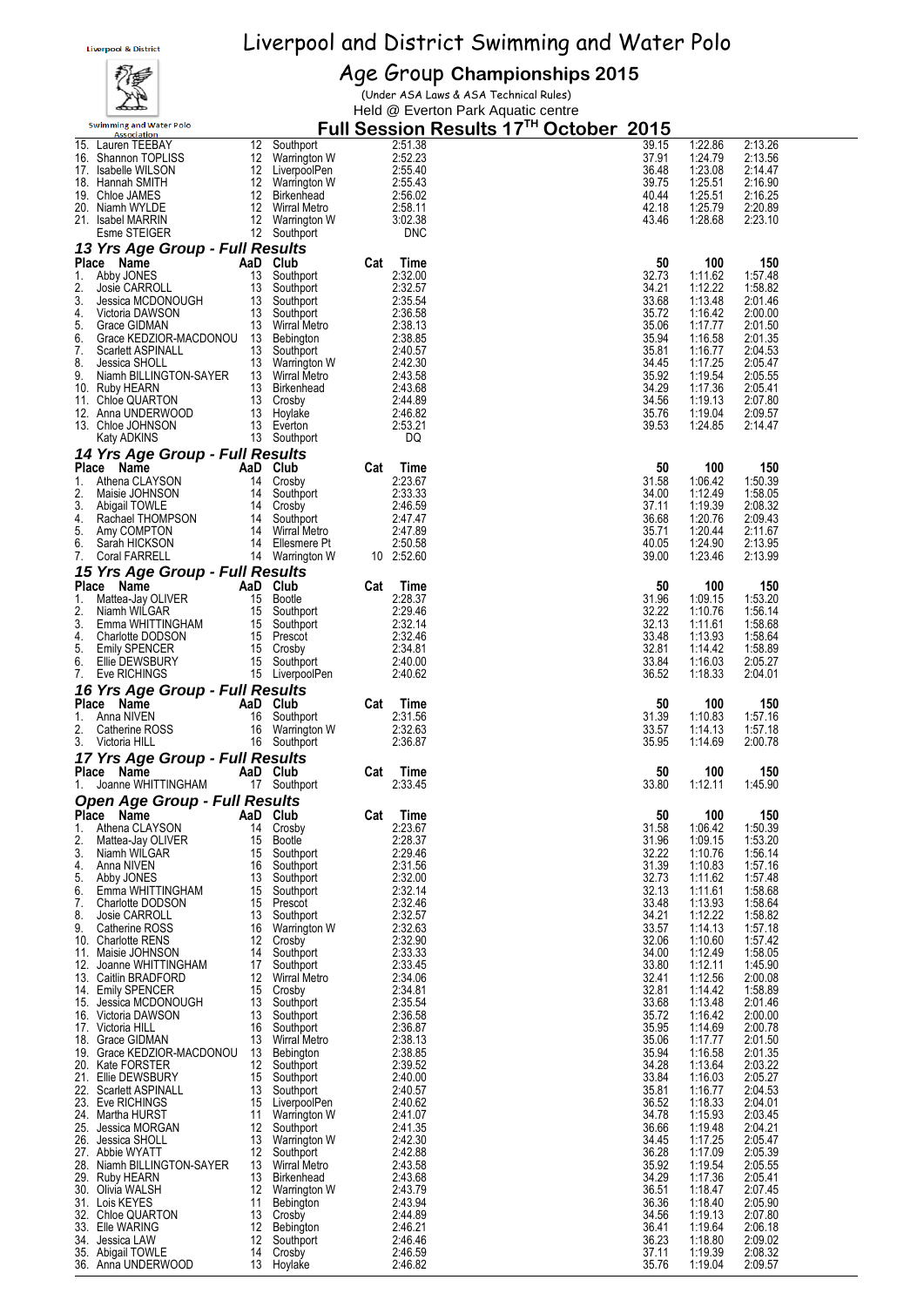## ∡

## Liverpool & District Swimming and Water Polo

#### Age Group **Championships 2015**

(Under ASA Laws & ASA Technical Rules) Held @ Everton Park Aquatic centre

| <b>Swimming and Water Polo</b><br><b>Association</b>                   |                |                                     |                              | Full Session Results 17TH October 2015 |              |                |                    |                    |  |
|------------------------------------------------------------------------|----------------|-------------------------------------|------------------------------|----------------------------------------|--------------|----------------|--------------------|--------------------|--|
| 37. Amy TEEBAY                                                         | 12             | Southport                           | 2:46.98                      |                                        |              | 36.62          | 1:17.58            | 2:10.77            |  |
| 38. Rachael THOMPSON<br>39. Amy COMPTON                                | 14<br>14       | Southport<br>Wirral Metro           | 2:47.47<br>2:47.89           |                                        |              | 36.68<br>35.71 | 1:20.76<br>1:20.44 | 2:09.43<br>2:11.67 |  |
| 40. Freya AINSWORTH                                                    | 12             | <b>Wirral Metro</b>                 | 2:48.83                      |                                        |              | 35.99          | 1:20.85            | 2:11.34            |  |
| 41. Grace LONG                                                         | 12             | Birkenhead                          | 2:49.00                      |                                        |              | 37.81          | 1:20.39            | 2:11.79            |  |
| 42.<br><b>Bethany HUGHES</b>                                           | 11             | Southport<br>Prescot                | 2:49.12<br>2:49.25           |                                        |              | 37.85<br>38.09 | 1:20.13<br>1:19.79 | 2:11.43<br>2:10.01 |  |
| Jessica BERRY<br>43.<br>44. Lilly WALLWORK                             | 11<br>12       | Southport                           | 2:49.41                      |                                        |              | 38.60          | 1:19.14            | 2:10.99            |  |
| 45. Lily-Anna IRELAND                                                  | 12             | Garston                             | 2:50.14                      |                                        |              | 37.83          | 1:24.36            | 2:12.02            |  |
| 46. Sarah HICKSON<br>47. Olivia MOLDEN                                 | 14<br>11       | Ellesmere Pt<br>Warrington W        | 2:50.58<br>2:50.79           |                                        |              | 40.05<br>39.35 | 1:24.90<br>1:25.19 | 2:13.95<br>2:13.51 |  |
| Elena PRIESTNER<br>48.                                                 | 12             | Southport                           | 2:51.30                      |                                        |              | 38.73          | 1:23.99            | 2:11.72            |  |
| Lauren TEEBAY<br>49.                                                   | 12             | Southport                           | 2:51.38                      |                                        |              | 39.15          | 1:22.86            | 2:13.26            |  |
| 50. Shannon TOPLISS                                                    | 12<br>14       | Warrington W<br><b>Warrington W</b> | 2:52.23                      |                                        |              | 37.91<br>39.00 | 1:24.79<br>1:23.46 | 2:13.56<br>2:13.99 |  |
| 51. Coral FARRELL<br>Chloe JOHNSON<br>52.                              | 13             | Everton                             | 10 2:52.60<br>2:53.21        |                                        |              | 39.53          | 1:24.85            | 2:14.47            |  |
| 53.<br>Lydia KEELEY                                                    | 10             | Warrington W                        | 2:53.73                      |                                        |              | 39.47          | 1:21.20            | 2:15.07            |  |
| 54.<br>Jessica DEELEY<br>55. Isabelle WILSON                           | 11<br>12       | Prescot<br>LiverpoolPen             | 2:54.34<br>2:55.40           |                                        |              | 39.64<br>36.48 | 1:25.05<br>1:23.08 | 2:16.16<br>2:14.47 |  |
| 56. Hannah SMITH                                                       | 12             | Warrington W                        | 2:55.43                      |                                        |              | 39.75          | 1:25.51            | 2:16.90            |  |
| 57. Chloe JAMES                                                        | 12             | Birkenhead                          | 2:56.02                      |                                        |              | 40.44          | 1:25.51            | 2:16.25            |  |
| 58. Charis DAVIDSON<br>59. Olivia LOGAN                                | 11<br>11       | Warrington W<br>Southport           | 2:56.21<br>2:56.87           |                                        |              | 39.81<br>38.10 | 1:25.81<br>1:23.77 | 2:18.94<br>2:17.43 |  |
| Abby SMELTZER<br>60.                                                   | 11             | <b>Warrington W</b>                 | 2:57.54                      |                                        |              | 39.47          | 1:23.84            | 2:17.11            |  |
| 61.<br>Niamh WYLDE                                                     | 12             | <b>Wirral Metro</b>                 | 2:58.11                      |                                        |              | 42.18          | 1:25.79            | 2:20.89            |  |
| 62.<br><b>Beatrice CLOVER</b><br>63. Annabel SHOLL                     | 11<br>11       | Warrington W<br>Warrington W        | 2:58.64<br>2:58.77           |                                        |              | 40.78<br>39.04 | 1:28.38<br>1:24.94 | 2:19.77<br>2:19.39 |  |
| Millie RAVENSCROFT<br>64.                                              | 10             | Warrington W                        | 3:01.40                      |                                        |              | 42.91          | 1:30.57            | 2:21.63            |  |
| 65.<br>Alyssa MCILROY                                                  | 11             | Southport                           | 3:02.07                      |                                        |              | 44.93          | 1:29.89            | 2:19.91            |  |
| 66. Sofia WORSLEY<br>67. Isabel MARRIN                                 | 11<br>12       | LiverpoolPen<br>Warrington W        | 3:02.31<br>3:02.38           |                                        |              | 41.70<br>43.46 | 1:30.66<br>1:28.68 | 2:21.18<br>2:23.10 |  |
| 68. T'Neesha-Benet SMITH                                               | 10             | Garston                             | 3:02.69                      |                                        |              | 41.49          | 1:30.26            | 2:20.71            |  |
| 69. Mia CHAMBERS                                                       | 11             | Southport                           | 3:02.75                      |                                        |              | 41.99          | 1:25.90            | 2:20.43            |  |
| 70.<br>Lucy HORMAN<br>Jessica MURPHY<br>71.                            | 10<br>11       | Garston<br>LiverpoolPen             | 3:04.45<br>3:05.82           |                                        |              | 42.65<br>41.57 | 1:28.94<br>1:32.88 | 2:23.21<br>2:25.03 |  |
| 72. Sofie JONES                                                        | 10             | Southport                           | 3:07.49                      |                                        |              | 40.95          | 1:28.96            | 2:25.66            |  |
| 73.<br>Ellie HUGHES<br>Niamh WIGGLESWORTH<br>74.                       | 11<br>10       | LiverpoolPen                        | 3:08.00<br>3:08.38           |                                        |              | 41.49<br>41.87 | 1:30.13<br>1:31.38 | 2:28.67<br>2:27.70 |  |
| <b>Katie RAWNSLEY</b><br>75.                                           | 10             | Warrington W<br>Prescot             | 3:11.17                      |                                        |              | 47.56          | 1:34.49            | 2:28.73            |  |
| 76. Lehna DAVIES                                                       | 10             | Hoylake                             | 3:17.52                      |                                        |              | 45.67          | 1:37.21            | 2:30.99            |  |
| 77. Olivia HAGUE<br>Lauren JONES<br>78.                                | 10<br>10       | Everton<br>Warrington W             | 3:17.60<br>3:17.62           |                                        |              | 44.71<br>48.27 | 1:34.60<br>1:39.83 | 2:34.41<br>2:34.66 |  |
| 79. Elise BRUNS                                                        | 9              | LiverpoolPen                        | 3:23.86                      |                                        |              | 46.61          | 1:39.12            | 2:37.10            |  |
| 80. Leah ELDER                                                         | 10             | LiverpoolPen                        | 3:28.54                      |                                        |              | 44.75          | 1:39.18            | 2:40.42            |  |
|                                                                        |                |                                     |                              |                                        |              |                |                    |                    |  |
| Esme STEIGER                                                           | 12             | Southport                           | <b>DNC</b>                   |                                        |              |                |                    |                    |  |
| Emily BROWN<br><b>Katy ADKINS</b>                                      | 11             | Hoylake<br>13 Southport             | <b>DNC</b><br>DQ             |                                        |              |                |                    |                    |  |
| <b>Combined Result - Multi-Disability by British Disability Points</b> |                |                                     |                              |                                        |              |                |                    |                    |  |
| Place Name<br>1.<br><b>Coral FARRELL</b>                               | AaD Club<br>14 | Warrington W                        | Time<br>Cat<br>10<br>2:52.60 | <b>BDPoints</b><br>687                 |              | 50<br>39.00    | 100<br>1:23.46     | 150<br>2:13.99     |  |
|                                                                        |                |                                     |                              |                                        |              |                |                    |                    |  |
| <b>EVENT 17 Boys Open 400m IM</b>                                      |                |                                     |                              |                                        |              |                |                    |                    |  |
| 12 Yrs Age Group - Full Results                                        |                |                                     |                              |                                        |              |                |                    |                    |  |
| Place Name                                                             | AaD Club       |                                     | Time                         |                                        |              |                |                    |                    |  |
| 1. William WHITTINGHAM<br>50m 37.11                                    | 100m 1:20.44   | 12 Southport<br>150m 2:00.84        | 5:35.57<br>200m 2:40.38      | 250m 3:31.90                           | 300m 4:22.90 |                | 350m 5:00.17       | 400m 5:35.57       |  |
| 13 Yrs Age Group - Full Results                                        |                |                                     |                              |                                        |              |                |                    |                    |  |
| Place Name                                                             | AaD Club       |                                     | Time                         |                                        |              |                |                    |                    |  |
| 1. Steven GRIST                                                        | 100m 1:25.34   | 13 Wirral Metro<br>150m 2:08.93     | 5:55.39<br>200m 2:51.26      | 250m 3:45.16                           | 300m 4:39.05 |                | 350m 5:17.84       | 400m 5:55.39       |  |
| 50m 39.28<br>14 Yrs Age Group - Full Results                           |                |                                     |                              |                                        |              |                |                    |                    |  |
| Place Name                                                             | AaD Club       |                                     | Time                         |                                        |              |                |                    |                    |  |
| William WOODWARD<br>1.                                                 |                | 14 Halton                           | 4:59.75                      |                                        |              |                |                    |                    |  |
| 50m 32.02<br>2. Alex WATKINSON                                         | 100m 1:10.01   | 150m 1:48.95<br>14 Warrington W     | 200m 2:26.56<br>5:15.63      | 250m 3:08.77                           | 300m 3:51.47 |                | 350m 4:26.87       | 400m 4:59.75       |  |
| 50m 34.16                                                              | 100m 1:12.53   | 150m 1:54.39                        | 200m 2:32.11                 | 250m 3:17.39                           | 300m 4:03.95 |                | 350m 4:41.06       | 400m 5:15.63       |  |
| 15 Yrs Age Group - Full Results                                        |                |                                     |                              |                                        |              |                |                    |                    |  |
| Place Name<br>Matthew POMFORD<br>1.                                    | AaD Club       | 15 Crosby                           | Time<br>4:50.94              |                                        |              |                |                    |                    |  |
| 50m 30.02                                                              | 100m 1:06.42   | 150m 1:43.86                        | 200m 2:20.89                 | 250m 3:02.39                           | 300m 3:44.42 |                | 350m 4:19.31       | 400m 4:50.94       |  |
| Paolo MONIZ<br>2.<br>50m 31.55                                         | 100m 1:07.43   | 15 Southport<br>150m 1:45.61        | 4:54.91<br>200m 2:22.94      | 250m 3:05.56                           | 300m 3:48.52 |                | 350m 4:22.33       | 400m 4:54.91       |  |
| <b>Jack RAVENSCROFT</b><br>3.                                          |                | 15 Warrington W                     | 5:13.11                      |                                        |              |                |                    |                    |  |
| 50m 32.35<br><b>Finlay SUTTON</b>                                      | 100m 1:10.76   | 150m 1:52.17<br>15 Hoylake          | 200m 2:31.16<br><b>DNC</b>   | 250m 3:15.28                           | 300m 4:01.97 |                | 350m 4:37.89       | 400m 5:13.11       |  |
| <b>Elliot PICKFORD</b>                                                 |                | 15 Wirral Metro                     | <b>DNC</b>                   |                                        |              |                |                    |                    |  |
| Connor HARWOOD                                                         |                | 15 Wirral Metro                     | <b>DNC</b>                   |                                        |              |                |                    |                    |  |
| 17 Yrs Age Group - Full Results<br>Place Name                          | AaD Club       |                                     | Time                         |                                        |              |                |                    |                    |  |
| 1. Alex FRY                                                            |                | 17 Prescot                          | 4:42.22                      |                                        |              |                |                    |                    |  |
| 50m 29.42<br>2. Thomas ROBERTS                                         | 100m 1:03.88   | 150m 1:41.31<br>17 Halton           | 200m 2:17.25<br>5:13.90      | 250m 2:57.01                           | 300m 3:37.46 |                | 350m 4:10.96       | 400m 4:42.22       |  |
| 50m 33.30                                                              | 100m 1:11.07   | 150m 1:53.02                        | 200m 2:33.21                 | 250m 3:19.63                           | 300m 4:05.13 |                | 350m 4:39.20       | 400m 5:13.90       |  |
| <b>Open Age Group - Full Results</b>                                   |                |                                     |                              |                                        |              |                |                    |                    |  |
| Place Name<br>1. Alex DUNK                                             | AaD Club       | 20 Prescot                          | Time<br>4:32.68              |                                        |              |                |                    |                    |  |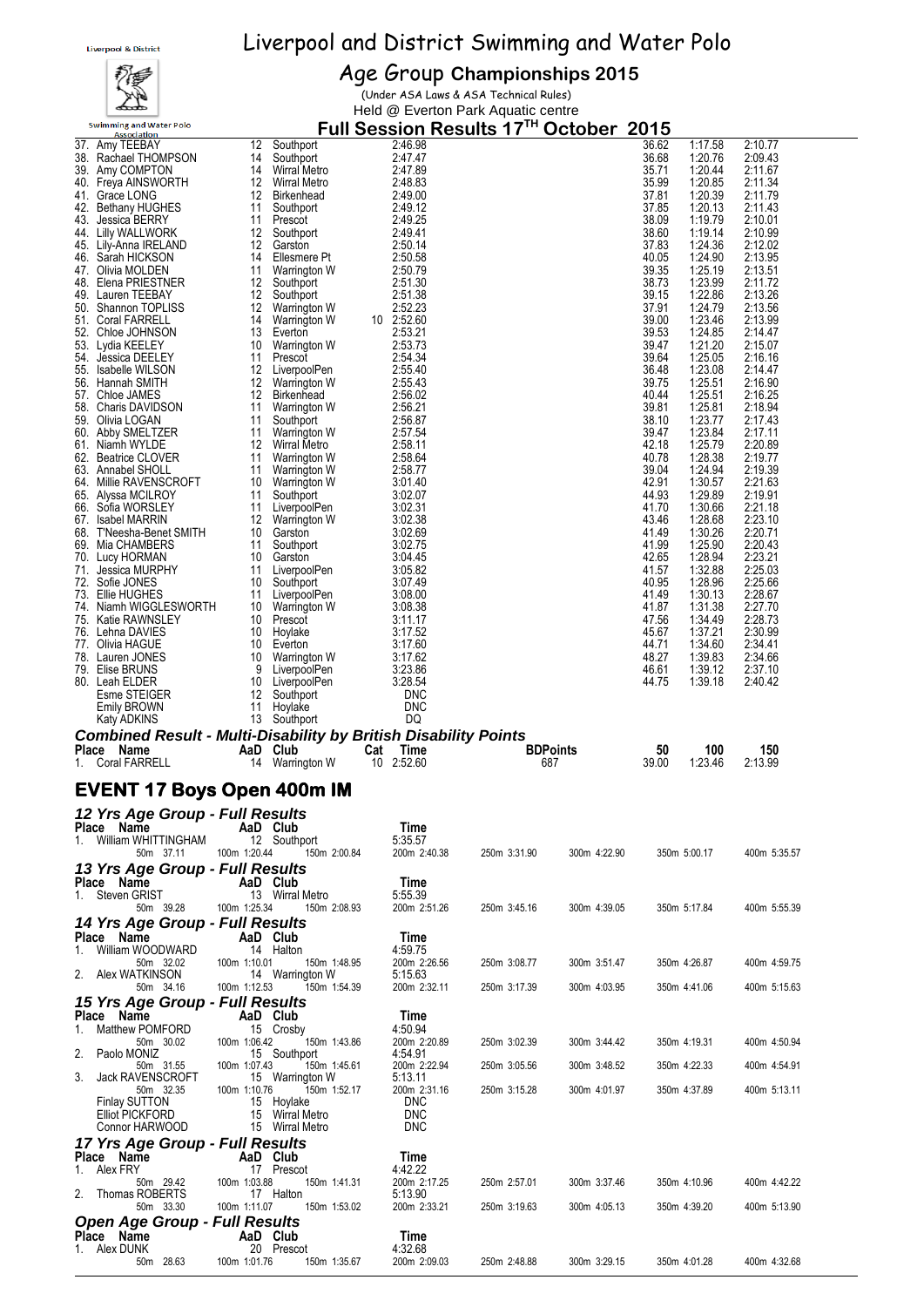

| <b>8</b> District |  | Liverpool and District Swimming and Water Polo |  |  |
|-------------------|--|------------------------------------------------|--|--|
|                   |  |                                                |  |  |

#### Age Group **Championships 2015**

(Under ASA Laws & ASA Technical Rules) Held @ Everton Park Aquatic centre

#### **Full Session Results 17 TH October 2015**

| 2. | Alex FRY                | 17 Prescot                      | 4:42.22      |              |              |              |              |
|----|-------------------------|---------------------------------|--------------|--------------|--------------|--------------|--------------|
|    | 50m 29.42               | 100m 1:03.88<br>150m 1:41.31    | 200m 2:17.25 | 250m 2:57.01 | 300m 3:37.46 | 350m 4:10.96 | 400m 4:42.22 |
| 3. | <b>Matthew POMFORD</b>  | 15 Crosby                       | 4:50.94      |              |              |              |              |
|    | 50m 30.02               | 100m 1:06.42<br>150m 1:43.86    | 200m 2:20.89 | 250m 3:02.39 | 300m 3:44.42 | 350m 4:19.31 | 400m 4:50.94 |
|    | 4. Paolo MONIZ          | 15 Southport                    | 4:54.91      |              |              |              |              |
|    | 50m 31.55               | 100m 1:07.43<br>150m 1:45.61    | 200m 2:22.94 | 250m 3:05.56 | 300m 3:48.52 | 350m 4:22.33 | 400m 4:54.91 |
| 5. | William WOODWARD        | 14 Halton                       | 4:59.75      |              |              |              |              |
|    | 50m 32.02               | 1:10.01<br>150m 1:48.95<br>100m | 200m 2:26.56 | 250m 3:08.77 | 300m 3:51.47 | 350m 4:26.87 | 400m 4:59.75 |
|    | 6. Josh CHAPMAN         | 18 Southport                    | 5:12.18      |              |              |              |              |
|    | 50m 31.58               | 100m 1:10.49<br>150m 1:49.15    | 200m 2:27.01 | 250m 3:13.27 | 300m 3:59.78 | 350m 4:35.75 | 400m 5:12.18 |
| 7. | <b>Jack RAVENSCROFT</b> | 15<br>Warrington W              | 5:13.11      |              |              |              |              |
|    | 50m 32.35               | 100m 1:10.76<br>150m 1:52.17    | 200m 2:31.16 | 250m 3:15.28 | 300m 4:01.97 | 350m 4:37.89 | 400m 5:13.11 |
|    | 8. Thomas ROBERTS       | 17 Halton                       | 5:13.90      |              |              |              |              |
|    | 50m 33.30               | 100m 1:11.07<br>150m 1:53.02    | 200m 2:33.21 | 250m 3:19.63 | 300m 4:05.13 | 350m 4:39.20 | 400m 5:13.90 |
|    | 9. Alex WATKINSON       | 14 Warrington W                 | 5:15.63      |              |              |              |              |
|    | 50m 34.16               | 100m 1:12.53<br>150m 1:54.39    | 200m 2:32.11 | 250m 3:17.39 | 300m 4:03.95 | 350m 4:41.06 | 400m 5:15.63 |
|    | 10. William WHITTINGHAM | 12 Southport                    | 5:35.57      |              |              |              |              |
|    | 50m 37.11               | 100m 1:20.44<br>150m 2:00.84    | 200m 2:40.38 | 250m 3:31.90 | 300m 4:22.90 | 350m 5:00.17 | 400m 5:35.57 |
|    | 11. Steven GRIST        | 13 Wirral Metro                 | 5:55.39      |              |              |              |              |
|    | 50m 39.28               | 100m 1:25.34<br>150m 2:08.93    | 200m 2:51.26 | 250m 3:45.16 | 300m 4:39.05 | 350m 5:17.84 | 400m 5:55.39 |
|    | Finlay SUTTON           | 15 Hoylake                      | DNC.         |              |              |              |              |
|    | Aaron KIRCHIN BROWN     | 18 Warrington W                 | DNC          |              |              |              |              |
|    | Elliot PICKFORD         | 15 Wirral Metro                 | <b>DNC</b>   |              |              |              |              |

#### Connor HARWOOD 15 Wirral Metro DNC **EVENT 18 Girls Open 200m Backstroke**

|              | 09 Yrs Age Group - Full Results          |                |                                     |                    |                |                    |                    |
|--------------|------------------------------------------|----------------|-------------------------------------|--------------------|----------------|--------------------|--------------------|
|              | Place Name                               | AaD Club       |                                     | Time               | 50             | 100                | 150                |
| 1.           | Elise BRUNS                              | 9<br>9         | LiverpoolPen                        | 3:22.20            | 48.07          | 1.39.92            | 2:29.76            |
|              | Zara BORLAND                             |                | Southport                           | DQ                 |                |                    |                    |
|              | 10 Yrs Age Group - Full Results          |                |                                     |                    | 50             | 100                |                    |
| Place<br>1.  | Name<br>Lydia KEELEY                     | AaD Club<br>10 | Warrington W                        | Time<br>2:47.82    | 39.36          | 1:22.51            | 150<br>2:05.55     |
| 2.           | Aimee WHITE                              | 10             | Everton                             | 2:58.92            | 43.09          | 1:28.88            | 2:15.07            |
| 3.           | Katie RAWNSLEY                           |                | 10 Prescot                          | 3:06.40            | 43.89          | 1:31.86            | 2:21.02            |
| 4.           | Lehna DAVIES                             | 10             | Hoylake                             | 3:07.10            | 44.55          | 1:33.46            | 2:21.66            |
| 5.           | Ella ROBERTS                             | 10             | Prescot                             | 3:07.32            | 43.96          | 1:32.38            | 2:21.75            |
| 6.           | Olivia HAGUE                             |                | 10 Everton                          | 3:16.54            | 46.90          | 1:36.75            | 2:27.80            |
|              | 11 Yrs Age Group - Full Results          |                |                                     |                    |                |                    |                    |
| Place        | Name                                     | AaD Club       |                                     | Time               | 50             | 100                | 150                |
| 1.<br>2.     | Emily BROWN                              | 11             | Hoylake                             | 2:37.52            | 37.72          | 1:17.46            | 1:57.59            |
| 3.           | <b>Bethany HUGHES</b><br>Lois KEYES      | 11<br>11       | Southport<br>Bebington              | 2:39.13<br>2:44.26 | 37.41<br>38.83 | 1:18.13<br>1.20.44 | 2:00.58<br>2:02.68 |
| 4.           | Jessica BERRY                            | 11             | Prescot                             | 2:49.38            | 41.26          | 1:24.82            | 2:08.31            |
| 5.           | Jessica DEELEY                           | 11             | Prescot                             | 2:51.63            | 40.58          | 1:25.47            | 2:10.44            |
| 6.           | Mia CHAMBERS                             | 11             | Southport                           | 2:51.70            | 40.41          | 1:24.72            | 2:09.63            |
| 7.           | <b>Emily MORRIS</b>                      | 11             | Garston                             | 2:53.92            | 40.02          | 1:25.07            | 2:10.06            |
| 8.           | Olivia MOLDEN                            | 11             | Warrington W                        | 2:54.66            | 42.22          | 1:27.21            | 2:13.63            |
| 9.           | Alyssa MCILROY                           | 11<br>11       | Southport                           | 2:58.25            | 43.47<br>43.06 | 1:29.36<br>1:28.54 | 2:14.51            |
|              | 10. Abby SMELTZER<br>11. Charis DAVIDSON | 11             | Warrington W<br>Warrington W        | 2:58.81<br>3:02.86 | 43.75          | 1:30.19            | 2:14.28<br>2:16.64 |
|              | 12. Ellie HUGHES                         | 11             | LiverpoolPen                        | 3:10.16            | 46.07          | 1:35.12            | 2:23.51            |
|              | 12 Yrs Age Group - Full Results          |                |                                     |                    |                |                    |                    |
| Place        | Name                                     | AaD            | Club                                | Time               | 50             | 100                | 150                |
| 1.           | Kate FORSTER                             | 12             | Southport                           | 2:30.08            | 36.12          | 1:14.29            | 1:53.23            |
| 2.           | Caitlin BRADFORD                         | 12             | Wirral Metro                        | 2:32.19            | 35.70          | 1:14.75            | 1:53.81            |
| 3.           | Abbie WYATT                              | 12             | Southport                           | 2:38.07            | 37.41          | 1:17.83            | 1:58.56            |
| 4.           | Amy TEEBAY                               | 12             | Southport                           | 2:39.06            | 38.37          | 1:18.78            | 1:59.56            |
| 5.           | Lilly WALLWORK                           | 12             | Southport                           | 2:40.57            | 37.64          | 1:18.09            | 2:00.15            |
| 6.<br>7.     | Olivia WALSH<br>Niamh WYLDE              | 12<br>12       | Warrington W<br><b>Wirral Metro</b> | 2:42.36<br>2:48.45 | 38.62<br>38.99 | 1:20.79            | 2:02.15<br>2:06.52 |
| 8.           | Ella SMITH                               | 12             | Southport                           | 2:49.28            | 41.28          | 1:24.15            | 2:07.45            |
| 9.           | Lauren TEEBAY                            | 12             | Southport                           | 2:50.68            | 40.53          | 1:24.41            | 2:08.65            |
|              | 10. Hannah SMITH                         | 12             | Warrington W                        | 2:51.31            | 40.68          | 1:23.79            | 2:07.88            |
|              | 11. Freya AINSWORTH                      | 12             | Wirral Metro                        | 2:52.31            | 39.34          | 1:23.55            | 2:08.29            |
|              | 12. Shannon TOPLISS                      | 12             | Warrington W                        | 2:55.29            | 43.80          | 1:28.95            | 2:13.07            |
|              | <b>Faith BRYANT</b>                      | 12             | Everton                             | <b>DNC</b>         |                |                    |                    |
|              | Emma FARRUGIA                            |                | 12 Prescot                          | DQ                 |                |                    |                    |
|              | 13 Yrs Age Group - Full Results          |                |                                     |                    |                |                    |                    |
| 1.           | Place Name<br>Josie CARROLL              | AaD.<br>13     | Club                                | Time<br>2:28.48    | 50<br>33.69    | 100<br>1:11.71     | 150<br>1:50.83     |
| 2.           | Abby JONES                               | 13             | Southport<br>Southport              | 2:30.30            | 35.05          | 1:13.05            | 1:51.91            |
| 3.           | Jessica MCDONOUGH                        | 13             | Southport                           | 2:34.82            | 37.72          | 1:17.81            | 1:56.94            |
| 4.           | Grace KEDZIOR-MACDONOU                   | - 13           | Bebington                           | 2:36.25            | 37.05          | 1:17.08            | 1:57.78            |
| 5.           | Libby MANNING                            | 13             | Garston                             | 2:40.31            | 37.60          | 1:18.31            | 2:00.33            |
| 6.           | Ellena DALY                              | 13             | Prescot                             | 2:40.57            | 38.63          | 1:19.52            | 2:01.01            |
| 7.           | Scarlett ASPINALL                        | 13             | Southport                           | 2:41.25            | 39.10          | 1:19.74            | 2:01.40            |
| 8.<br>9.     | Elizabeth DOWDING                        | 13             | Prescot<br>13 Hoylake               | 2:46.37<br>2:50.21 | 38.66<br>39.86 | 1:21.59            | 2:04.48<br>2:08.30 |
|              | Anna UNDERWOOD<br>Jessica SHOLL          | 13             | Warrington W                        | <b>DNC</b>         |                | 1:23.30            |                    |
|              | Georgia BELL                             | 13             | Ellesmere Pt                        | <b>DNC</b>         |                |                    |                    |
|              | Holly WHITE                              |                | 13 Everton                          | <b>DNC</b>         |                |                    |                    |
|              | 14 Yrs Age Group - Full Results          |                |                                     |                    |                |                    |                    |
| <b>Place</b> | Name                                     | AaD            | Club                                | Time               | 50             | 100                | 150                |
| 1.           | Athena CLAYSON                           | 14             | Crosby                              | 2:17.75            | 32.71          | 1:44.24            |                    |
| 2.           | Mia SMITH                                | 14             | Southport                           | 2:32.68            | 35.29          | 1:14.67            | 1:54.41            |
| 3.           | Maisie JOHNSON                           | 14             | Southport                           | 2:33.67            | 35.78          | 1:14.90            | 1:55.11            |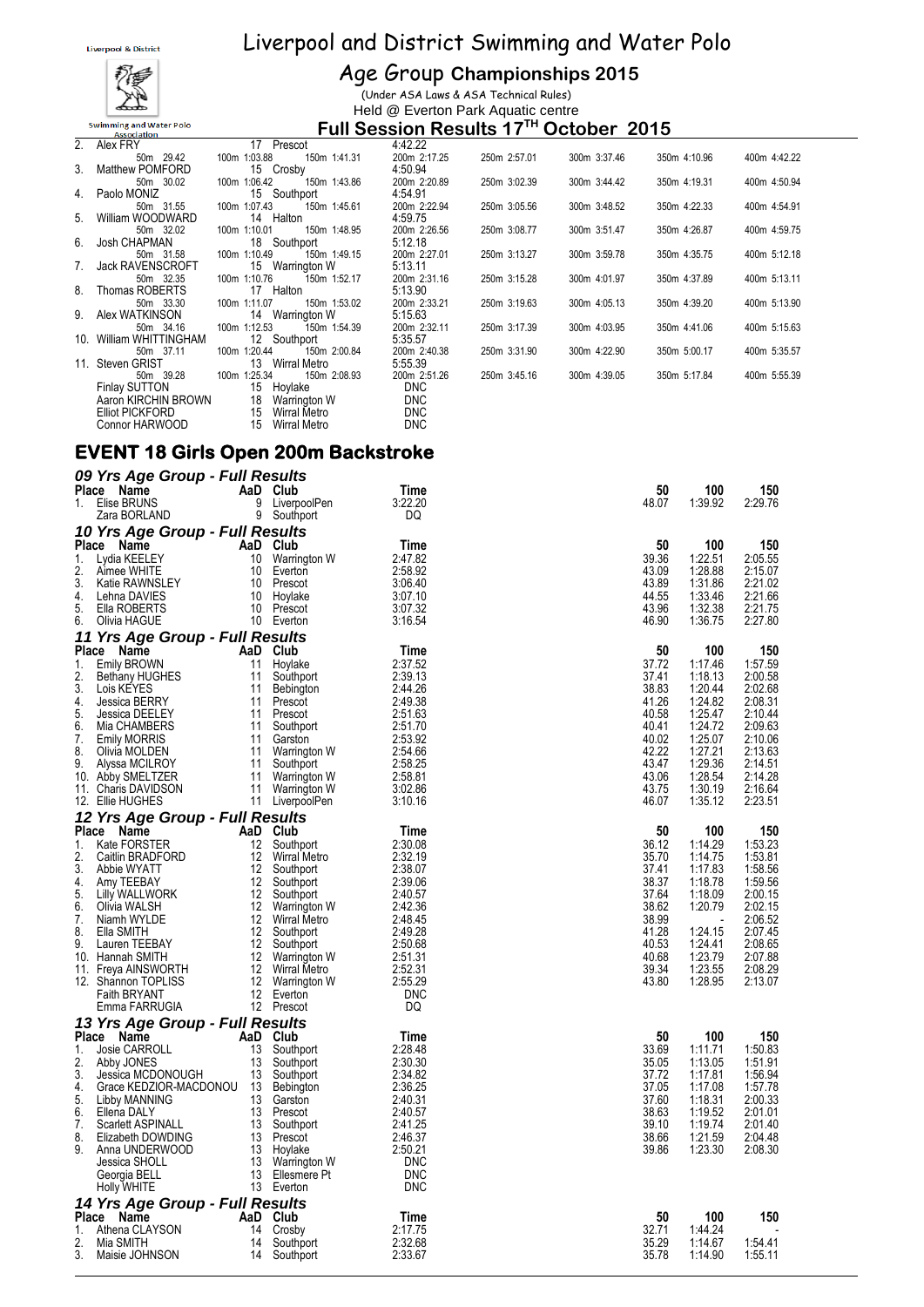

#### Age Group **Championships 2015**

(Under ASA Laws & ASA Technical Rules)

Held @ Everton Park Aquatic centre

|          | <b>Swimming and Water Polo</b><br>Association |          |                                 |                          | Full Session Results 17 <sup>™</sup> October 2015 |                    |                    |
|----------|-----------------------------------------------|----------|---------------------------------|--------------------------|---------------------------------------------------|--------------------|--------------------|
|          | Amy COMPTON                                   | 14       | <b>Wirral Metro</b>             | <b>DNC</b>               |                                                   |                    |                    |
|          | Abigail TOWLE                                 |          | 14 Crosby                       | <b>DNC</b>               |                                                   |                    |                    |
|          | Caitlin BRANNON                               |          | 14 Wirral Metro                 | <b>DNC</b>               |                                                   |                    |                    |
|          | 15 Yrs Age Group - Full Results<br>Place Name |          | AaD Club                        | Time                     | 50                                                | 100                | 150                |
| 1.       | Mattea-Jay OLIVER                             |          | 15 Bootle                       | 2:26.77                  | 34.35                                             | 1:11.05            | 1:48.87            |
| 2.       | Ella JOHNSON                                  |          | 15 Southport                    | 2:31.56                  | 35.74                                             | 1:14.17            | 1:52.96            |
|          | 16 Yrs Age Group - Full Results               |          |                                 |                          |                                                   |                    |                    |
|          | Place Name                                    |          | AaD Club                        | Time                     | 50                                                | 100                | 150                |
| 1.       | Victoria HILL                                 |          | 16 Southport                    | 2:32.68                  | 35.81                                             | 1:14.68            | 1:53.90            |
|          | Hannah KELSALL                                |          | 16 Everton                      | <b>DNC</b>               |                                                   |                    |                    |
|          | 17 Yrs Age Group - Full Results               |          |                                 |                          |                                                   | 100                |                    |
|          | Place Name<br>Serena RIMMER                   |          | AaD Club<br>17 Southport        | Time<br><b>DNC</b>       | 50                                                |                    | 150                |
|          | <b>Open Age Group - Full Results</b>          |          |                                 |                          |                                                   |                    |                    |
|          | Place Name                                    |          | AaD Club                        | Time                     | 50                                                | 100                | 150                |
| 1.       | Athena CLAYSON                                |          | 14 Crosby                       | 2:17.75                  | 32.71                                             | 1:44.24            |                    |
| 2.       | Mattea-Jay OLIVER                             | 15       | Bootle                          | 2:26.77                  | 34.35                                             | 1:11.05            | 1:48.87            |
| 3.<br>4. | Josie CARROLL<br>Kate FORSTER                 | 13<br>12 | Southport                       | 2:28.48<br>2:30.08       | 33.69<br>36.12                                    | 1:11.71<br>1:14.29 | 1:50.83<br>1:53.23 |
| 5.       | Abby JONES                                    | 13       | Southport<br>Southport          | 2:30.30                  | 35.05                                             | 1:13.05            | 1:51.91            |
| 6.       | Ella JOHNSON                                  |          | 15 Southport                    | 2:31.56                  | 35.74                                             | 1:14.17            | 1:52.96            |
| 7.       | Caitlin BRADFORD                              | 12       | Wirral Metro                    | 2:32.19                  | 35.70                                             | 1:14.75            | 1:53.81            |
| 8.<br>8. | Mia SMITH<br>Victoria HILL                    | 14<br>16 | Southport                       | 2:32.68<br>2:32.68       | 35.29<br>35.81                                    | 1:14.67<br>1:14.68 | 1:54.41            |
|          | 10. Maisie JOHNSON                            | 14       | Southport<br>Southport          | 2:33.67                  | 35.78                                             | 1:14.90            | 1:53.90<br>1:55.11 |
|          | 11. Jessica MCDONOUGH                         | 13       | Southport                       | 2:34.82                  | 37.72                                             | 1:17.81            | 1:56.94            |
|          | 12. Grace KEDZIOR-MACDONOU                    | 13       | Bebington                       | 2:36.25                  | 37.05                                             | 1:17.08            | 1:57.78            |
|          | 13. Emily BROWN                               | 11       | Hoylake                         | 2:37.52                  | 37.72                                             | 1:17.46            | 1:57.59            |
|          | 14.Abbie WYATT<br>15. Amy TEEBAY              | 12<br>12 | Southport<br>Southport          | 2:38.07<br>2:39.06       | 37.41<br>38.37                                    | 1:17.83<br>1:18.78 | 1:58.56<br>1:59.56 |
|          | 16. Bethany HUGHES                            | 11       | Southport                       | 2:39.13                  | 37.41                                             | 1:18.13            | 2:00.58            |
|          | 17. Libby MANNING                             | 13       | Garston                         | 2:40.31                  | 37.60                                             | 1:18.31            | 2:00.33            |
|          | 18. Lilly WALLWORK                            | 12       | Southport                       | 2:40.57                  | 37.64                                             | 1:18.09            | 2:00.15            |
|          | 18. Ellena DALY<br>20. Scarlett ASPINALL      | 13       | 13 Prescot<br>Southport         | 2:40.57<br>2:41.25       | 38.63<br>39.10                                    | 1:19.52<br>1:19.74 | 2:01.01<br>2:01.40 |
|          | 21.   Olivia WALSH                            | 12       | Warrington W                    | 2:42.36                  | 38.62                                             | 1:20.79            | 2:02.15            |
|          | 22. Lois KEYES                                | 11       | Bebington                       | 2:44.26                  | 38.83                                             | 1:20.44            | 2:02.68            |
|          | 23. Elizabeth DOWDING                         | 13       | Prescot                         | 2:46.37                  | 38.66                                             | 1:21.59            | 2:04.48            |
|          | 24. Lydia KEELEY<br>25. Niamh WYLDE           | 10       | Warrington W<br>12 Wirral Metro | 2:47.82<br>2:48.45       | 39.36<br>38.99                                    | 1:22.51            | 2:05.55<br>2:06.52 |
|          | 26. Ella SMITH                                | 12       | Southport                       | 2:49.28                  | 41.28                                             | 1:24.15            | 2:07.45            |
|          | 27. Jessica BERRY                             | 11       | Prescot                         | 2:49.38                  | 41.26                                             | 1:24.82            | 2:08.31            |
|          | 28. Anna UNDERWOOD                            | 13       | Hoylake                         | 2:50.21                  | 39.86                                             | 1:23.30            | 2:08.30            |
|          | 29. Lauren TEEBAY<br>30. Hannah SMITH         | 12<br>12 | Southport<br>Warrington W       | 2:50.68<br>2:51.31       | 40.53<br>40.68                                    | 1:24.41<br>1:23.79 | 2:08.65<br>2:07.88 |
|          | 31. Jessica DEELEY                            | 11       | Prescot                         | 2:51.63                  | 40.58                                             | 1:25.47            | 2:10.44            |
|          | 32. Mia CHAMBERS                              | 11       | Southport                       | 2:51.70                  | 40.41                                             | 1:24.72            | 2:09.63            |
|          | 33. Freya AINSWORTH                           | 12       | Wirral Metro                    | 2:52.31                  | 39.34                                             | 1:23.55            | 2:08.29            |
|          | 34. Emily MORRIS<br>35. Olivia MOLDEN         | 11<br>11 | Garston                         | 2:53.92<br>2:54.66       | 40.02<br>42.22                                    | 1:25.07<br>1:27.21 | 2:10.06<br>2:13.63 |
|          | 36. Shannon TOPLISS                           | 12       | Warrington W<br>Warrington W    | 2:55.29                  | 43.80                                             | 1:28.95            | 2:13.07            |
|          | 37. Alyssa MCILROY                            |          | 11 Southport                    | 2:58.25                  | 43.47                                             | 1:29.36            | 2:14.51            |
|          | 38.Abby SMELTZER                              | 11       | Warrington W                    | 2:58.81                  | 43.06                                             | 1:28.54            | 2:14.28            |
|          | 39. Aimee WHITE                               | 10       | Everton                         | 2:58.92                  | 43.09                                             | 1:28.88            | 2:15.07            |
|          | 40. Charis DAVIDSON<br>41. Katie RAWNSLEY     | 11<br>10 | Warrington W<br>Prescot         | 3:02.86<br>3:06.40       | 43.75<br>43.89                                    | 1:30.19<br>1:31.86 | 2:16.64<br>2:21.02 |
|          | 42. Lehna DAVIES                              | 10       | Hoylake                         | 3:07.10                  | 44.55                                             | 1:33.46            | 2:21.66            |
|          | 43. Ella ROBERTS                              | 10       | Prescot                         | 3:07.32                  | 43.96                                             | 1:32.38            | 2:21.75            |
|          | 44. Ellie HUGHES                              | 11       | LiverpoolPen                    | 3:10.16                  | 46.07                                             | 1:35.12            | 2:23.51            |
|          | 45. Olivia HAGUE<br>46. Elise BRUNS           | 10<br>9  | Everton<br>LiverpoolPen         | 3:16.54<br>3:22.20       | 46.90<br>48.07                                    | 1:36.75<br>1:39.92 | 2:27.80<br>2:29.76 |
|          | Jessica SHOLL                                 | 13       | <b>Warrington W</b>             | <b>DNC</b>               |                                                   |                    |                    |
|          | Amy COMPTON                                   | 14       | <b>Wirral Metro</b>             | <b>DNC</b>               |                                                   |                    |                    |
|          | Abigail TOWLE                                 | 14       | Crosby                          | <b>DNC</b>               |                                                   |                    |                    |
|          | Faith BRYANT<br>Caitlin BRANNON               | 12<br>14 | Everton<br><b>Wirral Metro</b>  | <b>DNC</b><br><b>DNC</b> |                                                   |                    |                    |
|          | Georgia BELL                                  | 13       | Ellesmere Pt                    | <b>DNC</b>               |                                                   |                    |                    |
|          | <b>Holly WHITE</b>                            | 13       | Everton                         | <b>DNC</b>               |                                                   |                    |                    |
|          | Hannah KELSALL                                | 16       | Everton                         | <b>DNC</b>               |                                                   |                    |                    |
|          | Serena RIMMER                                 | 17       | Southport                       | <b>DNC</b>               |                                                   |                    |                    |
|          | Zara BORLAND<br>Emma FARRUGIA                 | 9        | Southport<br>12 Prescot         | DQ<br>DQ                 |                                                   |                    |                    |
|          |                                               |          |                                 |                          |                                                   |                    |                    |

#### **EVENT 301 FINAL OF EVENT 15 Boys Open 100m Backstroke**  Full Results

| <b>Place</b> | Name                | AaD | Club         | Time       | 50    |
|--------------|---------------------|-----|--------------|------------|-------|
| 1.           | Joshua MONIZ        | 18  | Southport    | 59.71      | 29.95 |
|              | 2. Jack SHILLINGLAW | 16  | Wirral Metro | 59.72      | 29.83 |
| 3.           | James ROSS          | 18  | Warrington W | 1:00.63    | 29.87 |
| 4.           | Nathaniel STEVENS   |     | 16 Southport | 1:04.42    | 31.19 |
| 5.           | Matthew SULLIVAN    | 18  | Warrington W | 1:05.92    | 31.61 |
|              | William WOODWARD    | 14  | Halton       | <b>DNC</b> |       |
|              | Daniel CLARK        | 15  | Prescot      | <b>DNC</b> |       |